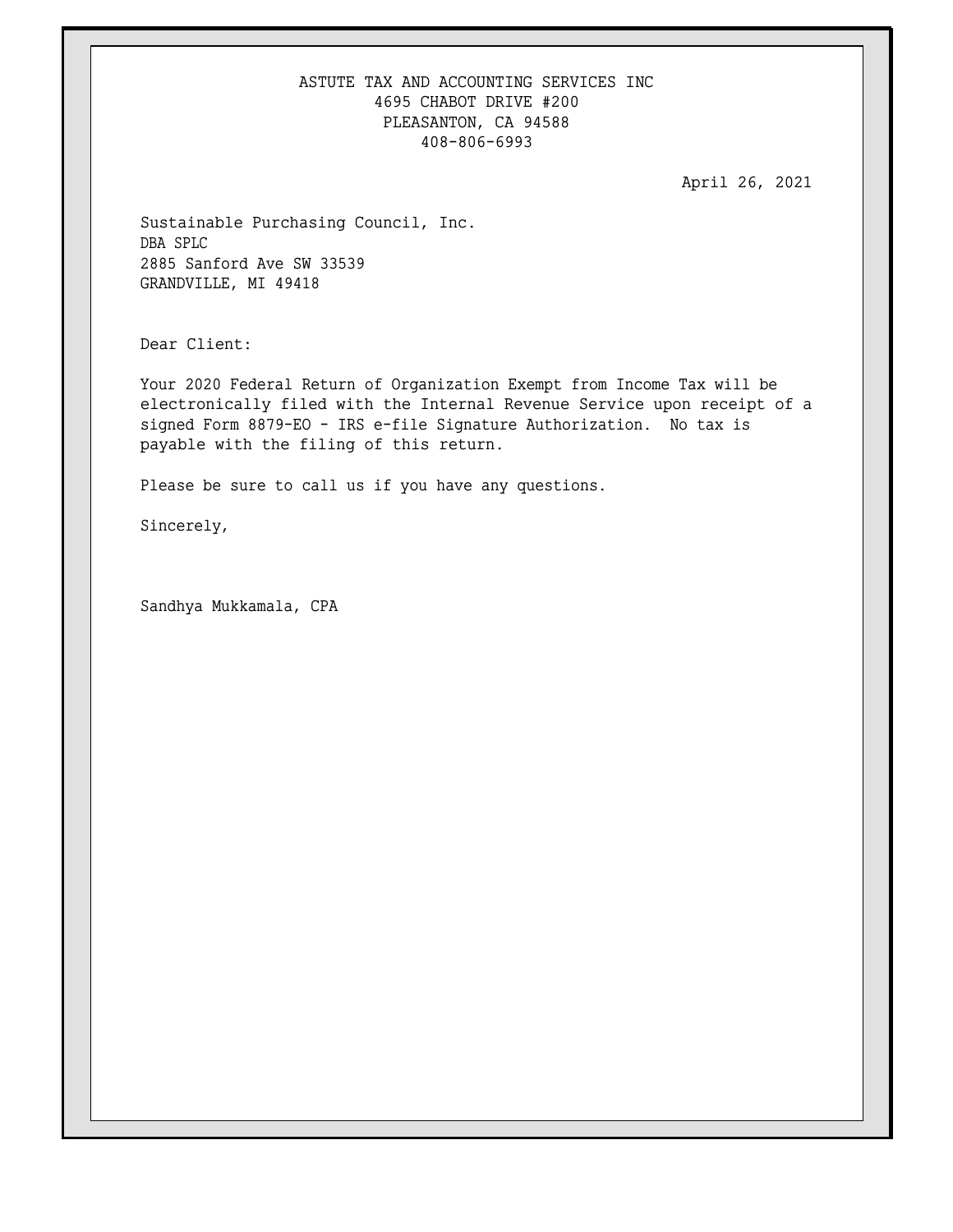| 2020<br><b>Federal Exempt Organization Tax Summary</b>                                                                                                                     |                                            |                                        | Page 1                                           |
|----------------------------------------------------------------------------------------------------------------------------------------------------------------------------|--------------------------------------------|----------------------------------------|--------------------------------------------------|
| <b>Sustainable Purchasing Council, Inc.</b><br><b>DBA SPLC</b>                                                                                                             |                                            |                                        | 46-1775004                                       |
|                                                                                                                                                                            | 2020                                       | 2019                                   | <b>Diff</b>                                      |
| <b>REVENUE</b><br>Contributions and grants<br>Program service revenue                                                                                                      | 457,375<br>282,741<br>74                   | 492,375<br>619,728<br>181              | $-35,000$<br>$-336,987$<br>$-107$                |
|                                                                                                                                                                            | 740,190                                    | 1, 112, 284                            | $-372,094$                                       |
| <b>EXPENSES</b><br>Salaries, other compen., emp. benefits                                                                                                                  | 550,603<br>404,579                         | 393,757<br>676,967                     | 156,846<br>$-272,388$                            |
|                                                                                                                                                                            | 955,182                                    | 1,070,724                              | $-115,542$                                       |
| <b>NET ASSETS OR FUND BALANCES</b><br>Revenue less expenses<br>Total assets at end of year<br>Total liabilities at end of year<br>Net assets/fund balances at end of year. | $-214,992$<br>239,582<br>151,193<br>88,389 | 41,560<br>366,497<br>63,153<br>303,344 | $-256,552$<br>$-126,915$<br>88,040<br>$-214,955$ |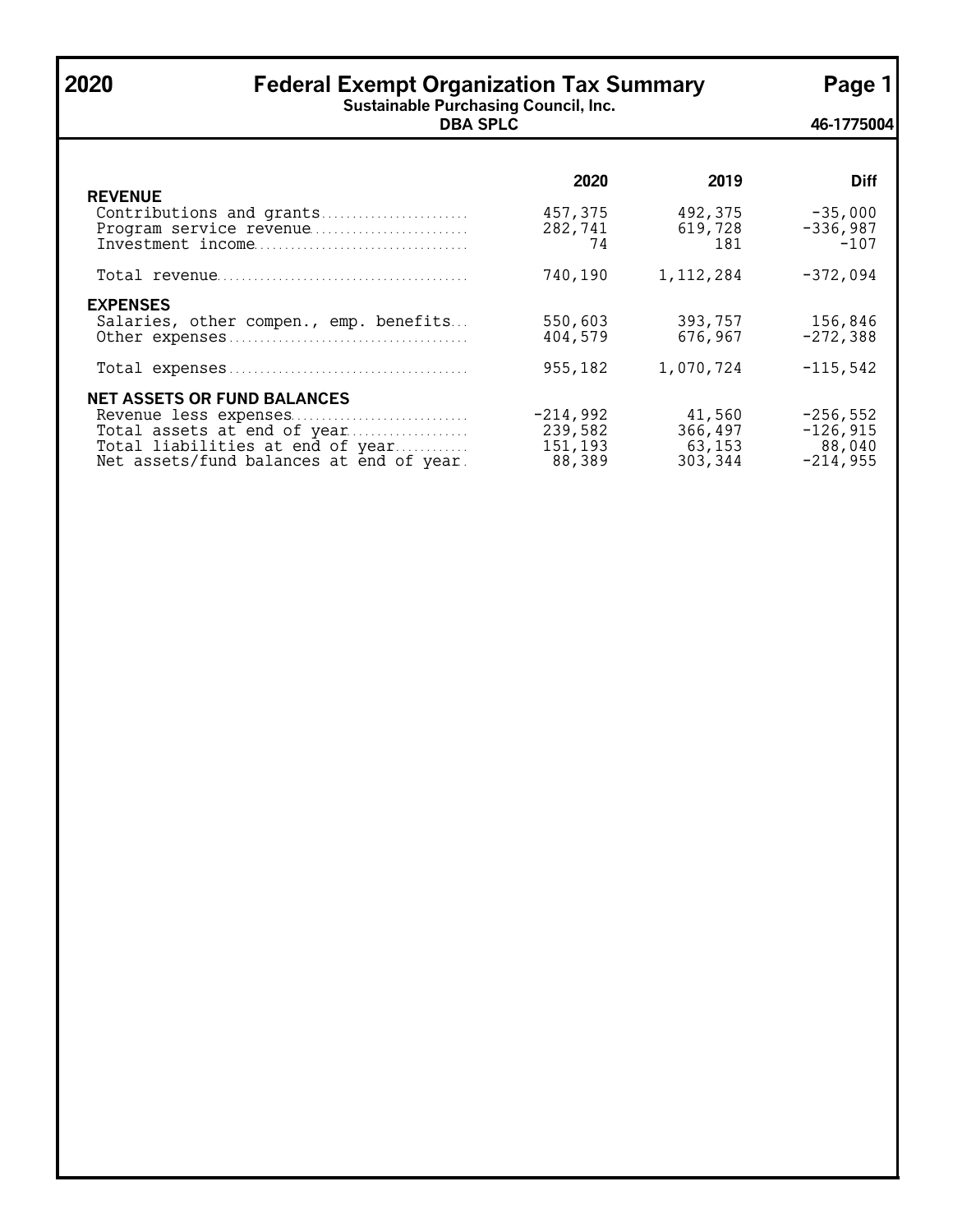# **2020 General Information Page 1**

**Sustainable Purchasing Council, Inc. DBA SPLC 46-1775004**

### **Forms needed for this return**

Federal: 990, Sch A, Sch D, Sch J, Sch O

**Carryovers to 2021**

None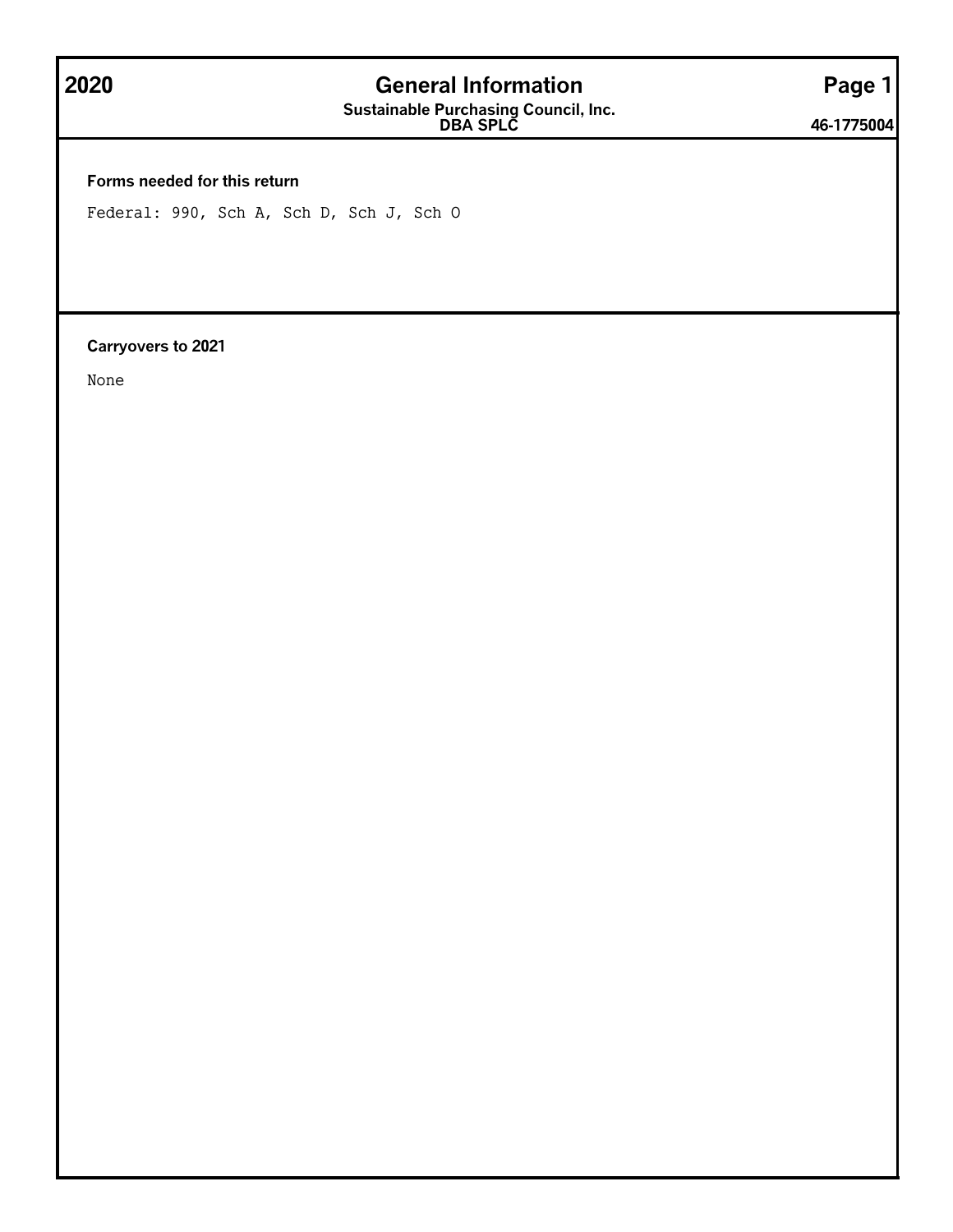# **2020 Federal Worksheets Page 1**

**Sustainable Purchasing Council, Inc.**

**DBA SPLC 46-1775004**

#### **Form 990, Part III, Line 4e Program Services Totals**

|                                     | Program<br>Services<br>Total | Form 990 | Source                                                                                                   |
|-------------------------------------|------------------------------|----------|----------------------------------------------------------------------------------------------------------|
| Total Expenses<br>Grants<br>Revenue | 518,272.<br>282,741.         |          | 518,272. Part IX, Line 25, Col. B<br>0. Part IX, Lines 1-3, Col. B<br>282,741. Part VIII, Line 2, Col. A |

#### **Form 990, Part IX, Line 24e Other Expenses**

|                                                  |       | (A)         | ΈB.                 |                         | (D)         |
|--------------------------------------------------|-------|-------------|---------------------|-------------------------|-------------|
|                                                  |       | Total       | Program<br>Services | Management<br>& General | Fundraising |
| Postage and Shipping<br>Professional Development |       | -43.<br>274 | 28.                 | 274                     |             |
|                                                  | Total |             | 28                  | 289                     |             |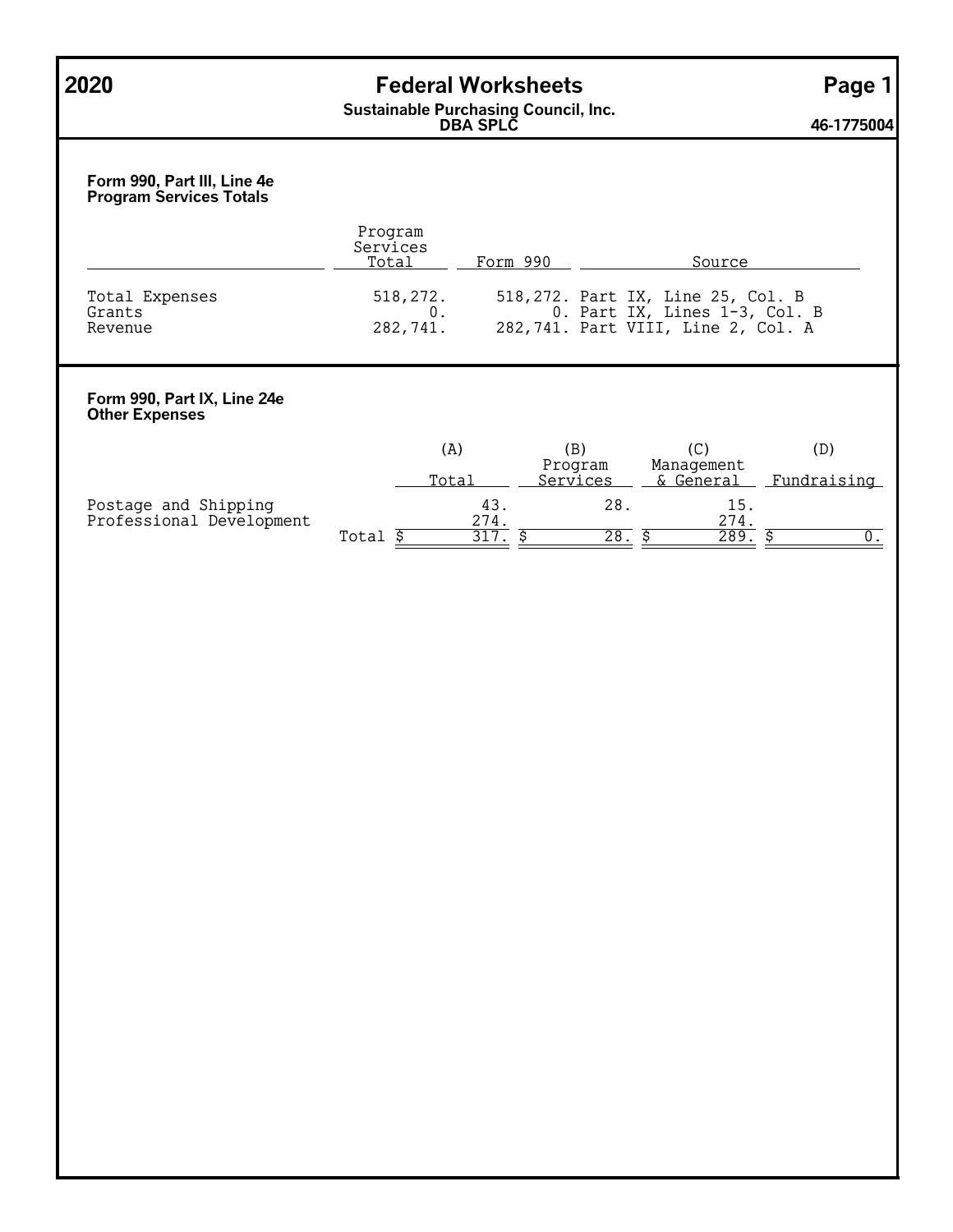| Form 8879-EO                                                           | <b>IRS e-file Signature Authorization</b><br>for an Exempt Organization                                                                                                                                                                                                                                                                                                                                                                                                                                                                                                                                                                                                                                                                                                                                                                                                                                                                                                                                                                                                                                                                                                                                                                                                                                                                                                                                                                                 |                                                            | OMB No. 1545-0047                     |
|------------------------------------------------------------------------|---------------------------------------------------------------------------------------------------------------------------------------------------------------------------------------------------------------------------------------------------------------------------------------------------------------------------------------------------------------------------------------------------------------------------------------------------------------------------------------------------------------------------------------------------------------------------------------------------------------------------------------------------------------------------------------------------------------------------------------------------------------------------------------------------------------------------------------------------------------------------------------------------------------------------------------------------------------------------------------------------------------------------------------------------------------------------------------------------------------------------------------------------------------------------------------------------------------------------------------------------------------------------------------------------------------------------------------------------------------------------------------------------------------------------------------------------------|------------------------------------------------------------|---------------------------------------|
|                                                                        | For calendar year 2020, or fiscal year beginning For calendar year 2020, and ending                                                                                                                                                                                                                                                                                                                                                                                                                                                                                                                                                                                                                                                                                                                                                                                                                                                                                                                                                                                                                                                                                                                                                                                                                                                                                                                                                                     | , 20                                                       |                                       |
| Department of the Treasury<br>Internal Revenue Service                 | Do not send to the IRS. Keep for your records.<br>► Go to www.irs.gov/Form8879EO for the latest information.                                                                                                                                                                                                                                                                                                                                                                                                                                                                                                                                                                                                                                                                                                                                                                                                                                                                                                                                                                                                                                                                                                                                                                                                                                                                                                                                            |                                                            | 2020                                  |
|                                                                        | Name of exempt organization or person subject to tax<br>Sustainable Purchasing Council, Inc.                                                                                                                                                                                                                                                                                                                                                                                                                                                                                                                                                                                                                                                                                                                                                                                                                                                                                                                                                                                                                                                                                                                                                                                                                                                                                                                                                            |                                                            | Taxpayer identification number        |
| DBA SPLC<br>Name and title of officer or person subject to tax         |                                                                                                                                                                                                                                                                                                                                                                                                                                                                                                                                                                                                                                                                                                                                                                                                                                                                                                                                                                                                                                                                                                                                                                                                                                                                                                                                                                                                                                                         | 46-1775004                                                 |                                       |
| Donna Westerman                                                        | <b>CEO</b>                                                                                                                                                                                                                                                                                                                                                                                                                                                                                                                                                                                                                                                                                                                                                                                                                                                                                                                                                                                                                                                                                                                                                                                                                                                                                                                                                                                                                                              |                                                            |                                       |
| <b>Part I</b>                                                          | Type of Return and Return Information (Whole Dollars Only)                                                                                                                                                                                                                                                                                                                                                                                                                                                                                                                                                                                                                                                                                                                                                                                                                                                                                                                                                                                                                                                                                                                                                                                                                                                                                                                                                                                              |                                                            |                                       |
|                                                                        | Check the box for the return for which you are using this Form 8879-EO and enter the applicable amount, if any, from the return. If you<br>check the box on line 1a, 2a, 3a, 4a, 5a, 6a, or 7a below, and the amount on that line for the return being filed with this form was blank, then leave line 1b, 2b, 3b, 4b, 5b, 6b, or 7b, whichever is applicable, blank (do<br>the applicable line below. Do not complete more than one line in Part I.                                                                                                                                                                                                                                                                                                                                                                                                                                                                                                                                                                                                                                                                                                                                                                                                                                                                                                                                                                                                    |                                                            |                                       |
| 1 a Form 990 check here $\ldots$ $\blacktriangleright$ $ X $           | <b>b Total revenue,</b> if any (Form 990, Part VIII, column (A), line $12$ )                                                                                                                                                                                                                                                                                                                                                                                                                                                                                                                                                                                                                                                                                                                                                                                                                                                                                                                                                                                                                                                                                                                                                                                                                                                                                                                                                                            |                                                            | 1 b<br>740, 190.                      |
| 2 a Form 990-EZ check here $\ldots$                                    |                                                                                                                                                                                                                                                                                                                                                                                                                                                                                                                                                                                                                                                                                                                                                                                                                                                                                                                                                                                                                                                                                                                                                                                                                                                                                                                                                                                                                                                         |                                                            | 2b                                    |
| 3a Form 1120-POL check here $\dots$ .                                  |                                                                                                                                                                                                                                                                                                                                                                                                                                                                                                                                                                                                                                                                                                                                                                                                                                                                                                                                                                                                                                                                                                                                                                                                                                                                                                                                                                                                                                                         |                                                            | Зb                                    |
| 4 a Form 990-PF check here $\dots$                                     | <b>b</b> Tax based on investment income (Form 990-PF, Part VI, line 5)                                                                                                                                                                                                                                                                                                                                                                                                                                                                                                                                                                                                                                                                                                                                                                                                                                                                                                                                                                                                                                                                                                                                                                                                                                                                                                                                                                                  |                                                            | 4 b                                   |
| 5a Form 8868 check here $\ldots$<br>6 a Form 990-T check here $\ldots$ |                                                                                                                                                                                                                                                                                                                                                                                                                                                                                                                                                                                                                                                                                                                                                                                                                                                                                                                                                                                                                                                                                                                                                                                                                                                                                                                                                                                                                                                         |                                                            | 5 b                                   |
| 7 a Form 4720 check here $\ldots$                                      | <b>b</b> Total tax (Form 990-T, Part III, line 4) $\ldots$ $\ldots$ $\ldots$ $\ldots$ $\ldots$ $\ldots$                                                                                                                                                                                                                                                                                                                                                                                                                                                                                                                                                                                                                                                                                                                                                                                                                                                                                                                                                                                                                                                                                                                                                                                                                                                                                                                                                 |                                                            | 6b<br>7 b                             |
|                                                                        |                                                                                                                                                                                                                                                                                                                                                                                                                                                                                                                                                                                                                                                                                                                                                                                                                                                                                                                                                                                                                                                                                                                                                                                                                                                                                                                                                                                                                                                         |                                                            |                                       |
|                                                                        | Part II Declaration and Signature Authorization of Officer or Person Subject to Tax                                                                                                                                                                                                                                                                                                                                                                                                                                                                                                                                                                                                                                                                                                                                                                                                                                                                                                                                                                                                                                                                                                                                                                                                                                                                                                                                                                     |                                                            |                                       |
| Under penalties of perjury, I declare that<br>(name of organization)   | $ X $ I am an officer of the above organization or $ $ I am a person subject to tax with respect to                                                                                                                                                                                                                                                                                                                                                                                                                                                                                                                                                                                                                                                                                                                                                                                                                                                                                                                                                                                                                                                                                                                                                                                                                                                                                                                                                     | , (EIN)                                                    |                                       |
|                                                                        | and belief, they are true, correct, and complete. I further declare that the amount in Part I above is the amount shown on the copy of the<br>electronic return. I consent to allow my intermediate service provider, transmitter, or electronic return originator (ERO) to send the return to the<br>IRS and to receive from the IRS (a) an acknowledgement of receipt or reason for rejection of the transmission, (b) the reason for any delay in<br>processing the return or refund, and (c) the date of any refund. If applicable, I authorize the U.S. Treasury and its designated Financial Agent to<br>initiate an electronic funds withdrawal (direct debit) entry to the financial institution account indicated in the tax preparation software for payment<br>of the federal taxes owed on this return, and the financial institution to debit the entry to this account. To revoke a payment, I must contact the<br>U.S. Treasury Financial Agent at 1-888-353-4537 no later than 2 business days prior to the payment (settlement) date. I also authorize the<br>financial institutions involved in the processing of the electronic payment of taxes to receive confidential information necessary to answer<br>inquiries and resolve issues related to the payment. I have selected a personal identification number (PIN) as my signature for the electronic<br>return and, if applicable, the consent to electronic funds withdrawal. |                                                            |                                       |
| PIN: check one box only<br>X١<br>authorize                             | to enter my PIN<br>Astute Tax And Accounting Services Inc<br><b>ERO</b> firm name                                                                                                                                                                                                                                                                                                                                                                                                                                                                                                                                                                                                                                                                                                                                                                                                                                                                                                                                                                                                                                                                                                                                                                                                                                                                                                                                                                       | 10216<br>Enter five numbers, but<br>do not enter all zeros | as my signature                       |
| disclosure consent screen.                                             | on the tax year 2020 electronically filed return. If I have indicated within this return that a copy of the return is being filed with a state agency<br>(ies) requiating charities as part of the IRS Fed/State program, I also authorize the aforementioned ERO to enter my PIN on the return's                                                                                                                                                                                                                                                                                                                                                                                                                                                                                                                                                                                                                                                                                                                                                                                                                                                                                                                                                                                                                                                                                                                                                       |                                                            |                                       |
|                                                                        | As an officer or person subject to tax with respect to the organization, I will enter my PIN as my signature on the tax year 2020<br>electronically filed return. If I have indicated within this return that a copy of the return is being filed with a state agency(ies) regulating<br>charities as part of the IRS Fed/State program, I will enter my PIN on the return's disclosure consent screen.                                                                                                                                                                                                                                                                                                                                                                                                                                                                                                                                                                                                                                                                                                                                                                                                                                                                                                                                                                                                                                                 |                                                            |                                       |
| Signature of officer or person subject to tax ►                        |                                                                                                                                                                                                                                                                                                                                                                                                                                                                                                                                                                                                                                                                                                                                                                                                                                                                                                                                                                                                                                                                                                                                                                                                                                                                                                                                                                                                                                                         | Date $\blacktriangleright$                                 |                                       |
| Part III Certification and Authentication                              |                                                                                                                                                                                                                                                                                                                                                                                                                                                                                                                                                                                                                                                                                                                                                                                                                                                                                                                                                                                                                                                                                                                                                                                                                                                                                                                                                                                                                                                         |                                                            |                                       |
|                                                                        | <b>ERO's EFIN/PIN.</b> Enter your six-digit electronic filing identification                                                                                                                                                                                                                                                                                                                                                                                                                                                                                                                                                                                                                                                                                                                                                                                                                                                                                                                                                                                                                                                                                                                                                                                                                                                                                                                                                                            |                                                            | 77575216085<br>Do not enter all zeros |
|                                                                        |                                                                                                                                                                                                                                                                                                                                                                                                                                                                                                                                                                                                                                                                                                                                                                                                                                                                                                                                                                                                                                                                                                                                                                                                                                                                                                                                                                                                                                                         |                                                            |                                       |
| Providers for Business Returns.                                        | I certify that the above numeric entry is my PIN, which is my signature on the 2020 electronically filed return indicated above. I confirm that<br>I am submitting this return in accordance with the requirements of Pub. 4163, Modernized e-File (MeF) Information for Authorized IRS e-file                                                                                                                                                                                                                                                                                                                                                                                                                                                                                                                                                                                                                                                                                                                                                                                                                                                                                                                                                                                                                                                                                                                                                          |                                                            |                                       |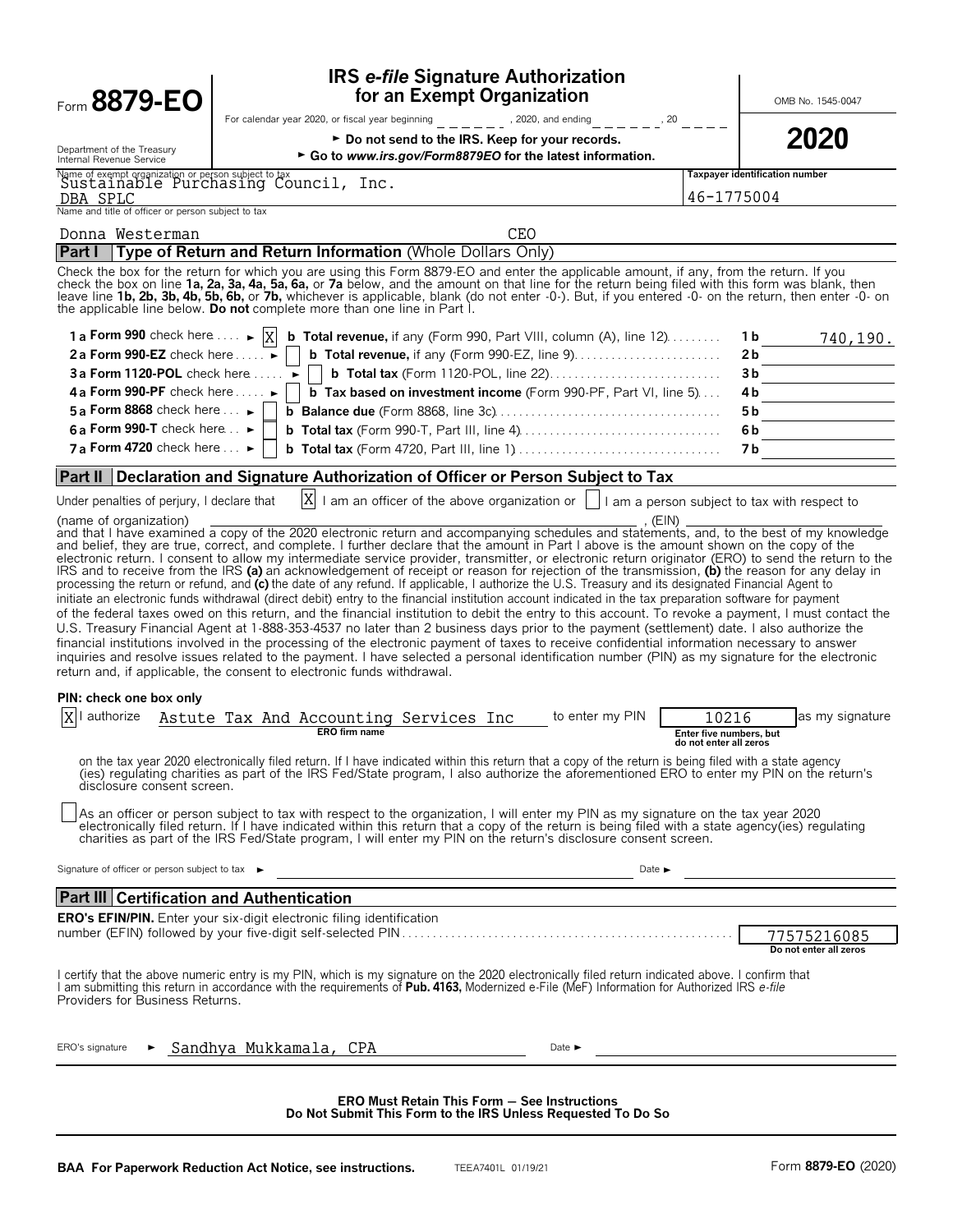| Form $\boldsymbol{J}$ | 990 |
|-----------------------|-----|
|-----------------------|-----|

# **Return of Organization Exempt From Income Tax** 2020<br>
Under section 501(c), 527, or 4947(a)(1) of the Internal Revenue Code (except private foundations)

Department of the Treasury **Depent to Public**<br>Internal Revenue Service **Depent to Public Control of Control of the Service Control of Control of Control of Control of Control of Control of Control of Control of Control of** 

OMB No. 1545-0047

|                                        | ппения кеуение эегvке         | $\sim$ Go to www.irs.gov/Forms90 for instructions and the latest information.                                                                                                                                                     |                                                                                 |                                  |                               |
|----------------------------------------|-------------------------------|-----------------------------------------------------------------------------------------------------------------------------------------------------------------------------------------------------------------------------------|---------------------------------------------------------------------------------|----------------------------------|-------------------------------|
| A                                      |                               | For the 2020 calendar year, or tax year beginning<br>, 2020, and ending                                                                                                                                                           |                                                                                 | . 20                             |                               |
|                                        | <b>B</b> Check if applicable: | C                                                                                                                                                                                                                                 |                                                                                 | D Employer identification number |                               |
|                                        |                               | Address change<br>Sustainable Purchasing Council, Inc.                                                                                                                                                                            |                                                                                 | 46-1775004                       |                               |
|                                        |                               | DBA SPLC<br>Name change                                                                                                                                                                                                           | E Telephone number                                                              |                                  |                               |
|                                        |                               | 2885 Sanford Ave SW 33539<br>Initial return<br>GRANDVILLE, MI 49418                                                                                                                                                               |                                                                                 | 202 607-2600                     |                               |
|                                        |                               | Final return/terminated                                                                                                                                                                                                           |                                                                                 |                                  |                               |
|                                        |                               | Amended return                                                                                                                                                                                                                    | G Gross receipts \$                                                             |                                  | 740,190.                      |
|                                        |                               | F Name and address of principal officer:<br>Application pending                                                                                                                                                                   | H(a) Is this a group return for subordinates?                                   |                                  | $X_{No}$<br>Yes               |
|                                        |                               | Same As C Above                                                                                                                                                                                                                   | H(b) Are all subordinates included?<br>If "No," attach a list. See instructions |                                  | Yes<br><b>No</b>              |
|                                        |                               | $X$ 501(c)(3)<br>Tax-exempt status:<br>$501(c)$ (<br>4947(a)(1) or<br>527<br>)◄<br>(insert no.)                                                                                                                                   |                                                                                 |                                  |                               |
| J                                      | Website: ►                    | N/A                                                                                                                                                                                                                               | $H(c)$ Group exemption number $\blacktriangleright$                             |                                  |                               |
| Κ                                      |                               | Χ<br>L Year of formation: 2013<br>Form of organization:<br>Other <sup>&gt;</sup><br>Corporation<br>Trust<br>Association                                                                                                           |                                                                                 |                                  | M State of legal domicile: DE |
|                                        | Part I                        | <b>Summary</b>                                                                                                                                                                                                                    |                                                                                 |                                  |                               |
|                                        | 1                             | Briefly describe the organization's mission or most significant activities: The Sustainable Purchasing Leadership                                                                                                                 |                                                                                 |                                  |                               |
|                                        |                               | Council.s mission is to support and recognize organizations for purchasing-related                                                                                                                                                |                                                                                 |                                  |                               |
|                                        |                               | leadership that accelerates the transition to a prosperous and sustainable future.                                                                                                                                                |                                                                                 |                                  |                               |
| <b>Activities &amp; Governance</b>     |                               |                                                                                                                                                                                                                                   |                                                                                 |                                  |                               |
|                                        | 2<br>3                        | if the organization discontinued its operations or disposed of more than 25% of its net assets.<br>Check this box $\blacktriangleright$  <br>Number of voting members of the governing body (Part VI, line 1a)                    |                                                                                 | 3                                |                               |
|                                        | 4                             | Number of independent voting members of the governing body (Part VI, line 1b)                                                                                                                                                     |                                                                                 | 4                                | 13<br>$\mathbf 0$             |
|                                        | 5                             | Total number of individuals employed in calendar year 2020 (Part V, line 2a)                                                                                                                                                      |                                                                                 | 5                                | $\overline{5}$                |
|                                        | 6                             |                                                                                                                                                                                                                                   |                                                                                 | 6                                | $\overline{0}$                |
|                                        |                               |                                                                                                                                                                                                                                   |                                                                                 | $\overline{7a}$                  | $\boldsymbol{0}$ .            |
|                                        |                               |                                                                                                                                                                                                                                   |                                                                                 | 7b                               | 0.                            |
|                                        |                               |                                                                                                                                                                                                                                   | <b>Prior Year</b>                                                               |                                  | <b>Current Year</b>           |
|                                        | 8                             |                                                                                                                                                                                                                                   | 492, 375.                                                                       |                                  | 457, 375.                     |
|                                        | 9                             |                                                                                                                                                                                                                                   | 619,728.                                                                        |                                  | 282,741.                      |
| Revenue                                | 10                            | Investment income (Part VIII, column (A), lines 3, 4, and 7d)                                                                                                                                                                     |                                                                                 | 181.                             | 74.                           |
|                                        | 11                            | Other revenue (Part VIII, column (A), lines 5, 6d, 8c, 9c, 10c, and 11e)                                                                                                                                                          |                                                                                 |                                  |                               |
|                                        | 12<br>13                      | Total revenue - add lines 8 through 11 (must equal Part VIII, column (A), line 12)<br>Grants and similar amounts paid (Part IX, column (A), lines 1-3)                                                                            | 1, 112, 284.                                                                    |                                  | 740,190.                      |
|                                        | 14                            | Benefits paid to or for members (Part IX, column (A), line 4)                                                                                                                                                                     |                                                                                 |                                  |                               |
|                                        | 15                            | Salaries, other compensation, employee benefits (Part IX, column (A), lines 5-10)                                                                                                                                                 |                                                                                 |                                  |                               |
|                                        |                               |                                                                                                                                                                                                                                   | 393,757.                                                                        |                                  | 550,603.                      |
| Expenses                               |                               |                                                                                                                                                                                                                                   |                                                                                 |                                  |                               |
|                                        |                               | <b>b</b> Total fundraising expenses (Part IX, column (D), line 25) $\blacktriangleright$<br>44,360.                                                                                                                               |                                                                                 |                                  |                               |
|                                        | 17                            |                                                                                                                                                                                                                                   | 676,967.                                                                        |                                  | 404,579.                      |
|                                        | 18                            | Total expenses. Add lines 13-17 (must equal Part IX, column (A), line 25)                                                                                                                                                         | 1,070,724.                                                                      |                                  | 955,182.                      |
|                                        | 19                            | Revenue less expenses. Subtract line 18 from line 12                                                                                                                                                                              | 41,560.                                                                         |                                  | $-214,992.$                   |
| <b>Net Assets or<br/>Fund Balances</b> |                               |                                                                                                                                                                                                                                   | <b>Beginning of Current Year</b>                                                |                                  | <b>End of Year</b>            |
|                                        | 20<br>21                      |                                                                                                                                                                                                                                   | 366, 497.                                                                       |                                  | 239,582.                      |
|                                        |                               |                                                                                                                                                                                                                                   | 63, 153.                                                                        |                                  | 151,193.                      |
|                                        | 22                            | Net assets or fund balances. Subtract line 21 from line 20                                                                                                                                                                        | 303, 344.                                                                       |                                  | 88,389.                       |
|                                        | <b>Part II</b>                | <b>Signature Block</b>                                                                                                                                                                                                            |                                                                                 |                                  |                               |
|                                        |                               | Under penalties of perjury, I declare that I have examined this return, including accompanying schedules and statements, and to the best of my knowledge and belief, it is true, correct, and<br>complete. Declaration of prepare |                                                                                 |                                  |                               |
|                                        |                               |                                                                                                                                                                                                                                   |                                                                                 |                                  |                               |
|                                        |                               | Signature of officer                                                                                                                                                                                                              | Date                                                                            |                                  |                               |
| Sign<br>Here                           |                               |                                                                                                                                                                                                                                   | <b>CEO</b>                                                                      |                                  |                               |
|                                        |                               | Donna Westerman<br>Type or print name and title                                                                                                                                                                                   |                                                                                 |                                  |                               |
|                                        |                               | Preparer's signature<br>Print/Type preparer's name<br>Date                                                                                                                                                                        | Check                                                                           | PTIN<br>if                       |                               |
| Paid                                   |                               | Sandhya Mukkamala, CPA Sandhya Mukkamala, CPA                                                                                                                                                                                     | self-employed                                                                   |                                  | P01797188                     |
|                                        | Preparer                      | Astute Tax And Accounting Services Inc<br>Firm's name                                                                                                                                                                             |                                                                                 |                                  |                               |
|                                        | Use Only                      | * 4695 Chabot Drive #200<br>Firm's address                                                                                                                                                                                        |                                                                                 | Firm's $EN > 81 - 1311584$       |                               |
|                                        |                               | Pleasanton, CA 94588                                                                                                                                                                                                              | Phone no.                                                                       |                                  | 408-806-6993                  |
|                                        |                               | May the IRS discuss this return with the preparer shown above? See instructions                                                                                                                                                   |                                                                                 |                                  | X Yes<br>No                   |
|                                        |                               | BAA For Paperwork Reduction Act Notice, see the separate instructions.                                                                                                                                                            | TEEA0101L 01/19/21                                                              |                                  | Form 990 (2020)               |
|                                        |                               |                                                                                                                                                                                                                                   |                                                                                 |                                  |                               |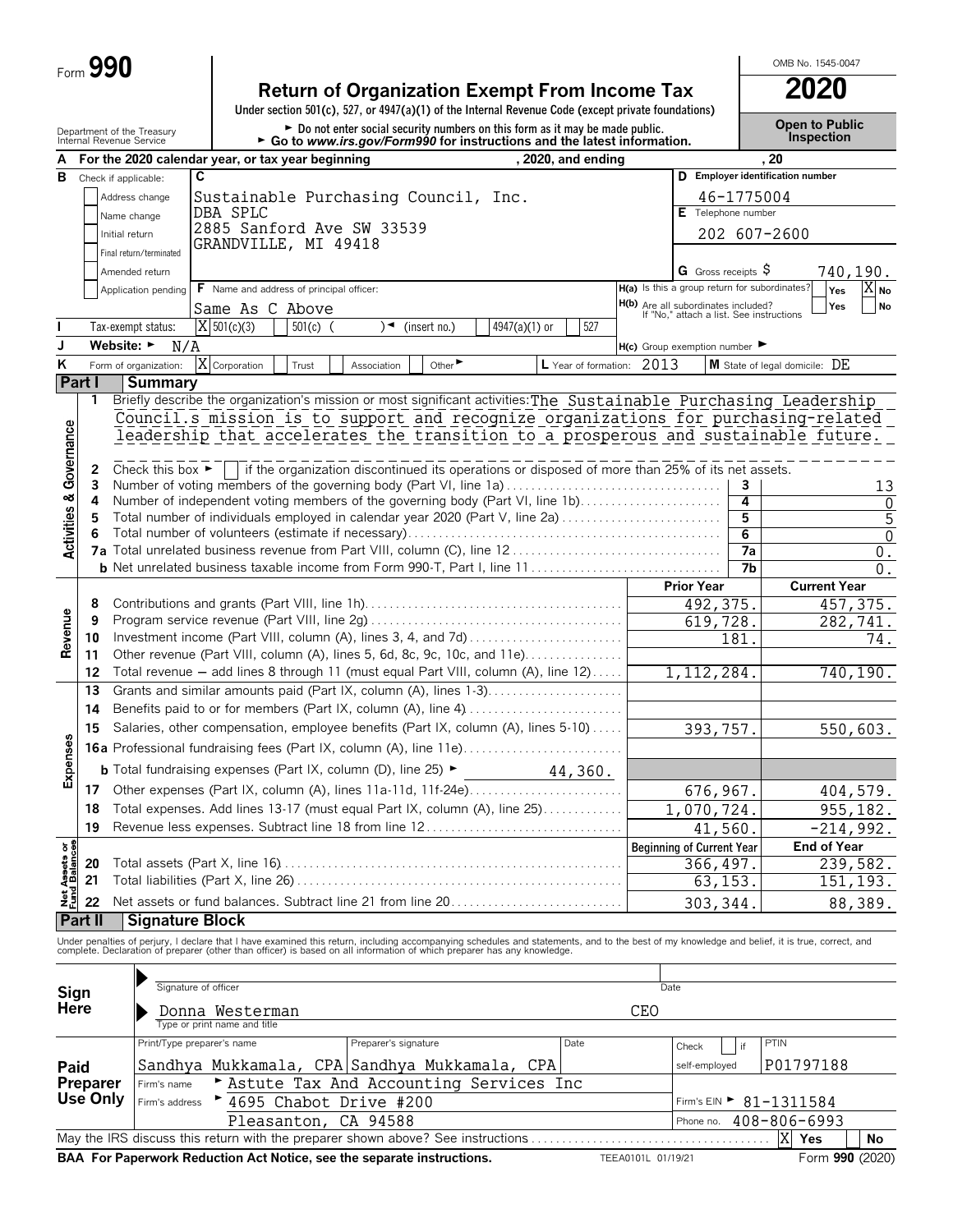|              | Form 990 (2020)<br>Sustainable Purchasing Council, Inc.                                                                                                                                                                                                                          | 46-1775004               | Page 2          |
|--------------|----------------------------------------------------------------------------------------------------------------------------------------------------------------------------------------------------------------------------------------------------------------------------------|--------------------------|-----------------|
| l Part III   | <b>Statement of Program Service Accomplishments</b><br>Check if Schedule O contains a response or note to any line in this Part III                                                                                                                                              |                          | $\mathbf x$     |
| $\mathbf{1}$ | Briefly describe the organization's mission:                                                                                                                                                                                                                                     |                          |                 |
|              | The Sustainable Purchasing Leadership Council.s mission is to support and recognize                                                                                                                                                                                              |                          |                 |
|              | organizations for purchasing-related leadership that accelerates the transition to a                                                                                                                                                                                             |                          |                 |
|              | prosperous and sustainable future.                                                                                                                                                                                                                                               |                          |                 |
|              | 2 Did the organization undertake any significant program services during the year which were not listed on the prior                                                                                                                                                             |                          |                 |
|              |                                                                                                                                                                                                                                                                                  | Yes                      | No              |
|              | If "Yes," describe these new services on Schedule O.                                                                                                                                                                                                                             |                          |                 |
| 3            | Did the organization cease conducting, or make significant changes in how it conducts, any program services?<br>If "Yes," describe these changes on Schedule O.                                                                                                                  | Yes                      | No              |
| 4            | Describe the organization's program service accomplishments for each of its three largest program services, as measured by expenses.<br>Section 501(c)(3) and 501(c)(4) organizations are required to report the amount of grants and allocations to others, the total expenses, |                          |                 |
|              | and revenue, if any, for each program service reported.                                                                                                                                                                                                                          |                          |                 |
|              | ) (Expenses \$<br>343, 904. including grants of \$<br>$4a$ (Code:                                                                                                                                                                                                                | ) (Revenue \$            | 217,741.        |
|              | Events - SPLC's 2020 Summit and 2020 Connect brought together purchasing and                                                                                                                                                                                                     |                          |                 |
|              | sustainability professionals, suppliers, and NGO experts from diverse sectors and                                                                                                                                                                                                |                          |                 |
|              | regions to share and promote sustainable purchasing best practices for organizations.                                                                                                                                                                                            |                          |                 |
|              | The Summit included expert-led sessions, networking, and buyer-supplier matchmaking.                                                                                                                                                                                             |                          |                 |
|              |                                                                                                                                                                                                                                                                                  |                          |                 |
|              |                                                                                                                                                                                                                                                                                  |                          |                 |
|              |                                                                                                                                                                                                                                                                                  |                          |                 |
|              |                                                                                                                                                                                                                                                                                  |                          |                 |
|              |                                                                                                                                                                                                                                                                                  |                          |                 |
|              |                                                                                                                                                                                                                                                                                  |                          |                 |
|              |                                                                                                                                                                                                                                                                                  |                          |                 |
|              | ) (Expenses \$<br>102, 482. including grants of $$$<br>$4b$ (Code:<br>Tools & Resources Development. SPLC hosts committees and working groups with nearly<br>100 volunteers who contribute to the creation of shared guidance and tools for                                      | ) (Revenue $\frac{1}{2}$ | $45,000.$ )     |
|              | leadership in sustainable purchasing.                                                                                                                                                                                                                                            |                          |                 |
|              |                                                                                                                                                                                                                                                                                  |                          |                 |
|              |                                                                                                                                                                                                                                                                                  |                          |                 |
|              |                                                                                                                                                                                                                                                                                  |                          |                 |
|              |                                                                                                                                                                                                                                                                                  |                          |                 |
|              | 56, 458. including grants of \$<br>$4c$ (Code:<br>) (Expenses $\sqrt{5}$                                                                                                                                                                                                         | ) (Revenue $\sqrt{5}$    |                 |
|              | Outreach - eg public presentations, webinars, workshops and engagement with                                                                                                                                                                                                      |                          |                 |
|              | non-members. SPLC continues to grow as a recognized thought-leader and a                                                                                                                                                                                                         |                          |                 |
|              | sought-after voice for professionals seeking to champion sustainable purchasing                                                                                                                                                                                                  |                          |                 |
|              | within their organization, association, and/or professional society. In the past                                                                                                                                                                                                 |                          |                 |
|              | year, SPLC delivered virtual and in-person conference presentations to member and                                                                                                                                                                                                |                          |                 |
|              | non-member audiences to evangelize attendees on the value of incorporating                                                                                                                                                                                                       |                          |                 |
|              | sustainability into their purchasing work.                                                                                                                                                                                                                                       |                          |                 |
|              |                                                                                                                                                                                                                                                                                  |                          |                 |
|              |                                                                                                                                                                                                                                                                                  |                          |                 |
|              |                                                                                                                                                                                                                                                                                  |                          |                 |
|              | 4d Other program services (Describe on Schedule O.)<br>See Schedule O                                                                                                                                                                                                            |                          |                 |
|              | \$<br>\$<br>) (Revenue $\sqrt{5}$<br>(Expenses<br>15, 428. including grants of                                                                                                                                                                                                   | 20,000.                  |                 |
| <b>BAA</b>   | 4e Total program service expenses<br>518,272.<br>TEEA0102L 10/07/20                                                                                                                                                                                                              |                          | Form 990 (2020) |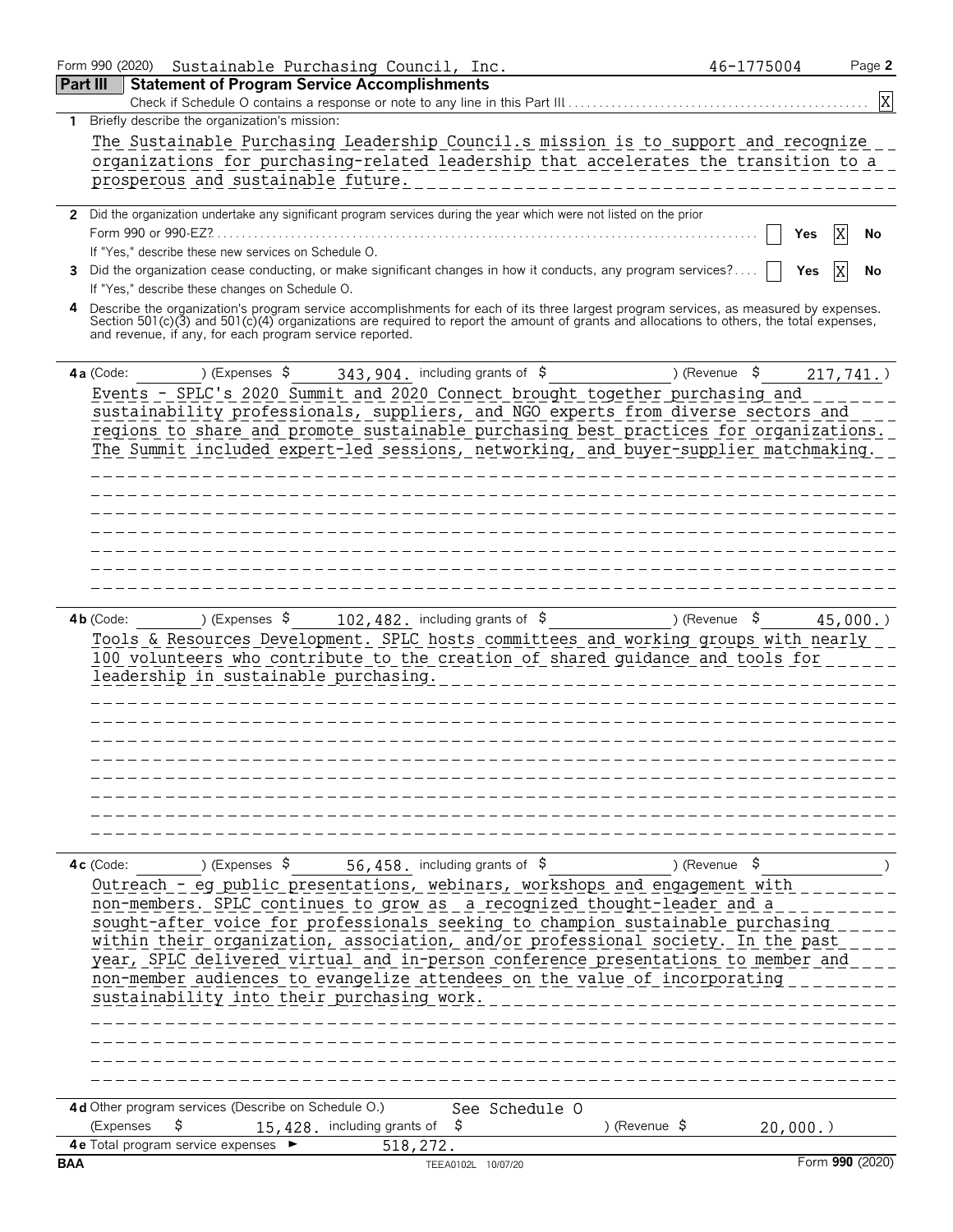Form 990 (2020) Page **3** Sustainable Purchasing Council, Inc. 46-1775004

|            | <b>Checklist of Required Schedules</b><br><b>Part IV</b>                                                                                                                                                                                            |                 |             |                 |
|------------|-----------------------------------------------------------------------------------------------------------------------------------------------------------------------------------------------------------------------------------------------------|-----------------|-------------|-----------------|
| 1.         | Is the organization described in section 501(c)(3) or 4947(a)(1) (other than a private foundation)? If 'Yes,' complete                                                                                                                              |                 | <b>Yes</b>  | No              |
|            |                                                                                                                                                                                                                                                     | 1.              | X           |                 |
| 2<br>3     | Is the organization required to complete Schedule B. Schedule of Contributors See instructions?<br>Did the organization engage in direct or indirect political campaign activities on behalf of or in opposition to candidates                      | $\overline{2}$  |             | Χ               |
| 4          |                                                                                                                                                                                                                                                     | 3               |             | Χ               |
|            | Section 501(c)(3) organizations. Did the organization engage in lobbying activities, or have a section 501(h) election in effect during the tax year? If 'Yes,' complete Schedule C, Part II.                                                       | 4               |             | Χ               |
| 5          | Is the organization a section 501(c)(4), 501(c)(5), or 501(c)(6) organization that receives membership dues,<br>assessments, or similar amounts as defined in Revenue Procedure 98-19? If 'Yes,' complete Schedule C, Part III                      | 5               |             | Χ               |
| 6          | Did the organization maintain any donor advised funds or any similar funds or accounts for which donors have the right<br>to provide advice on the distribution or investment of amounts in such funds or accounts? If 'Yes,' complete Schedule D,  | 6               |             | Χ               |
| 7          | Did the organization receive or hold a conservation easement, including easements to preserve open space, the<br>environment, historic land areas, or historic structures? If 'Yes,' complete Schedule D, Part II.                                  | $\overline{7}$  |             | X               |
| 8          | Did the organization maintain collections of works of art, historical treasures, or other similar assets? If 'Yes,'                                                                                                                                 | 8               |             | Χ               |
| 9          | Did the organization report an amount in Part X, line 21, for escrow or custodial account liability, serve as a custodian<br>for amounts not listed in Part X; or provide credit counseling, debt management, credit repair, or debt negotiation    | 9               |             | Χ               |
|            | 10 Did the organization, directly or through a related organization, hold assets in donor-restricted endowments                                                                                                                                     | 10              |             | Χ               |
|            | 11 If the organization's answer to any of the following questions is 'Yes', then complete Schedule D, Parts VI, VII, VIII, IX,<br>or X as applicable.                                                                                               |                 |             |                 |
|            | a Did the organization report an amount for land, buildings, and equipment in Part X, line 10? If 'Yes,' complete Schedule                                                                                                                          | 11 a            | Χ           |                 |
|            | <b>b</b> Did the organization report an amount for investments – other securities in Part X, line 12, that is 5% or more of its total                                                                                                               | 11 <sub>b</sub> |             | Χ               |
|            | c Did the organization report an amount for investments - program related in Part X, line 13, that is 5% or more of its total                                                                                                                       | 11c             |             | Χ               |
|            | d Did the organization report an amount for other assets in Part X, line 15, that is 5% or more of its total assets reported                                                                                                                        | 11d             |             | X               |
|            | e Did the organization report an amount for other liabilities in Part X, line 25? If 'Yes,' complete Schedule D, Part X                                                                                                                             | 11 e            | $\mathbf X$ |                 |
|            | f Did the organization's separate or consolidated financial statements for the tax year include a footnote that addresses<br>the organization's liability for uncertain tax positions under FIN 48 (ASC 740)? If 'Yes,' complete Schedule D, Part X | 11 f            |             | Χ               |
|            | 12a Did the organization obtain separate, independent audited financial statements for the tax year? If 'Yes,' complete                                                                                                                             | 12a             |             | Χ               |
|            | <b>b</b> Was the organization included in consolidated, independent audited financial statements for the tax year? If 'Yes,' and if the organization answered 'No' to line 12a, then completing Schedule D, Parts XI and XII is opt                 | 12 <sub>b</sub> |             | Χ               |
|            |                                                                                                                                                                                                                                                     | 13              |             | X               |
|            |                                                                                                                                                                                                                                                     | 14a             |             | Χ               |
|            | <b>b</b> Did the organization have aggregate revenues or expenses of more than \$10,000 from grantmaking, fundraising,<br>business, investment, and program service activities outside the United States, or aggregate foreign investments valued   | 14b             |             | Χ               |
|            | 15 Did the organization report on Part IX, column (A), line 3, more than \$5,000 of grants or other assistance to or for any                                                                                                                        | 15              |             | Χ               |
|            | 16 Did the organization report on Part IX, column (A), line 3, more than \$5,000 of aggregate grants or other assistance to                                                                                                                         | 16              |             | X               |
|            | 17 Did the organization report a total of more than \$15,000 of expenses for professional fundraising services on Part IX,<br>column (A), lines 6 and 11e? If 'Yes,' complete Schedule G, Part I See instructions                                   | 17              |             | Χ               |
|            | 18 Did the organization report more than \$15,000 total of fundraising event gross income and contributions on Part VIII,                                                                                                                           | 18              |             | Χ               |
|            | 19 Did the organization report more than \$15,000 of gross income from gaming activities on Part VIII, line 9a? If 'Yes,'                                                                                                                           | 19              |             | Χ               |
|            |                                                                                                                                                                                                                                                     | 20a             |             | X               |
|            |                                                                                                                                                                                                                                                     | 20 <sub>b</sub> |             |                 |
| 21         | Did the organization report more than \$5,000 of grants or other assistance to any domestic organization or                                                                                                                                         | 21              |             | Χ               |
| <b>BAA</b> | TEEA0103L 10/07/20                                                                                                                                                                                                                                  |                 |             | Form 990 (2020) |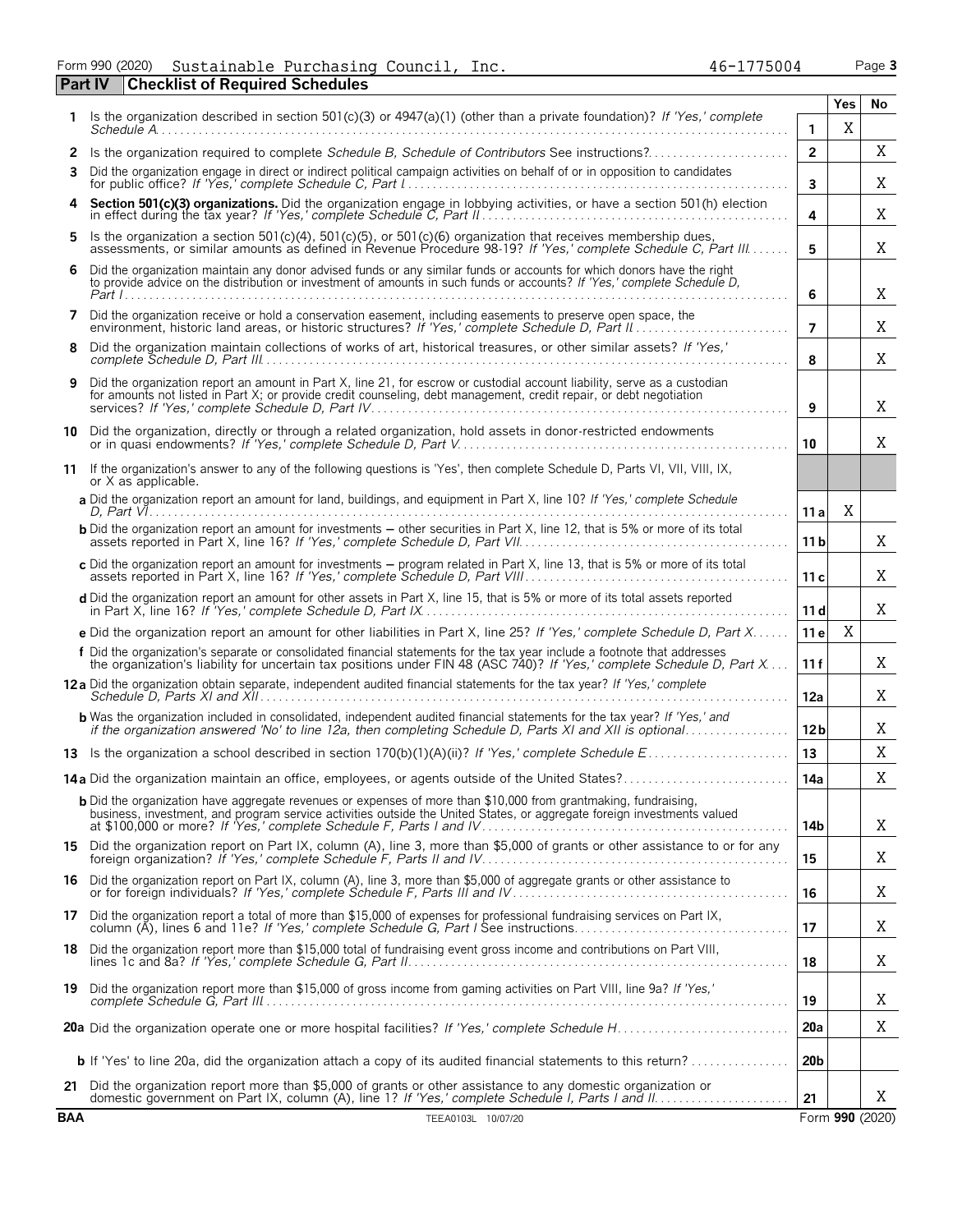Form 990 (2020) Sustainable Purchasing Council,Inc. 46-1775004 Page **4** Sustainable Purchasing Council, Inc. 46-1775004

|    | <b>Part IV</b> | <b>Checklist of Required Schedules</b> (continued)                                                                                                                                                                                                                                                                                    |                 |        |                |
|----|----------------|---------------------------------------------------------------------------------------------------------------------------------------------------------------------------------------------------------------------------------------------------------------------------------------------------------------------------------------|-----------------|--------|----------------|
|    |                |                                                                                                                                                                                                                                                                                                                                       |                 | Yes    | No             |
|    |                | 22 Did the organization report more than \$5,000 of grants or other assistance to or for domestic individuals on Part IX,                                                                                                                                                                                                             | 22              |        | X              |
|    |                | 23 Did the organization answer 'Yes' to Part VII, Section A, line 3, 4, or 5 about compensation of the organization's current<br>and former officers, directors, trustees, key employees, and highest compensated employees? If 'Yes,' complete                                                                                       | 23              | X      |                |
|    |                | 24 a Did the organization have a tax-exempt bond issue with an outstanding principal amount of more than \$100,000 as of the last day of the year, that was issued after December 31, 2002? If 'Yes,' answer lines 24b through                                                                                                        | 24a             |        | X              |
|    |                | <b>b</b> Did the organization invest any proceeds of tax-exempt bonds beyond a temporary period exception?                                                                                                                                                                                                                            | 24 <sub>b</sub> |        |                |
|    |                | c Did the organization maintain an escrow account other than a refunding escrow at any time during the year to defease                                                                                                                                                                                                                | 24с             |        |                |
|    |                | d Did the organization act as an 'on behalf of' issuer for bonds outstanding at any time during the year?                                                                                                                                                                                                                             | 24d             |        |                |
|    |                | 25 a Section 501(c)(3), 501(c)(4), and 501(c)(29) organizations. Did the organization engage in an excess benefit                                                                                                                                                                                                                     | 25a             |        | X              |
|    |                | b Is the organization aware that it engaged in an excess benefit transaction with a disqualified person in a prior year, and<br>that the transaction has not been reported on any of the organization's prior Forms 990 or 990-EZ? If 'Yes,' complete                                                                                 | 25 <sub>b</sub> |        | Χ              |
|    |                | 26 Did the organization report any amount on Part X, line 5 or 22, for receivables from or payables to any current or<br>former officer, director, trustee, key employee, creator or founder, substantial contributor, or 35% controlled entity<br>or family member of any of these persons? If 'Yes,' complete Schedule L, Part II.  | 26              |        | Χ              |
| 27 |                | Did the organization provide a grant or other assistance to any current or former officer, director, trustee, key<br>employee, creator or founder, substantial contributor or employee thereof, a grant selection committee<br>member, or to a 35% controlled entity (including an employee thereof) or family member of any of these | 27              |        | X              |
| 28 |                | Was the organization a party to a business transaction with one of the following parties (see Schedule L, Part IV<br>instructions, for applicable filing thresholds, conditions, and exceptions):                                                                                                                                     |                 |        |                |
|    |                | a A current or former officer, director, trustee, key employee, creator or founder, or substantial contributor? If                                                                                                                                                                                                                    | 28a             |        | X              |
|    |                |                                                                                                                                                                                                                                                                                                                                       | 28 <sub>b</sub> |        | X              |
|    |                | c A 35% controlled entity of one or more individuals and/or organizations described in lines 28a or 28b? If                                                                                                                                                                                                                           | 28c             |        | Χ              |
| 29 |                | Did the organization receive more than \$25,000 in non-cash contributions? If 'Yes,' complete Schedule M                                                                                                                                                                                                                              | $\overline{29}$ |        | X              |
| 30 |                | Did the organization receive contributions of art, historical treasures, or other similar assets, or qualified conservation                                                                                                                                                                                                           | 30              |        | Χ              |
| 31 |                | Did the organization liquidate, terminate, or dissolve and cease operations? If 'Yes,' complete Schedule N, Part I                                                                                                                                                                                                                    | 31              |        | X              |
| 32 |                | Did the organization sell, exchange, dispose of, or transfer more than 25% of its net assets? If 'Yes,' complete                                                                                                                                                                                                                      | 32              |        | X              |
|    |                | 33 Did the organization own 100% of an entity disregarded as separate from the organization under Regulations sections                                                                                                                                                                                                                | 33              |        | Χ              |
| 34 |                | Was the organization related to any tax-exempt or taxable entity? If 'Yes,' complete Schedule R, Part II, III, or IV,                                                                                                                                                                                                                 | 34              |        | Χ              |
|    |                |                                                                                                                                                                                                                                                                                                                                       | 35a             |        | $\overline{X}$ |
|    |                | <b>b</b> If 'Yes' to line 35a, did the organization receive any payment from or engage in any transaction with a controlled entity within the meaning of section 512(b)(13)? If 'Yes,' complete Schedule R, Part V, line 2                                                                                                            | 35 <sub>b</sub> |        |                |
|    |                |                                                                                                                                                                                                                                                                                                                                       | 36              |        | Χ              |
|    |                | 37 Did the organization conduct more than 5% of its activities through an entity that is not a related organization and that is treated as a partnership for federal income tax purposes? If 'Yes,' complete Schedule R, Part                                                                                                         | 37              |        | Χ              |
| 38 |                | Did the organization complete Schedule O and provide explanations in Schedule O for Part VI, lines 11b and 19?                                                                                                                                                                                                                        | 38              | Χ      |                |
|    |                | Part V Statements Regarding Other IRS Filings and Tax Compliance                                                                                                                                                                                                                                                                      |                 |        |                |
|    |                |                                                                                                                                                                                                                                                                                                                                       |                 | Yes No |                |
|    |                | 18                                                                                                                                                                                                                                                                                                                                    |                 |        |                |
|    |                | <b>b</b> Enter the number of Forms W-2G included in line 1a. Enter $-0$ - if not applicable<br>1 <sub>b</sub><br>$\Omega$                                                                                                                                                                                                             |                 |        |                |
|    |                | c Did the organization comply with backup withholding rules for reportable payments to vendors and reportable qaminq                                                                                                                                                                                                                  | 1 с             | Χ      |                |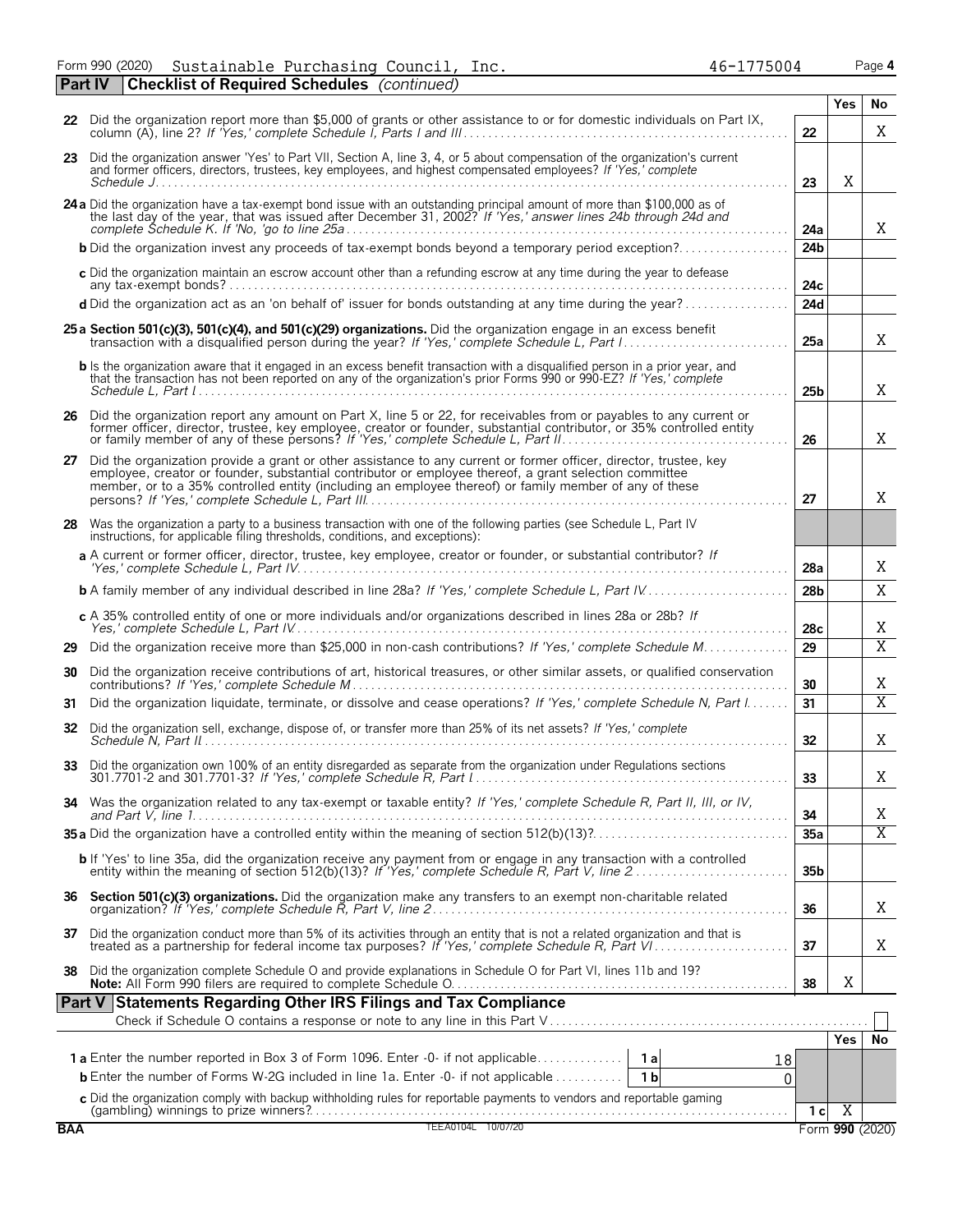|               | Sustainable Purchasing Council, Inc.<br>46-1775004<br>Form 990 (2020)                                                                                                                                       |                |     | Page 5          |
|---------------|-------------------------------------------------------------------------------------------------------------------------------------------------------------------------------------------------------------|----------------|-----|-----------------|
| <b>Part V</b> | Statements Regarding Other IRS Filings and Tax Compliance (continued)                                                                                                                                       |                |     |                 |
|               |                                                                                                                                                                                                             |                | Yes | No              |
|               | 2a Enter the number of employees reported on Form W-3, Transmittal of Wage and Tax State-                                                                                                                   |                |     |                 |
|               | ments, filed for the calendar year ending with or within the year covered by this return<br>2a<br>5                                                                                                         |                |     |                 |
|               | <b>b</b> If at least one is reported on line 2a, did the organization file all required federal employment tax returns?                                                                                     | 2 <sub>b</sub> | X   |                 |
|               | Note: If the sum of lines 1a and 2a is greater than 250, you may be required to e-file (see instructions)                                                                                                   |                |     |                 |
|               | 3a Did the organization have unrelated business gross income of \$1,000 or more during the year?                                                                                                            | 3a             |     | $\overline{X}$  |
|               |                                                                                                                                                                                                             | 3 <sub>b</sub> |     |                 |
|               | 4 a At any time during the calendar year, did the organization have an interest in, or a signature or other authority over, a                                                                               |                |     |                 |
|               | financial account in a foreign country (such as a bank account, securities account, or other financial account)?                                                                                            | 4a             |     | Χ               |
|               | <b>b</b> If 'Yes,' enter the name of the foreign country                                                                                                                                                    |                |     |                 |
|               | See instructions for filing requirements for FinCEN Form 114, Report of Foreign Bank and Financial Accounts (FBAR).                                                                                         |                |     |                 |
|               | <b>5a</b> Was the organization a party to a prohibited tax shelter transaction at any time during the tax year?                                                                                             | 5a             |     | Χ               |
|               | <b>b</b> Did any taxable party notify the organization that it was or is a party to a prohibited tax shelter transaction?                                                                                   | 5 <sub>b</sub> |     | Χ               |
|               |                                                                                                                                                                                                             | 5с             |     |                 |
|               |                                                                                                                                                                                                             |                |     |                 |
|               | 6 a Does the organization have annual gross receipts that are normally greater than \$100,000, and did the organization solicit any contributions that were not tax deductible as charitable contributions? | 6a             |     | Χ               |
|               | b If 'Yes,' did the organization include with every solicitation an express statement that such contributions or gifts were                                                                                 |                |     |                 |
|               |                                                                                                                                                                                                             | 6b             |     |                 |
|               | 7 Organizations that may receive deductible contributions under section 170(c).                                                                                                                             |                |     |                 |
|               | a Did the organization receive a payment in excess of \$75 made partly as a contribution and partly for goods and                                                                                           | <b>7a</b>      |     | Χ               |
|               |                                                                                                                                                                                                             | 7 <sub>b</sub> |     |                 |
|               | c Did the organization sell, exchange, or otherwise dispose of tangible personal property for which it was required to file                                                                                 |                |     |                 |
|               |                                                                                                                                                                                                             | 7 с            |     | Χ               |
|               |                                                                                                                                                                                                             |                |     |                 |
|               | e Did the organization receive any funds, directly or indirectly, to pay premiums on a personal benefit contract?                                                                                           | <b>7e</b>      |     | Χ               |
|               | f Did the organization, during the year, pay premiums, directly or indirectly, on a personal benefit contract?                                                                                              | 7f             |     | Χ               |
|               | g If the organization received a contribution of qualified intellectual property, did the organization file Form 8899                                                                                       |                |     |                 |
|               |                                                                                                                                                                                                             | 7 <sub>q</sub> |     |                 |
|               | h If the organization received a contribution of cars, boats, airplanes, or other vehicles, did the organization file a                                                                                     | 7 h            |     |                 |
| 8             | Sponsoring organizations maintaining donor advised funds. Did a donor advised fund maintained by the sponsoring                                                                                             |                |     |                 |
|               |                                                                                                                                                                                                             | 8              |     |                 |
| 9             | Sponsoring organizations maintaining donor advised funds.                                                                                                                                                   |                |     |                 |
|               |                                                                                                                                                                                                             | 9 a            |     |                 |
|               |                                                                                                                                                                                                             | 9 <sub>b</sub> |     |                 |
|               | 10 Section 501(c)(7) organizations. Enter:                                                                                                                                                                  |                |     |                 |
|               | 10 a                                                                                                                                                                                                        |                |     |                 |
|               | <b>b</b> Gross receipts, included on Form 990, Part VIII, line 12, for public use of club facilities<br>10 <sub>b</sub>                                                                                     |                |     |                 |
|               | 11 Section 501(c)(12) organizations. Enter:                                                                                                                                                                 |                |     |                 |
|               | 11a                                                                                                                                                                                                         |                |     |                 |
|               | <b>b</b> Gross income from other sources (Do not net amounts due or paid to other sources                                                                                                                   |                |     |                 |
|               | 11 b                                                                                                                                                                                                        |                |     |                 |
|               | 12a Section 4947(a)(1) non-exempt charitable trusts. Is the organization filing Form 990 in lieu of Form 1041?                                                                                              | 12a            |     |                 |
|               | <b>b</b> If 'Yes,' enter the amount of tax-exempt interest received or accrued during the year<br>12 <sub>b</sub>                                                                                           |                |     |                 |
|               | 13 Section 501(c)(29) qualified nonprofit health insurance issuers.                                                                                                                                         |                |     |                 |
|               |                                                                                                                                                                                                             | 13a            |     |                 |
|               | <b>Note:</b> See the instructions for additional information the organization must report on Schedule O.                                                                                                    |                |     |                 |
|               | <b>b</b> Enter the amount of reserves the organization is required to maintain by the states in                                                                                                             |                |     |                 |
|               | which the organization is licensed to issue qualified health plans<br>13 <sub>b</sub>                                                                                                                       |                |     |                 |
|               | 13c                                                                                                                                                                                                         |                |     |                 |
|               | 14a Did the organization receive any payments for indoor tanning services during the tax year?                                                                                                              | 14 a           |     | Χ               |
|               | b If 'Yes,' has it filed a Form 720 to report these payments? If 'No,' provide an explanation on Schedule O                                                                                                 | 14 b           |     |                 |
|               | 15 Is the organization subject to the section 4960 tax on payment(s) of more than \$1,000,000 in remuneration or                                                                                            | 15             |     | Χ               |
|               | If 'Yes,' see instructions and file Form 4720, Schedule N.                                                                                                                                                  |                |     |                 |
|               |                                                                                                                                                                                                             |                |     |                 |
|               | 16 Is the organization an educational institution subject to the section 4968 excise tax on net investment income?                                                                                          | 16             |     | Χ               |
| <b>BAA</b>    | If 'Yes,' complete Form 4720, Schedule O.                                                                                                                                                                   |                |     | Form 990 (2020) |
|               | TEEA0105L 10/07/20                                                                                                                                                                                          |                |     |                 |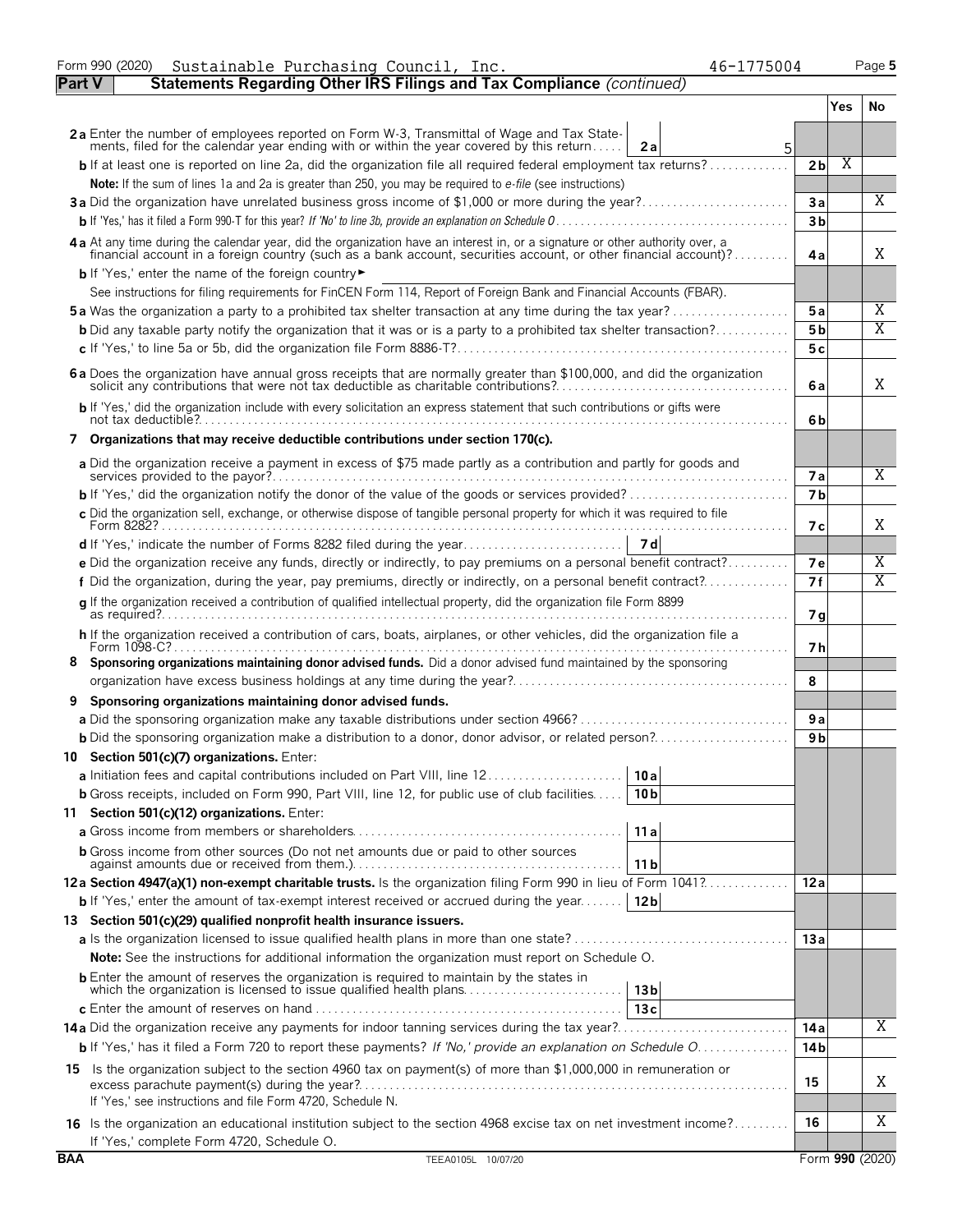**Part VI Governance, Management, and Disclosure** *For each 'Yes' response to lines 2 through 7b below, and for a 'No' response to line 8a, 8b, or 10b below, describe the circumstances, processes, or changes on Schedule O. See instructions.*

|--|

|    | <b>Section A. Governing Body and Management</b>                                                                                                                                                                                         |                 |                         |                |
|----|-----------------------------------------------------------------------------------------------------------------------------------------------------------------------------------------------------------------------------------------|-----------------|-------------------------|----------------|
|    |                                                                                                                                                                                                                                         |                 | Yes                     | No.            |
|    | <b>1a</b> Enter the number of voting members of the governing body at the end of the tax year<br>1 a<br>13<br>If there are material differences in voting rights among members See Sch. O                                               |                 |                         |                |
|    | of the governing body, or if the governing body delegated broad                                                                                                                                                                         |                 |                         |                |
|    | authority to an executive committee or similar committee, explain on Schedule O.                                                                                                                                                        |                 |                         |                |
|    | <b>b</b> Enter the number of voting members included on line 1a, above, who are independent   1b                                                                                                                                        |                 |                         |                |
|    | 2 Did any officer, director, trustee, or key employee have a family relationship or a business relationship with any other                                                                                                              | $\overline{2}$  |                         | $\overline{X}$ |
|    | 3 Did the organization delegate control over management duties customarily performed by or under the direct supervision                                                                                                                 |                 |                         |                |
|    | of officers, directors, trustees, or key employees to a management company or other person?                                                                                                                                             | 3               |                         | Χ              |
|    | 4 Did the organization make any significant changes to its governing documents                                                                                                                                                          |                 |                         |                |
|    |                                                                                                                                                                                                                                         | 4               |                         | X              |
| 5. | Did the organization become aware during the year of a significant diversion of the organization's assets?                                                                                                                              | 5               |                         | $\overline{X}$ |
| 6  |                                                                                                                                                                                                                                         | 6               | Χ                       |                |
|    | 7a Did the organization have members, stockholders, or other persons who had the power to elect or appoint one or more                                                                                                                  | 7al             | Χ                       |                |
|    | <b>b</b> Are any governance decisions of the organization reserved to (or subject to approval by) members,                                                                                                                              | 7 b             |                         | X              |
|    | 8 Did the organization contemporaneously document the meetings held or written actions undertaken during the year by<br>the following:                                                                                                  |                 |                         |                |
|    |                                                                                                                                                                                                                                         | 8al             | X                       |                |
|    |                                                                                                                                                                                                                                         | 8 <sub>b</sub>  | Χ                       |                |
|    | 9 Is there any officer, director, trustee, or key employee listed in Part VII, Section A, who cannot be reached at the<br>organization's mailing address? If 'Yes,' provide the names and addresses on Schedule Q                       | 9               |                         | X              |
|    | Section B. Policies (This Section B requests information about policies not required by the Internal Revenue Code.)                                                                                                                     |                 |                         |                |
|    |                                                                                                                                                                                                                                         |                 | <b>Yes</b>              | No             |
|    |                                                                                                                                                                                                                                         | 10a             |                         | X              |
|    | b If 'Yes,' did the organization have written policies and procedures governing the activities of such chapters, affiliates, and branches to ensure their                                                                               | 10 <sub>b</sub> |                         |                |
|    |                                                                                                                                                                                                                                         | 11a             | $\overline{\mathbf{X}}$ |                |
|    | <b>b</b> Describe in Schedule O the process, if any, used by the organization to review this Form 990. See Schedule O                                                                                                                   |                 |                         |                |
|    |                                                                                                                                                                                                                                         | 12a             |                         | X              |
|    | <b>b</b> Were officers, directors, or trustees, and key employees required to disclose annually interests that could give rise                                                                                                          | 12 <sub>b</sub> |                         |                |
|    |                                                                                                                                                                                                                                         | 12c             |                         |                |
|    |                                                                                                                                                                                                                                         | 13              |                         | Χ              |
| 14 |                                                                                                                                                                                                                                         | 14              |                         | $\overline{X}$ |
|    | 15 Did the process for determining compensation of the following persons include a review and approval by independent<br>persons, comparability data, and contemporaneous substantiation of the deliberation and decision?              |                 |                         |                |
|    | a The organization's CEO, Executive Director, or top management official. See Schedule. 0                                                                                                                                               | 15 a            | $\overline{X}$          |                |
|    |                                                                                                                                                                                                                                         | 15 <sub>b</sub> |                         | Χ              |
|    | If 'Yes' to line 15a or 15b, describe the process in Schedule O (see instructions).                                                                                                                                                     |                 |                         |                |
|    | <b>16a</b> Did the organization invest in, contribute assets to, or participate in a joint venture or similar arrangement with a<br>taxable entity during the year?                                                                     | 16 a            |                         | Χ              |
|    | b If 'Yes,' did the organization follow a written policy or procedure requiring the organization to evaluate its                                                                                                                        |                 |                         |                |
|    | participation in joint venture arrangements under applicable federal tax law, and take steps to safeguard the                                                                                                                           | 16 b            |                         |                |
|    | <b>Section C. Disclosure</b>                                                                                                                                                                                                            |                 |                         |                |
| 17 | List the states with which a copy of this Form 990 is required to be filed ►<br>None                                                                                                                                                    |                 |                         |                |
| 18 | Section 6104 requires an organization to make its Forms 1023 (1024 or 1024-A, if applicable), 990, and 990-T (Section 501(c)(3)s only)<br>available for public inspection. Indicate how you made these available. Check all that apply. |                 |                         |                |
|    | Own website<br>X Another's website<br>Upon request<br>Other (explain on Schedule O)<br>X                                                                                                                                                |                 |                         |                |
| 19 | Describe on Schedule O whether (and if so, how) the organization made its governing documents, conflict of interest policy, and financial statements available to<br>the public during the tax year.<br>See Schedule O                  |                 |                         |                |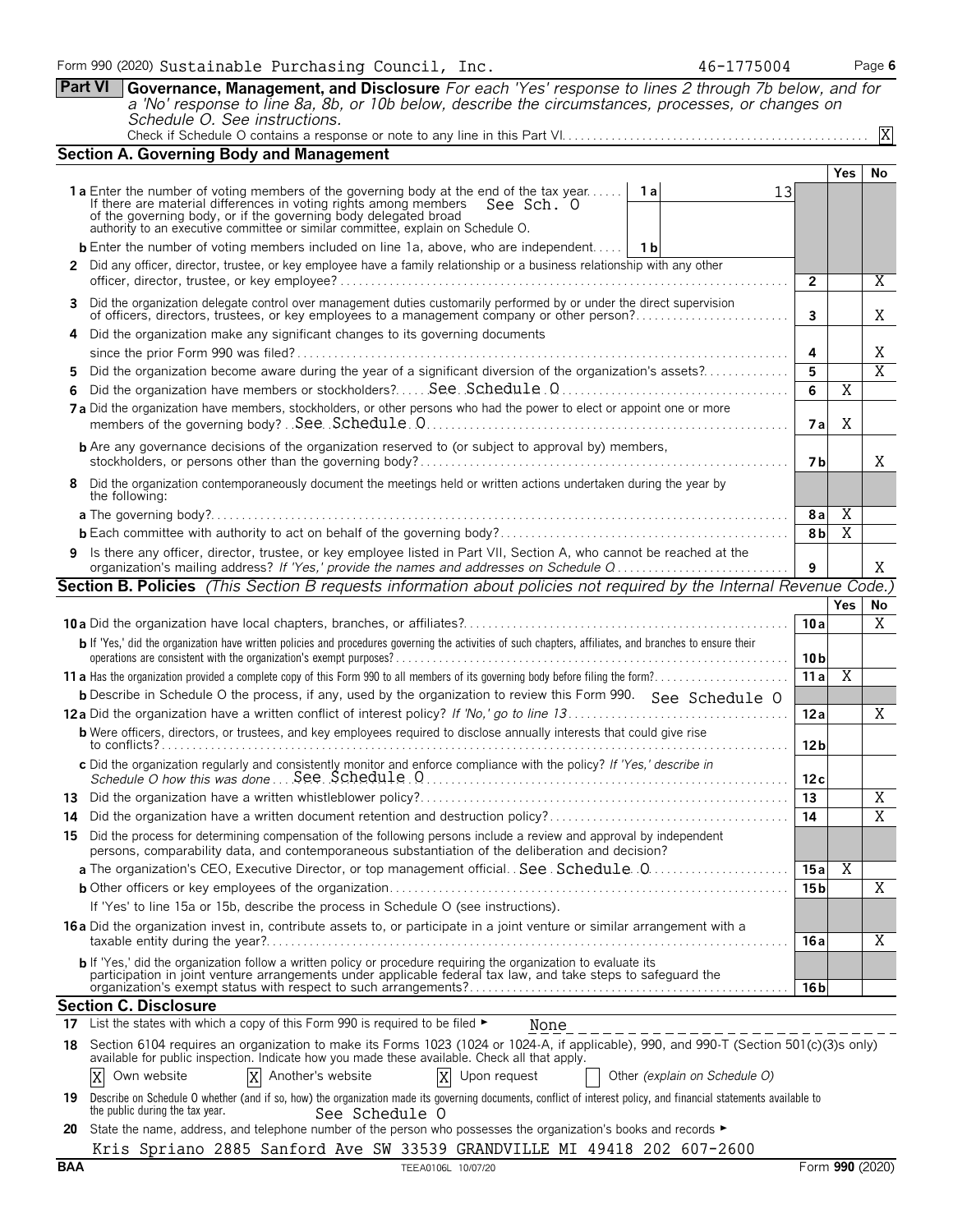| Form 990 (2020) Sustainable Purchasing Council, Inc.                                                                                                           | 46-1775004 | Page 7 |
|----------------------------------------------------------------------------------------------------------------------------------------------------------------|------------|--------|
|                                                                                                                                                                |            |        |
|                                                                                                                                                                |            |        |
| Section A. Officers, Directors, Trustees, Key Employees, and Highest Compensated Employees                                                                     |            |        |
| 1 a Complete this table for all persons required to be listed. Report compensation for the calendar year ending with or within the<br>organization's tax year. |            |        |

? List all of the organization's **current** officers, directors, trustees (whether individuals or organizations), regardless of amount of compensation. Enter -0- in columns (D), (E), and (F) if no compensation was paid.

? List all of the organization's **current** key employees, if any. See instructions for definition of 'key employee.'

? List the organization's five **current** highest compensated employees (other than an officer, director, trustee, or key employee) who received reportable compensation (Box 5 of Form W-2 and/or Box 7 of Form 1099-MISC) of more than \$100,000 from the organization and any related organizations.

? List all of the organization's **former** officers, key employees, and highest compensated employees who received more than \$100,000 of reportable compensation from the organization and any related organizations.

? List all of the organization's **former directors or trustees** that received, in the capacity as a former director or trustee of the

organization, more than \$10,000 of reportable compensation from the organization and any related organizations.

See instructions for the order in which to list the persons above.

Check this box if neither the organization nor any related organization compensated any current officer, director, or trustee.

|                               |                                                                                                                                 |                   |                      | (C)         |                   |                                                                                        |   |                                                            |                                          |                                                                       |
|-------------------------------|---------------------------------------------------------------------------------------------------------------------------------|-------------------|----------------------|-------------|-------------------|----------------------------------------------------------------------------------------|---|------------------------------------------------------------|------------------------------------------|-----------------------------------------------------------------------|
| (A)<br>Name and title         | (B)<br>Average<br>hours<br>per                                                                                                  |                   |                      |             | director/trustee) | Position (do not check more<br>than one box, unless person<br>is both an officer and a |   | (D)<br>Reportable<br>compensation from<br>the organization | (E)<br>Reportable<br>compensation from   | (F)<br>Estimated amount<br>of other                                   |
|                               | week<br>week<br>(list any $\frac{Q}{R}$<br>hours for $\frac{Q}{R}$<br>related<br>organiza-<br>tions<br>below<br>dotted<br>line) | ndividual trustee | nstitutional trustee | Officer     | Key employee      | Former<br>Highest compensated<br>employee                                              |   | (W-2/1099-MISC)                                            | related organizations<br>(W-2/1099-MISC) | compensation from<br>the organization<br>and related<br>organizations |
| (1) Donna Westerman           | $40\,$                                                                                                                          |                   |                      |             |                   |                                                                                        |   |                                                            |                                          |                                                                       |
| <b>CEO</b>                    | $\mathbf{0}$                                                                                                                    | X                 |                      | $\mathbf X$ |                   |                                                                                        |   | 140,500                                                    | $\mathbf 0$ .                            | 22,786.                                                               |
| (2) Sarah O'Brien             | 40                                                                                                                              |                   |                      |             |                   |                                                                                        |   |                                                            |                                          |                                                                       |
| Director                      | 0                                                                                                                               | X                 |                      | Χ           |                   |                                                                                        |   | 102,190                                                    | $0$ .                                    | 25,739.                                                               |
| (3) Jason Pearson             | $\overline{5}$                                                                                                                  |                   |                      |             |                   |                                                                                        |   |                                                            |                                          |                                                                       |
| Chairman                      | $\Omega$                                                                                                                        | $\rm X$           |                      | $\rm X$     |                   |                                                                                        |   | $\mathbf 0$                                                | $\mathbf 0$                              | 0.                                                                    |
| (4) Stephanie Lopez           | $\overline{3}$                                                                                                                  |                   |                      |             |                   |                                                                                        |   |                                                            |                                          |                                                                       |
| Secretary                     | $\mathbf 0$                                                                                                                     | $\rm X$           |                      | X           |                   |                                                                                        |   | $\mathsf{O}\,$ .                                           | $\mathbf{0}$                             | $\boldsymbol{0}$ .                                                    |
| (5) Anastasia O'Rourke        | $\overline{2}$                                                                                                                  |                   |                      |             |                   |                                                                                        |   |                                                            |                                          |                                                                       |
| Director                      | 0                                                                                                                               | X                 |                      |             |                   |                                                                                        |   | $\mathbf 0$ .                                              | $\mathbf{0}$                             | 0.                                                                    |
| (6) Joan Kerr                 | $\overline{2}$                                                                                                                  |                   |                      |             |                   |                                                                                        |   |                                                            |                                          |                                                                       |
| Director                      | $\mathbf 0$                                                                                                                     | $\rm X$           |                      |             |                   |                                                                                        |   | $\mathbf{0}$                                               | $\mathbf{0}$                             | $\boldsymbol{0}$ .                                                    |
| (7) Angela Shell              | $\overline{2}$                                                                                                                  |                   |                      |             |                   |                                                                                        |   |                                                            |                                          |                                                                       |
| Director                      | $\mathbf 0$                                                                                                                     | X                 |                      |             |                   |                                                                                        |   | $\mathbf 0$                                                | $\mathbf 0$                              | $0_{.}$                                                               |
| (8) Tim Hopper                | $\mathbf{1}$                                                                                                                    |                   |                      |             |                   |                                                                                        |   |                                                            |                                          |                                                                       |
| Director                      | $\mathbf 0$                                                                                                                     | $\rm X$           |                      |             |                   |                                                                                        |   | $\mathbf 0$                                                | $\mathbf 0$                              | $\boldsymbol{0}$ .                                                    |
| (9) Judy Levin                | 0.1                                                                                                                             |                   |                      |             |                   |                                                                                        |   |                                                            |                                          |                                                                       |
| Director                      | $\mathbf 0$                                                                                                                     | $\rm X$           |                      |             |                   |                                                                                        |   | $\mathbf 0$                                                | $\mathbf 0$                              | $\boldsymbol{0}$ .                                                    |
| (10) Judy Panayos             | 0.1                                                                                                                             |                   |                      |             |                   |                                                                                        |   |                                                            |                                          |                                                                       |
| Director                      | $\pmb{0}$                                                                                                                       | X                 |                      |             |                   |                                                                                        |   | $\mathbf{0}$                                               | $\mathbf 0$ .                            | $\boldsymbol{0}$ .                                                    |
| (11) Billy Linstead Goldsmith | $\overline{2}$                                                                                                                  |                   |                      |             |                   |                                                                                        |   |                                                            |                                          |                                                                       |
| Director                      | $\mathbf 0$                                                                                                                     | $\rm X$           |                      |             |                   |                                                                                        |   | $\mathbf{0}$ .                                             | $\mathbf{0}$ .                           | $\boldsymbol{0}$ .                                                    |
| (12) Bob Willard              | $\overline{2}$                                                                                                                  |                   |                      |             |                   |                                                                                        |   |                                                            |                                          |                                                                       |
| Director                      | $\overline{0}$                                                                                                                  | $\mathbf X$       |                      |             |                   |                                                                                        |   | $\mathbf{0}$ .                                             | $\mathbf{0}$ .                           | $\boldsymbol{0}$ .                                                    |
| (13) Sue Bhatia               | $\overline{2}$                                                                                                                  |                   |                      |             |                   |                                                                                        |   |                                                            |                                          |                                                                       |
| Director                      | $\mathbf 0$                                                                                                                     | X                 |                      |             |                   |                                                                                        |   | $\mathbf{0}$ .                                             | $\mathbf{0}$ .                           | $\boldsymbol{0}$ .                                                    |
| (14) Betsy Hayes              | $\overline{\mathbf{3}}$                                                                                                         |                   |                      |             |                   |                                                                                        |   |                                                            |                                          |                                                                       |
| Treasurer                     | $\Omega$                                                                                                                        |                   |                      |             |                   |                                                                                        | X | $\mathbf{0}$                                               | $\mathbf{0}$                             | $\boldsymbol{0}$ .                                                    |
| <b>BAA</b>                    | TEEA0107L 10/07/20                                                                                                              |                   |                      |             |                   |                                                                                        |   |                                                            |                                          | Form 990 (2020)                                                       |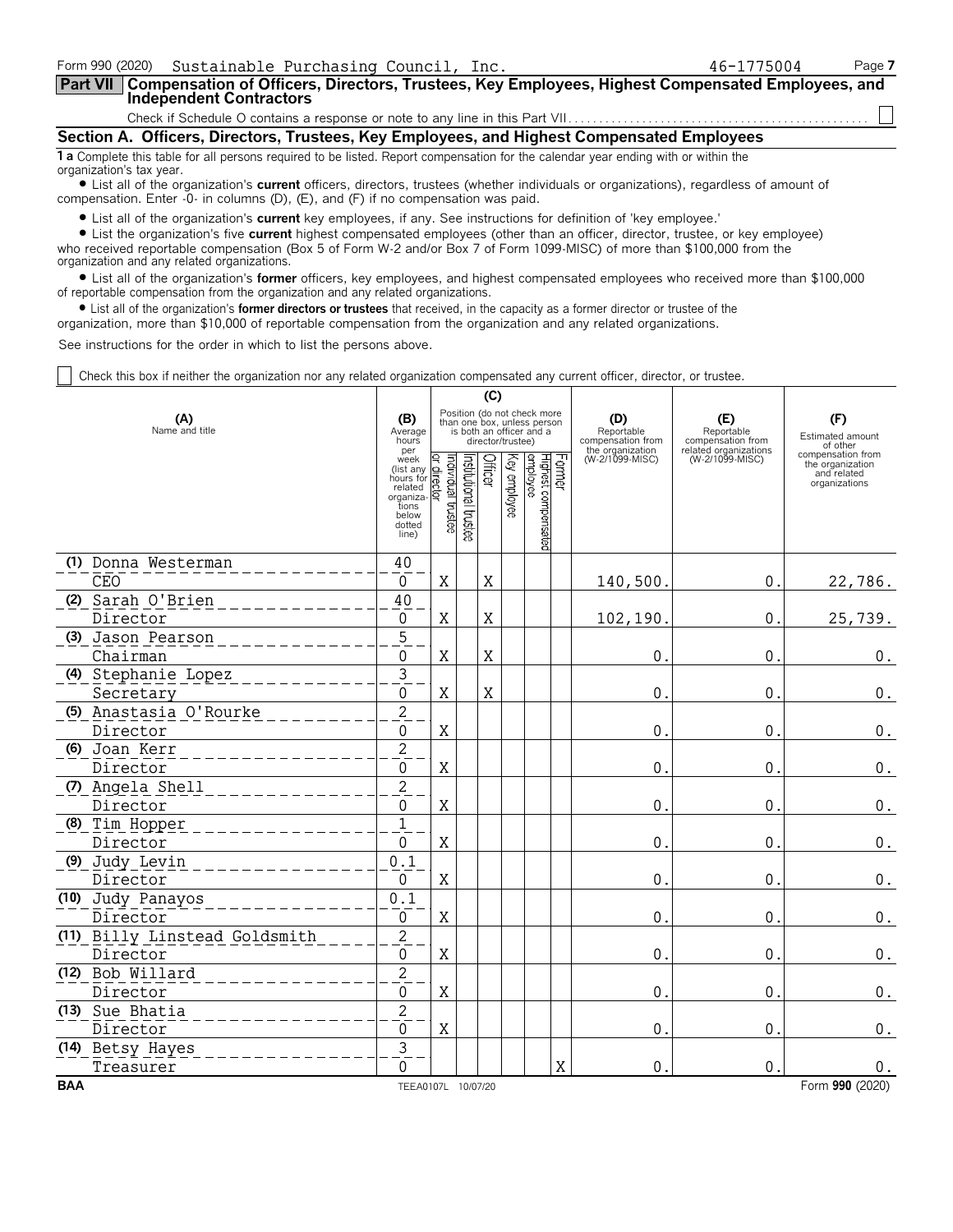#### Form 990 (2020) Page **8** Sustainable Purchasing Council, Inc. 46-1775004

| 46-1775004 |  |
|------------|--|
|            |  |

|            |               | <b>Part VII Section A. Officers, Directors, Trustees, Key Employees, and Highest Compensated Employees (continued)</b>                                                                                          |                                                                           |                                |                      |         |              |                                                                                                                         |        |                                                                               |                                                                                    |                                                                                             |
|------------|---------------|-----------------------------------------------------------------------------------------------------------------------------------------------------------------------------------------------------------------|---------------------------------------------------------------------------|--------------------------------|----------------------|---------|--------------|-------------------------------------------------------------------------------------------------------------------------|--------|-------------------------------------------------------------------------------|------------------------------------------------------------------------------------|---------------------------------------------------------------------------------------------|
|            |               |                                                                                                                                                                                                                 | (B)                                                                       |                                |                      | (C)     |              |                                                                                                                         |        |                                                                               |                                                                                    |                                                                                             |
|            |               | (A)<br>Name and title                                                                                                                                                                                           | Average<br>hours<br>per<br>week<br>(list any<br>hours <sup>-</sup><br>for |                                |                      | Officer |              | Position<br>(do not check more than one<br>box, unless person is both an<br>officer and a director/trustee)<br>employee | Former | (D)<br>Reportable<br>compensation from<br>the organization<br>(W-2/1099-MISC) | (E)<br>Reportable<br>compensation from<br>related organizations<br>(W-2/1099-MISC) | (F)<br>Estimated amount<br>of other<br>compensation from<br>the organization<br>and related |
|            |               |                                                                                                                                                                                                                 | related<br>organiza<br>- tions<br>below<br>dotted<br>line)                | Individual trustee<br>director | nstitutional trustee |         | Key employee | Highest compensated                                                                                                     |        |                                                                               |                                                                                    | organizations                                                                               |
| (15)       |               |                                                                                                                                                                                                                 |                                                                           |                                |                      |         |              |                                                                                                                         |        |                                                                               |                                                                                    |                                                                                             |
| (16)       |               |                                                                                                                                                                                                                 |                                                                           |                                |                      |         |              |                                                                                                                         |        |                                                                               |                                                                                    |                                                                                             |
| (17)       |               |                                                                                                                                                                                                                 |                                                                           |                                |                      |         |              |                                                                                                                         |        |                                                                               |                                                                                    |                                                                                             |
| (18)       |               |                                                                                                                                                                                                                 |                                                                           |                                |                      |         |              |                                                                                                                         |        |                                                                               |                                                                                    |                                                                                             |
| (19)       |               | _______________________                                                                                                                                                                                         |                                                                           |                                |                      |         |              |                                                                                                                         |        |                                                                               |                                                                                    |                                                                                             |
| (20)       |               | _______________________                                                                                                                                                                                         |                                                                           |                                |                      |         |              |                                                                                                                         |        |                                                                               |                                                                                    |                                                                                             |
| (21)       |               | ________________________                                                                                                                                                                                        |                                                                           |                                |                      |         |              |                                                                                                                         |        |                                                                               |                                                                                    |                                                                                             |
| (22)       |               |                                                                                                                                                                                                                 |                                                                           |                                |                      |         |              |                                                                                                                         |        |                                                                               |                                                                                    |                                                                                             |
| (23)       |               |                                                                                                                                                                                                                 |                                                                           |                                |                      |         |              |                                                                                                                         |        |                                                                               |                                                                                    |                                                                                             |
| (24)       |               |                                                                                                                                                                                                                 |                                                                           |                                |                      |         |              |                                                                                                                         |        |                                                                               |                                                                                    |                                                                                             |
| (25)       |               |                                                                                                                                                                                                                 |                                                                           |                                |                      |         |              |                                                                                                                         |        |                                                                               |                                                                                    |                                                                                             |
|            | 1 b Subtotal. |                                                                                                                                                                                                                 |                                                                           |                                |                      |         |              |                                                                                                                         |        | 242,690.                                                                      | $0$ .                                                                              | 48,525.                                                                                     |
|            |               |                                                                                                                                                                                                                 |                                                                           |                                |                      |         |              |                                                                                                                         |        | 0.                                                                            | 0.                                                                                 | $0$ .                                                                                       |
|            |               |                                                                                                                                                                                                                 |                                                                           |                                |                      |         |              |                                                                                                                         |        | 242,690.                                                                      | 0.                                                                                 | 48,525.                                                                                     |
|            |               | 2 Total number of individuals (including but not limited to those listed above) who received more than \$100,000 of reportable compensation<br>from the organization $\blacktriangleright$                      |                                                                           |                                |                      |         |              |                                                                                                                         |        |                                                                               |                                                                                    |                                                                                             |
| 3          |               | Did the organization list any <b>former</b> officer, director, trustee, key employee, or highest compensated employee                                                                                           |                                                                           |                                |                      |         |              |                                                                                                                         |        |                                                                               |                                                                                    | Yes<br>No<br>X<br>3                                                                         |
| 4          |               | For any individual listed on line 1a, is the sum of reportable compensation and other compensation from<br>the organization and related organizations greater than \$150,000? If 'Yes,' complete Schedule J for |                                                                           |                                |                      |         |              |                                                                                                                         |        |                                                                               |                                                                                    |                                                                                             |
| 5          |               | Did any person listed on line 1a receive or accrue compensation from any unrelated organization or individual<br>for services rendered to the organization? If 'Yes,' complete Schedule J for such person       |                                                                           |                                |                      |         |              |                                                                                                                         |        |                                                                               |                                                                                    | X<br>4                                                                                      |
|            |               | <b>Section B. Independent Contractors</b>                                                                                                                                                                       |                                                                           |                                |                      |         |              |                                                                                                                         |        |                                                                               |                                                                                    | 5<br>X                                                                                      |
|            |               | Complete this table for your five highest compensated independent contractors that received more than \$100,000 of                                                                                              |                                                                           |                                |                      |         |              |                                                                                                                         |        |                                                                               |                                                                                    |                                                                                             |
|            |               | compensation from the organization. Report compensation for the calendar year ending with or within the organization's tax year.<br>(A)<br>Name and business address                                            |                                                                           |                                |                      |         |              |                                                                                                                         |        | (B)                                                                           |                                                                                    | (C)<br>Compensation                                                                         |
|            |               |                                                                                                                                                                                                                 |                                                                           |                                |                      |         |              |                                                                                                                         |        | Description of services                                                       |                                                                                    |                                                                                             |
|            |               |                                                                                                                                                                                                                 |                                                                           |                                |                      |         |              |                                                                                                                         |        |                                                                               |                                                                                    |                                                                                             |
|            |               |                                                                                                                                                                                                                 |                                                                           |                                |                      |         |              |                                                                                                                         |        |                                                                               |                                                                                    |                                                                                             |
|            |               | 2 Total number of independent contractors (including but not limited to those listed above) who received more than<br>\$100,000 of compensation from the organization $\blacktriangleright$ 0                   |                                                                           |                                |                      |         |              |                                                                                                                         |        |                                                                               |                                                                                    |                                                                                             |
| <b>BAA</b> |               |                                                                                                                                                                                                                 |                                                                           | TEEA0108L 10/07/20             |                      |         |              |                                                                                                                         |        |                                                                               |                                                                                    | Form 990 (2020)                                                                             |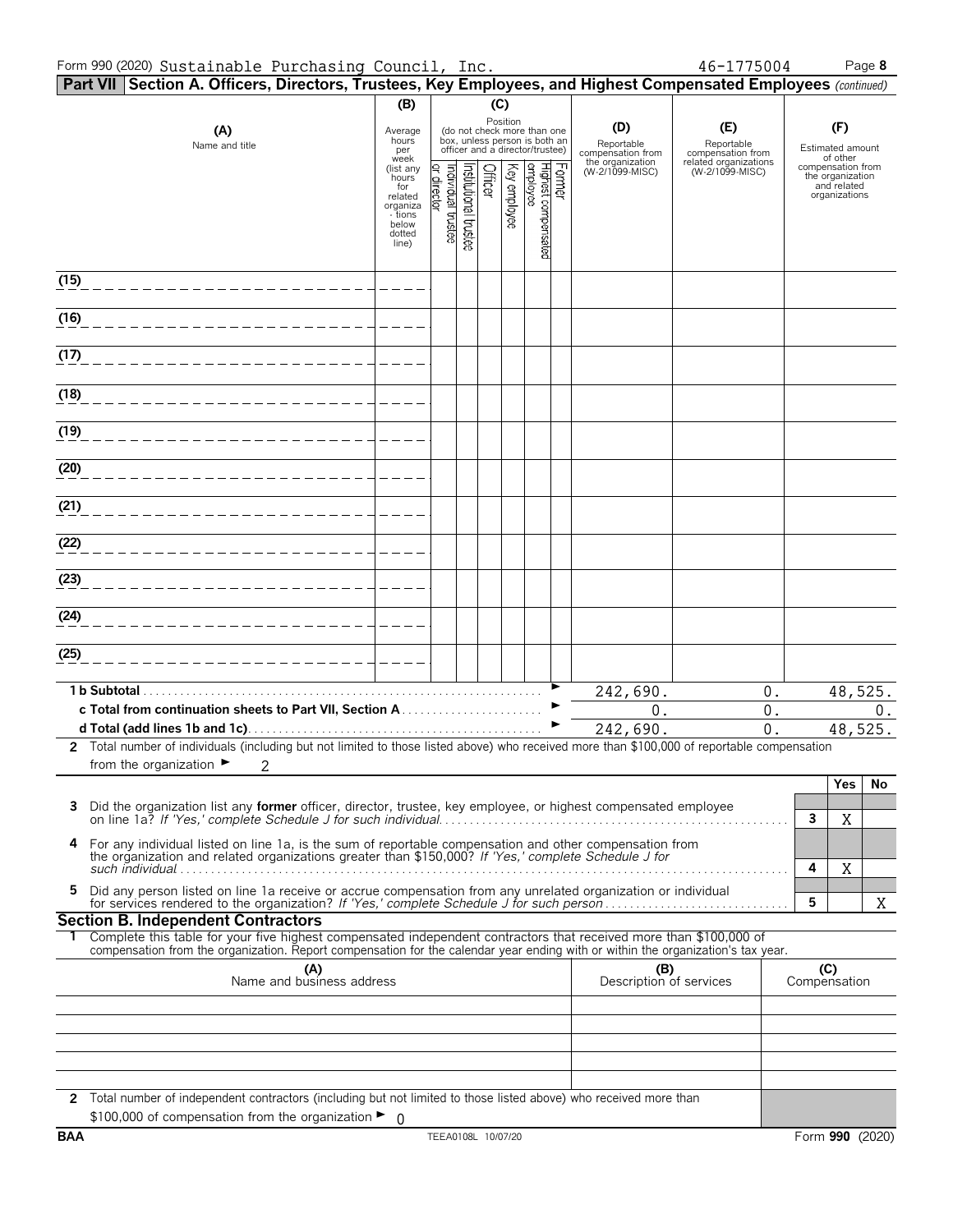#### Form 990 (2020) Page **9** Sustainable Purchasing Council, Inc. 46-1775004

#### **Part VIII Statement of Revenue**

Check if Schedule O contains a response or note to any line in this Part VIII.

|                                                           |      |                                                                                                                                                                    |                                | (A)<br>Total revenue | (B)<br>Related or<br>exempt<br>function<br>revenue | (C)<br>Unrelated<br>business<br>revenue | (D)<br>Revenue<br>excluded from tax<br>under sections<br>512-514 |
|-----------------------------------------------------------|------|--------------------------------------------------------------------------------------------------------------------------------------------------------------------|--------------------------------|----------------------|----------------------------------------------------|-----------------------------------------|------------------------------------------------------------------|
| Contributions, Gifts, Grants<br>and Other Similar Amounts |      | 1a Federated campaigns<br>1a<br>1 <sub>b</sub><br><b>b</b> Membership dues<br>c Fundraising events<br>1 <sub>c</sub><br>d Related organizations<br>1 <sub>d</sub>  | 457, 375.                      |                      |                                                    |                                         |                                                                  |
|                                                           |      | 1 <sub>e</sub><br><b>e</b> Government grants (contributions) $\ldots$<br>f All other contributions, gifts, grants, and<br>similar amounts not included above<br>1f |                                |                      |                                                    |                                         |                                                                  |
|                                                           |      | g Noncash contributions included in<br>lines $1a-1f$<br>1 q                                                                                                        |                                |                      |                                                    |                                         |                                                                  |
|                                                           |      |                                                                                                                                                                    | ▶                              | 457,375              |                                                    |                                         |                                                                  |
|                                                           |      |                                                                                                                                                                    | <b>Business Code</b><br>611430 | 183, 535.            |                                                    |                                         |                                                                  |
|                                                           |      | 2a Program Sponsorships<br>b Meeting & Training Fees 611430                                                                                                        |                                | 99,206.              | 183, 535.<br>99,206.                               |                                         |                                                                  |
|                                                           | C    |                                                                                                                                                                    |                                |                      |                                                    |                                         |                                                                  |
| Program Service Revenue                                   |      |                                                                                                                                                                    |                                |                      |                                                    |                                         |                                                                  |
|                                                           |      |                                                                                                                                                                    |                                |                      |                                                    |                                         |                                                                  |
|                                                           |      | f All other program service revenue                                                                                                                                | $\blacktriangleright$          |                      |                                                    |                                         |                                                                  |
|                                                           |      |                                                                                                                                                                    |                                | 282,741.             |                                                    |                                         |                                                                  |
|                                                           | 3    | Investment income (including dividends, interest, and                                                                                                              |                                | 74.                  | 74.                                                |                                         |                                                                  |
|                                                           | 4    | Income from investment of tax-exempt bond proceeds ▶                                                                                                               |                                |                      |                                                    |                                         |                                                                  |
|                                                           | 5    |                                                                                                                                                                    |                                |                      |                                                    |                                         |                                                                  |
|                                                           |      | (i) Real<br>6a<br><b>6a</b> Gross rents $\ldots$                                                                                                                   | (ii) Personal                  |                      |                                                    |                                         |                                                                  |
|                                                           |      | <b>b</b> Less: rental expenses<br>6 <sub>b</sub>                                                                                                                   |                                |                      |                                                    |                                         |                                                                  |
|                                                           |      | c Rental income or (loss) $6c$                                                                                                                                     |                                |                      |                                                    |                                         |                                                                  |
|                                                           |      | d Net rental income or (loss).                                                                                                                                     | $\blacktriangleright$          |                      |                                                    |                                         |                                                                  |
|                                                           |      | (i) Securities<br><b>7 a</b> Gross amount from                                                                                                                     | (ii) Other                     |                      |                                                    |                                         |                                                                  |
|                                                           |      | sales of assets<br>7a<br>other than inventory                                                                                                                      |                                |                      |                                                    |                                         |                                                                  |
|                                                           |      | <b>b</b> Less: cost or other basis<br>7b<br>and sales expenses                                                                                                     |                                |                      |                                                    |                                         |                                                                  |
|                                                           |      | 7c<br><b>c</b> Gain or (loss) $\ldots$                                                                                                                             |                                |                      |                                                    |                                         |                                                                  |
|                                                           |      |                                                                                                                                                                    |                                |                      |                                                    |                                         |                                                                  |
| ۰<br><b>Other Revenu</b>                                  |      | 8 a Gross income from fundraising events<br>(not including $\zeta$                                                                                                 |                                |                      |                                                    |                                         |                                                                  |
|                                                           |      | of contributions reported on line 1c).<br>See Part IV, line 18                                                                                                     | 8a                             |                      |                                                    |                                         |                                                                  |
|                                                           |      | <b>b</b> Less: direct expenses                                                                                                                                     | 8b                             |                      |                                                    |                                         |                                                                  |
|                                                           |      | c Net income or (loss) from fundraising events                                                                                                                     |                                |                      |                                                    |                                         |                                                                  |
|                                                           |      | <b>9 a</b> Gross income from gaming activities.<br>See Part IV, line 19                                                                                            | 9a                             |                      |                                                    |                                         |                                                                  |
|                                                           |      | <b>b</b> Less: direct expenses                                                                                                                                     | 9 <sub>b</sub>                 |                      |                                                    |                                         |                                                                  |
|                                                           |      | c Net income or (loss) from gaming activities                                                                                                                      | ٠                              |                      |                                                    |                                         |                                                                  |
|                                                           |      | <b>10a</b> Gross sales of inventory, less<br>returns and allowances                                                                                                | 10a                            |                      |                                                    |                                         |                                                                  |
|                                                           |      | <b>b</b> Less: cost of goods sold<br>c Net income or (loss) from sales of inventory                                                                                | ∣0b<br>▶                       |                      |                                                    |                                         |                                                                  |
|                                                           |      |                                                                                                                                                                    | <b>Business Code</b>           |                      |                                                    |                                         |                                                                  |
| Miscellaneous                                             | 11 a |                                                                                                                                                                    |                                |                      |                                                    |                                         |                                                                  |
|                                                           | b    |                                                                                                                                                                    |                                |                      |                                                    |                                         |                                                                  |
| Revenue                                                   |      |                                                                                                                                                                    |                                |                      |                                                    |                                         |                                                                  |
|                                                           |      | <b>d</b> All other revenue $\ldots \ldots \ldots \ldots \ldots$                                                                                                    | ▶                              |                      |                                                    |                                         |                                                                  |
|                                                           | 12   | Total revenue. See instructions                                                                                                                                    |                                | 740,190.             | 282,815                                            | 0                                       | 0.                                                               |
|                                                           |      |                                                                                                                                                                    |                                |                      |                                                    |                                         |                                                                  |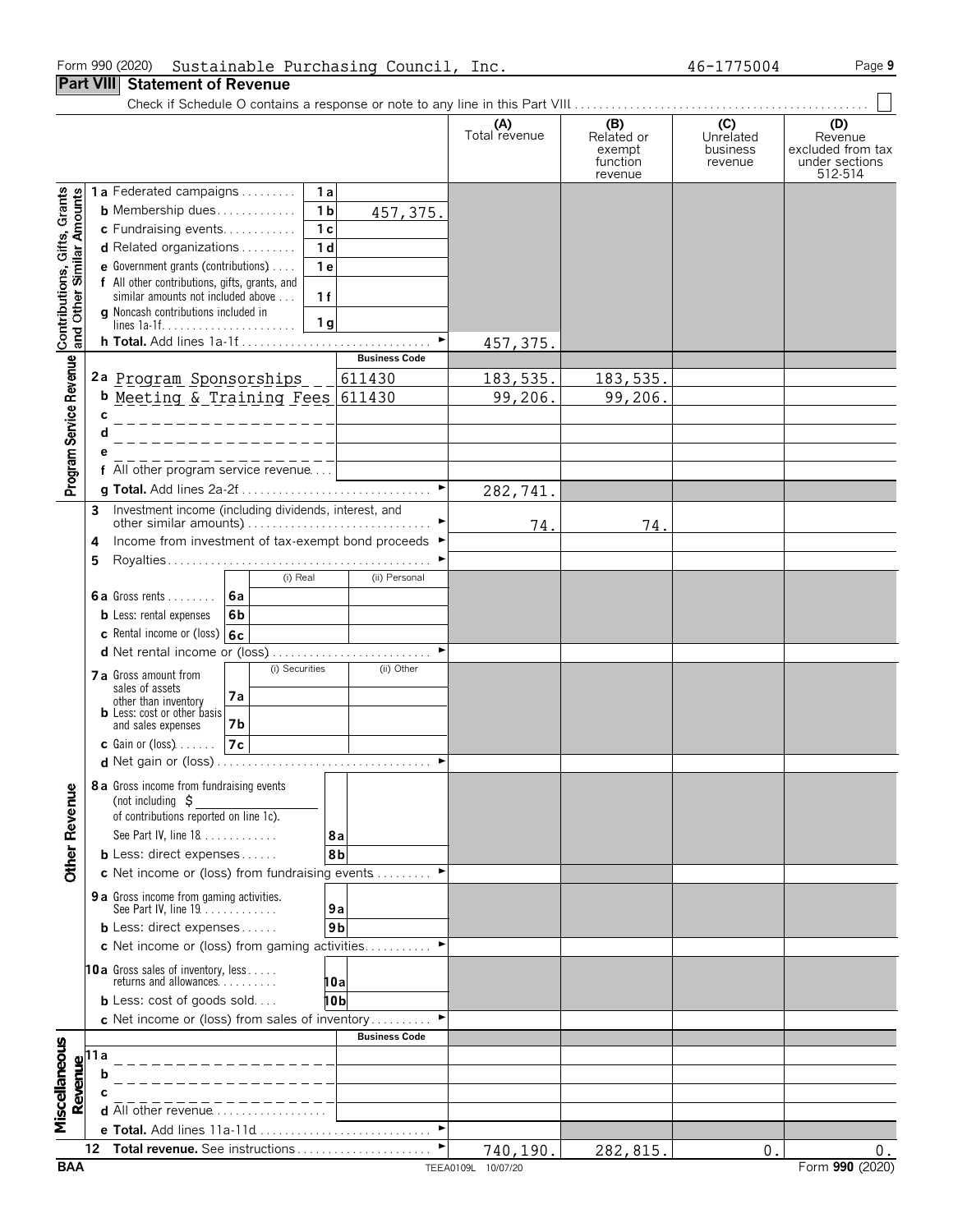| Section 501(c)(3) and 501(c)(4) organizations must complete all columns. All other organizations must complete column (A). |                                                                                                                                                                                                                               |                       |                                    |                                           |                                |  |  |  |  |  |
|----------------------------------------------------------------------------------------------------------------------------|-------------------------------------------------------------------------------------------------------------------------------------------------------------------------------------------------------------------------------|-----------------------|------------------------------------|-------------------------------------------|--------------------------------|--|--|--|--|--|
|                                                                                                                            | Check if Schedule O contains a response or note to any line in this Part IX                                                                                                                                                   |                       |                                    |                                           |                                |  |  |  |  |  |
|                                                                                                                            | Do not include amounts reported on lines<br>6b, 7b, 8b, 9b, and 10b of Part VIII.                                                                                                                                             | (A)<br>Total expenses | (B)<br>Program service<br>expenses | (C)<br>Management and<br>general expenses | (D)<br>Fundraising<br>expenses |  |  |  |  |  |
| 1.                                                                                                                         | Grants and other assistance to domestic<br>organizations and domestic governments.<br>See Part IV, line 21                                                                                                                    |                       |                                    |                                           |                                |  |  |  |  |  |
|                                                                                                                            | 2 Grants and other assistance to domestic<br>individuals. See Part IV, line 22                                                                                                                                                |                       |                                    |                                           |                                |  |  |  |  |  |
|                                                                                                                            | 3 Grants and other assistance to foreign<br>organizations, foreign governments, and for-<br>eign individuals. See Part IV, lines 15 and 16                                                                                    |                       |                                    |                                           |                                |  |  |  |  |  |
|                                                                                                                            | 4 Benefits paid to or for members                                                                                                                                                                                             |                       |                                    |                                           |                                |  |  |  |  |  |
| 5.                                                                                                                         | Compensation of current officers, directors,<br>trustees, and key employees                                                                                                                                                   | 313,958.              | 132, 971.                          | 164,233.                                  | 16,754.                        |  |  |  |  |  |
| 6                                                                                                                          | Compensation not included above to<br>disqualified persons (as defined under<br>section $4958(f)(1)$ and persons described                                                                                                    | 0.                    | 0.                                 | 0.                                        | 0.                             |  |  |  |  |  |
| 7                                                                                                                          | Other salaries and wages                                                                                                                                                                                                      | 185,805.              | 97,403.                            | 77,660.                                   | 10,742.                        |  |  |  |  |  |
| 8                                                                                                                          | Pension plan accruals and contributions<br>(include section $401(k)$ and $403(b)$ )<br>employer contributions)                                                                                                                | 4,108.                | 2,442.                             | 1,580.                                    | 86.                            |  |  |  |  |  |
| 9                                                                                                                          | Other employee benefits                                                                                                                                                                                                       | 9,189.                | 1,053.                             | 6, 202.                                   | 1,934.                         |  |  |  |  |  |
| 10.                                                                                                                        | Payroll taxes                                                                                                                                                                                                                 | 37,543.               | 17,321                             | 18,451.                                   | 1,771.                         |  |  |  |  |  |
|                                                                                                                            | 11 Fees for services (nonemployees):                                                                                                                                                                                          |                       |                                    |                                           |                                |  |  |  |  |  |
|                                                                                                                            |                                                                                                                                                                                                                               | 3,300.                |                                    | 3,300.                                    |                                |  |  |  |  |  |
|                                                                                                                            |                                                                                                                                                                                                                               | 3,549.                | 1,620.                             | 1,929.                                    |                                |  |  |  |  |  |
|                                                                                                                            |                                                                                                                                                                                                                               | 31,955.               |                                    | 31,955.                                   |                                |  |  |  |  |  |
|                                                                                                                            |                                                                                                                                                                                                                               |                       |                                    |                                           |                                |  |  |  |  |  |
|                                                                                                                            | e Professional fundraising services. See Part IV, line 17                                                                                                                                                                     |                       |                                    |                                           |                                |  |  |  |  |  |
|                                                                                                                            | f Investment management fees<br>g Other. (If line 11g amount exceeds 10% of line 25, column<br>(A) amount, list line 11g expenses on Schedule $0.5$ Ch. $0.5$<br>12 Advertising and promotion                                 | 280,306.              | 205,535.                           | 67,696.                                   | 7,075.                         |  |  |  |  |  |
| 13.                                                                                                                        | Office expenses                                                                                                                                                                                                               | 90.                   |                                    | 90.                                       |                                |  |  |  |  |  |
| 14                                                                                                                         | Information technology                                                                                                                                                                                                        | 63,941.               | 54,683.                            | 9,258.                                    |                                |  |  |  |  |  |
| 15                                                                                                                         |                                                                                                                                                                                                                               |                       |                                    |                                           |                                |  |  |  |  |  |
| 16                                                                                                                         | Occupancy                                                                                                                                                                                                                     |                       |                                    |                                           |                                |  |  |  |  |  |
| 17                                                                                                                         |                                                                                                                                                                                                                               | 2,029.                | 757.                               | 1,044.                                    | 228.                           |  |  |  |  |  |
| 18.                                                                                                                        | Payments of travel or entertainment<br>expenses for any federal, state, or local                                                                                                                                              |                       |                                    |                                           |                                |  |  |  |  |  |
| 19                                                                                                                         | Conferences, conventions, and meetings                                                                                                                                                                                        |                       |                                    |                                           |                                |  |  |  |  |  |
| 20                                                                                                                         | $Interest \dots \dots \dots \dots \dots \dots \dots \dots \dots \dots \dots \dots \dots$                                                                                                                                      |                       |                                    |                                           |                                |  |  |  |  |  |
| 21                                                                                                                         | Payments to affiliates                                                                                                                                                                                                        |                       |                                    |                                           |                                |  |  |  |  |  |
| 22                                                                                                                         | Depreciation, depletion, and amortization                                                                                                                                                                                     | 212.                  |                                    | 212.                                      |                                |  |  |  |  |  |
| 23                                                                                                                         | Insurance                                                                                                                                                                                                                     | 6,371.                | 2,199.                             | 4,172.                                    |                                |  |  |  |  |  |
| 24                                                                                                                         | Other expenses. Itemize expenses not<br>covered above (List miscellaneous expenses<br>on line 24e. If line 24e amount exceeds 10%<br>of line 25, column (A) amount, list line 24e<br>expenses on Schedule O.                  |                       |                                    |                                           |                                |  |  |  |  |  |
|                                                                                                                            | <sup>a</sup> Bank & Merchant Fees ______                                                                                                                                                                                      | 8,927                 | 1,534                              | 1,623                                     | 5,770.                         |  |  |  |  |  |
|                                                                                                                            | b Dues & Subscriptions _____                                                                                                                                                                                                  | 1,624                 | 199                                | 1,425                                     |                                |  |  |  |  |  |
|                                                                                                                            | c Miscellaneous                                                                                                                                                                                                               | 1,560                 | 180                                | 1,380                                     |                                |  |  |  |  |  |
|                                                                                                                            | d Printing and Publications                                                                                                                                                                                                   | 398                   | 347                                | 51                                        |                                |  |  |  |  |  |
|                                                                                                                            | e All other expenses                                                                                                                                                                                                          | 317.                  | 28.                                | 289.                                      |                                |  |  |  |  |  |
| 25                                                                                                                         | Total functional expenses. Add lines 1 through 24e                                                                                                                                                                            | 955,182.              | 518,272.                           | 392,550.                                  | 44,360.                        |  |  |  |  |  |
|                                                                                                                            | 26 Joint costs. Complete this line only if<br>the organization reported in column (B)<br>joint costs from a combined educational<br>campaign and fundraising solicitation.<br>Check here $\blacktriangleright$   if following |                       |                                    |                                           |                                |  |  |  |  |  |

SOP 98-2 (ASC 958-720). . . . . . . . . . . . . . . . .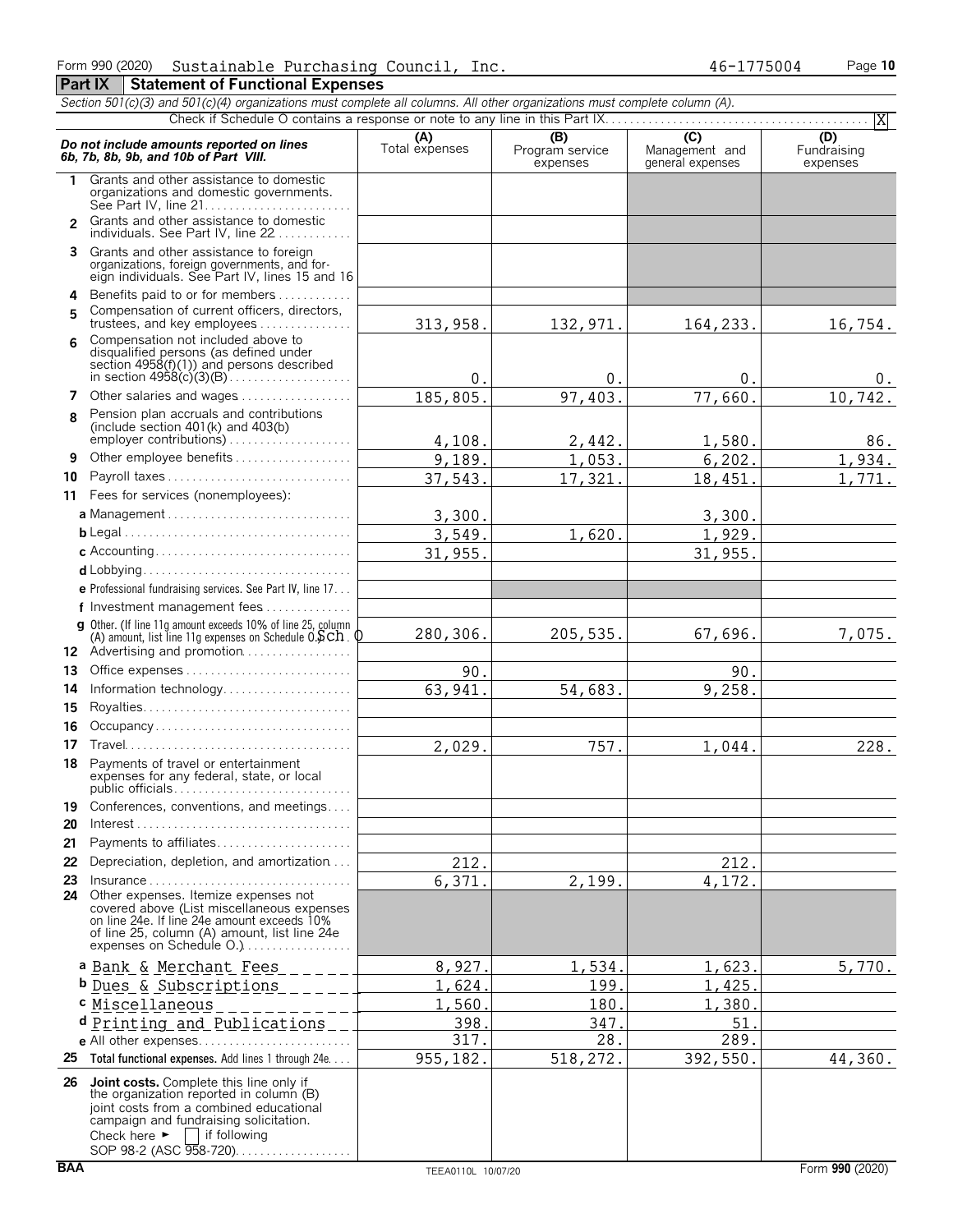|                             | Form 990 (2020)<br>Sustainable Purchasing Council, Inc.                                                                                                                                                          |                    |                    |                          | 46-1775004              | Page 11            |
|-----------------------------|------------------------------------------------------------------------------------------------------------------------------------------------------------------------------------------------------------------|--------------------|--------------------|--------------------------|-------------------------|--------------------|
| Part X                      | <b>Balance Sheet</b>                                                                                                                                                                                             |                    |                    |                          |                         |                    |
|                             |                                                                                                                                                                                                                  |                    |                    |                          |                         |                    |
|                             |                                                                                                                                                                                                                  |                    |                    | (A)<br>Beginning of year |                         | (B)<br>End of year |
|                             |                                                                                                                                                                                                                  |                    |                    | 288, 477.                | $\mathbf{1}$            | 160,299.           |
| 2                           |                                                                                                                                                                                                                  |                    |                    |                          | $\overline{2}$          |                    |
| 3                           |                                                                                                                                                                                                                  |                    |                    |                          | $\overline{\mathbf{3}}$ |                    |
| 4                           |                                                                                                                                                                                                                  |                    |                    | 52,500                   | 4                       | 78,400.            |
| 5                           | Loans and other receivables from any current or former officer, director, trustee, key employee, creator or founder, substantial contributor, or 35% controlled entity or family member of any of these persons  |                    | 5                  |                          |                         |                    |
| 6                           | Loans and other receivables from other disqualified persons (as defined under                                                                                                                                    |                    |                    |                          |                         |                    |
|                             | section $4958(f)(1)$ , and persons described in section $4958(c)(3)(B)$                                                                                                                                          |                    |                    |                          | 6                       |                    |
| 7                           |                                                                                                                                                                                                                  |                    |                    |                          | 7                       |                    |
| 8                           |                                                                                                                                                                                                                  |                    |                    |                          | 8                       |                    |
| Assets<br>9                 |                                                                                                                                                                                                                  |                    |                    | 25,520                   | 9                       |                    |
|                             |                                                                                                                                                                                                                  |                    |                    |                          |                         |                    |
|                             |                                                                                                                                                                                                                  |                    | 1,060.             |                          |                         |                    |
|                             |                                                                                                                                                                                                                  |                    | $\overline{1}$ 77. |                          | 10c                     | 883.               |
| 11                          |                                                                                                                                                                                                                  |                    |                    |                          | 11                      |                    |
| 12                          | Investments - other securities. See Part IV, line 11                                                                                                                                                             |                    |                    |                          | 12                      |                    |
| 13                          | Investments - program-related. See Part IV, line 11                                                                                                                                                              |                    |                    |                          | 13                      |                    |
| 14                          |                                                                                                                                                                                                                  |                    |                    |                          | 14                      |                    |
| 15                          |                                                                                                                                                                                                                  |                    |                    | 15                       |                         |                    |
| 16                          | <b>Total assets.</b> Add lines 1 through 15 (must equal line 33)                                                                                                                                                 |                    |                    | 366, 497.                | 16                      | 239,582.           |
| 17                          |                                                                                                                                                                                                                  |                    |                    | 63,153.                  | 17                      | 60, 510.           |
| 18                          |                                                                                                                                                                                                                  |                    |                    |                          | 18                      |                    |
| 19                          |                                                                                                                                                                                                                  |                    |                    |                          | 19                      |                    |
| 20                          |                                                                                                                                                                                                                  |                    |                    |                          | 20                      |                    |
| 21                          | Escrow or custodial account liability. Complete Part IV of Schedule D.                                                                                                                                           |                    |                    |                          | 21                      |                    |
| Liabilities<br>22           | Loans and other payables to any current or former officer, director, trustee,<br>key employee, creator or founder, substantial contributor, or 35%<br>controlled entity or family member of any of these persons |                    |                    |                          | 22                      |                    |
| 23                          | Secured mortgages and notes payable to unrelated third parties                                                                                                                                                   |                    |                    |                          | 23                      |                    |
| 24                          | Unsecured notes and loans payable to unrelated third parties                                                                                                                                                     |                    |                    |                          | 24                      | 76,783.            |
| 25                          | Other liabilities (including federal income tax, payables to related third parties, and other liabilities not included on lines 17-24). Complete Part X of Schedule D.                                           |                    |                    |                          | 25                      | 13,900.            |
| 26                          |                                                                                                                                                                                                                  |                    |                    | 63, 153.                 | 26                      | 151, 193.          |
|                             | Organizations that follow FASB ASC 958, check here ►<br>and complete lines 27, 28, 32, and 33.                                                                                                                   | $\overline{X}$     |                    |                          |                         |                    |
| 27                          |                                                                                                                                                                                                                  |                    |                    | 165,029.                 | 27                      | $-43, 151.$        |
| 28                          |                                                                                                                                                                                                                  |                    |                    | 138, 315.                | 28                      | 131,540.           |
| Net Assets or Fund Balances | Organizations that do not follow FASB ASC 958, check here ►<br>and complete lines 29 through 33.                                                                                                                 |                    |                    |                          |                         |                    |
| 29                          | Capital stock or trust principal, or current funds                                                                                                                                                               |                    |                    |                          | 29                      |                    |
| 30                          | Paid-in or capital surplus, or land, building, or equipment fund                                                                                                                                                 |                    |                    |                          | 30                      |                    |
| 31                          | Retained earnings, endowment, accumulated income, or other funds                                                                                                                                                 |                    |                    |                          | 31                      |                    |
| 32                          |                                                                                                                                                                                                                  |                    |                    | 303, 344.                | 32                      | 88,389.            |
| 33                          | Total liabilities and net assets/fund balances                                                                                                                                                                   |                    |                    | 366, 497.                | 33                      | 239,582.           |
| <b>BAA</b>                  |                                                                                                                                                                                                                  | TEEA0111L 10/07/20 |                    |                          |                         | Form 990 (2020)    |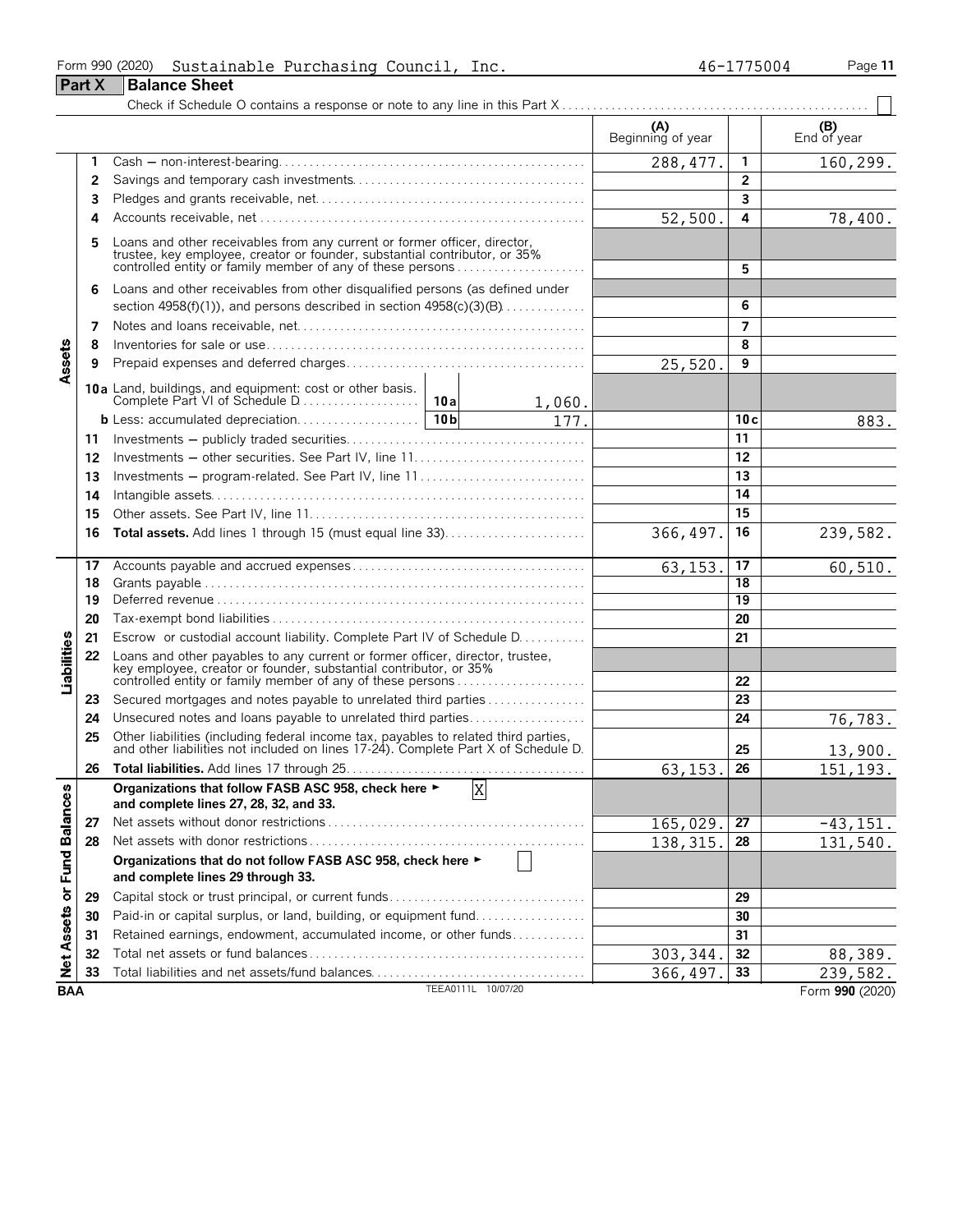|            | Form 990 (2020)<br>Sustainable Purchasing Council, Inc.                                                                                                                                                                       | 46-1775004              |                 |       | Page 12     |  |  |
|------------|-------------------------------------------------------------------------------------------------------------------------------------------------------------------------------------------------------------------------------|-------------------------|-----------------|-------|-------------|--|--|
|            | <b>Part XI</b><br><b>Reconciliation of Net Assets</b>                                                                                                                                                                         |                         |                 |       |             |  |  |
|            |                                                                                                                                                                                                                               |                         |                 |       | ΙX          |  |  |
| 1          |                                                                                                                                                                                                                               | $\overline{1}$          |                 |       | 740,190.    |  |  |
| 2          |                                                                                                                                                                                                                               | $\overline{2}$          |                 |       | 955,182.    |  |  |
| 3          |                                                                                                                                                                                                                               | $\overline{3}$          |                 |       | $-214,992.$ |  |  |
| 4          | Net assets or fund balances at beginning of year (must equal Part X, line 32, column (A))                                                                                                                                     | $\overline{\mathbf{4}}$ |                 |       | 303, 344.   |  |  |
| 5          |                                                                                                                                                                                                                               | 5                       |                 |       |             |  |  |
| 6          |                                                                                                                                                                                                                               | 6                       |                 |       |             |  |  |
| 7          |                                                                                                                                                                                                                               | $\overline{7}$          |                 |       |             |  |  |
| 8          |                                                                                                                                                                                                                               | 8                       |                 |       |             |  |  |
| 9          | Other changes in net assets or fund balances (explain on Schedule O). See: Schedule O                                                                                                                                         | 9                       |                 |       | 37.         |  |  |
| 10         | Net assets or fund balances at end of year. Combine lines 3 through 9 (must equal Part X, line 32,                                                                                                                            |                         |                 |       |             |  |  |
|            |                                                                                                                                                                                                                               | 10                      |                 |       | 88,389.     |  |  |
|            | <b>Part XII Financial Statements and Reporting</b>                                                                                                                                                                            |                         |                 |       |             |  |  |
|            |                                                                                                                                                                                                                               |                         |                 |       |             |  |  |
|            |                                                                                                                                                                                                                               |                         |                 | Yes I | No          |  |  |
|            | X Accrual<br>1 Accounting method used to prepare the Form 990:   Cash<br>Other                                                                                                                                                |                         |                 |       |             |  |  |
|            | If the organization changed its method of accounting from a prior year or checked 'Other,' explain<br>in Schedule O.                                                                                                          |                         |                 |       |             |  |  |
|            |                                                                                                                                                                                                                               |                         | 2a              |       | X           |  |  |
|            | If 'Yes,' check a box below to indicate whether the financial statements for the year were compiled or reviewed on a<br>separate basis, consolidated basis, or both:                                                          |                         |                 |       |             |  |  |
|            | Separate basis<br>Consolidated basis<br>Both consolidated and separate basis                                                                                                                                                  |                         |                 |       |             |  |  |
|            |                                                                                                                                                                                                                               |                         | 2 <sub>b</sub>  |       | Χ           |  |  |
|            | If 'Yes,' check a box below to indicate whether the financial statements for the year were audited on a separate                                                                                                              |                         |                 |       |             |  |  |
|            | basis, consolidated basis, or both:                                                                                                                                                                                           |                         |                 |       |             |  |  |
|            | Consolidated basis<br>Separate basis<br>Both consolidated and separate basis                                                                                                                                                  |                         |                 |       |             |  |  |
|            | c If 'Yes' to line 2a or 2b, does the organization have a committee that assumes responsibility for oversight of the audit,<br>review, or compilation of its financial statements and selection of an independent accountant? |                         | 2c              |       |             |  |  |
|            | If the organization changed either its oversight process or selection process during the tax year, explain<br>on Schedule O.                                                                                                  |                         |                 |       |             |  |  |
|            | 3a As a result of a federal award, was the organization required to undergo an audit or audits as set forth in the Single                                                                                                     |                         | Зa              |       | X           |  |  |
|            | <b>b</b> If 'Yes,' did the organization undergo the required audit or audits? If the organization did not undergo the required audit                                                                                          |                         |                 |       |             |  |  |
|            | or audits, explain why on Schedule O and describe any steps taken to undergo such audits                                                                                                                                      |                         | 3 <sub>b</sub>  |       |             |  |  |
| <b>BAA</b> | TEEA0112L 10/19/20                                                                                                                                                                                                            |                         | Form 990 (2020) |       |             |  |  |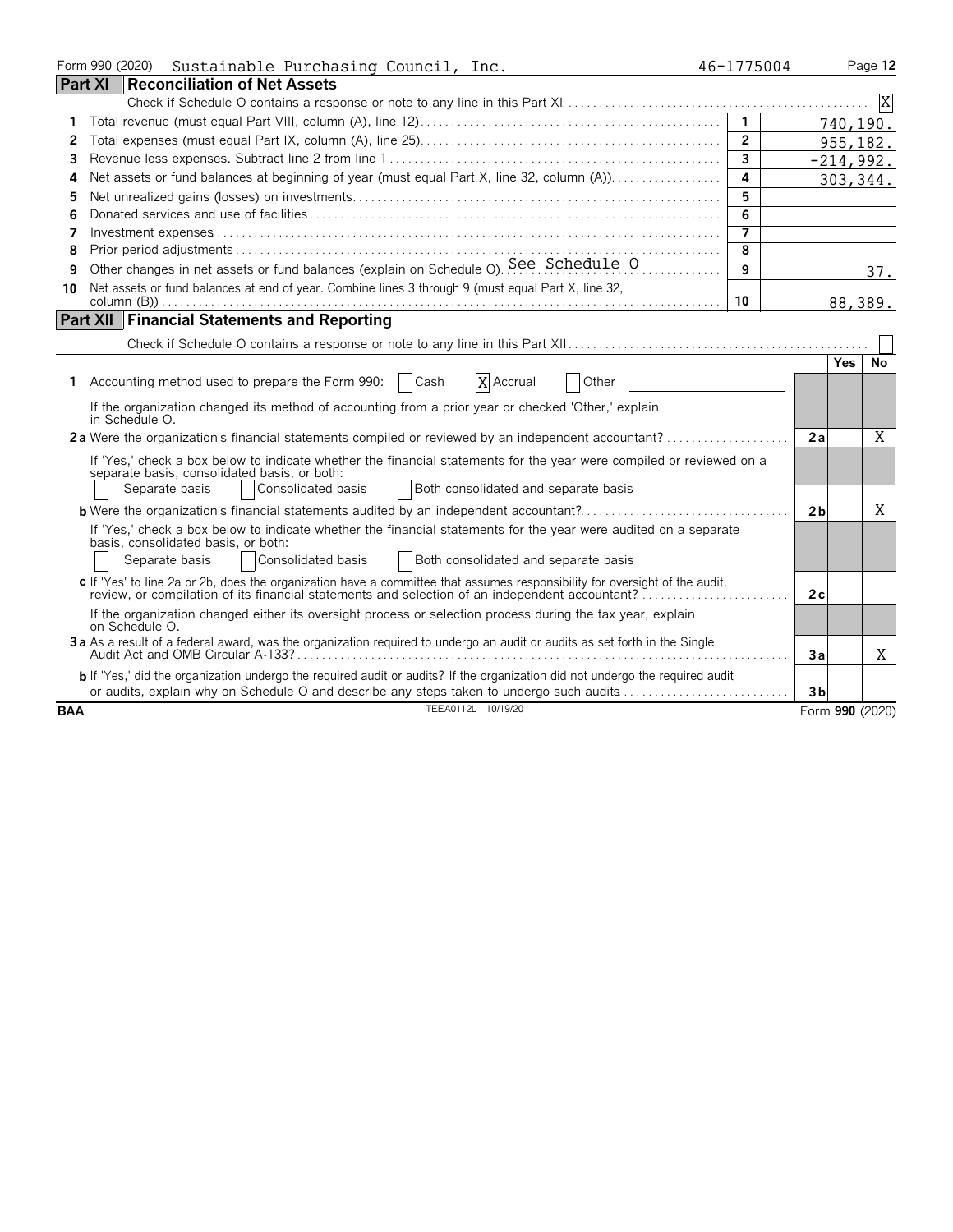|        | <b>SCHEDULE A</b>                                                                                                                                                                                                                                                                                                                                          |                                          |                                                                          | <b>Public Charity Status and Public Support</b>                                                                                                                                                                                                                                                                                                                                                                    |                                                                        |                                                      | OMB No. 1545-0047                                  |  |  |  |
|--------|------------------------------------------------------------------------------------------------------------------------------------------------------------------------------------------------------------------------------------------------------------------------------------------------------------------------------------------------------------|------------------------------------------|--------------------------------------------------------------------------|--------------------------------------------------------------------------------------------------------------------------------------------------------------------------------------------------------------------------------------------------------------------------------------------------------------------------------------------------------------------------------------------------------------------|------------------------------------------------------------------------|------------------------------------------------------|----------------------------------------------------|--|--|--|
|        | (Form 990 or 990-EZ)                                                                                                                                                                                                                                                                                                                                       |                                          |                                                                          | Complete if the organization is a section 501(c)(3) organization or a section<br>4947(a)(1) nonexempt charitable trust.                                                                                                                                                                                                                                                                                            |                                                                        |                                                      | 2020                                               |  |  |  |
|        |                                                                                                                                                                                                                                                                                                                                                            |                                          |                                                                          | Attach to Form 990 or Form 990-EZ.                                                                                                                                                                                                                                                                                                                                                                                 |                                                                        |                                                      | <b>Open to Public</b>                              |  |  |  |
|        | Department of the Treasury<br>Internal Revenue Service                                                                                                                                                                                                                                                                                                     |                                          |                                                                          | ► Go to www.irs.gov/Form990 for instructions and the latest information.                                                                                                                                                                                                                                                                                                                                           |                                                                        |                                                      | <b>Inspection</b>                                  |  |  |  |
|        | Name of the organization                                                                                                                                                                                                                                                                                                                                   | DBA SPLC                                 | Sustainable Purchasing Council, Inc.                                     |                                                                                                                                                                                                                                                                                                                                                                                                                    |                                                                        | <b>Employer identification number</b><br>46-1775004  |                                                    |  |  |  |
| Part I |                                                                                                                                                                                                                                                                                                                                                            |                                          |                                                                          | <b>Reason for Public Charity Status.</b> (All organizations must complete this part.) See instructions.                                                                                                                                                                                                                                                                                                            |                                                                        |                                                      |                                                    |  |  |  |
|        |                                                                                                                                                                                                                                                                                                                                                            |                                          |                                                                          | The organization is not a private foundation because it is: (For lines 1 through 12, check only one box.)                                                                                                                                                                                                                                                                                                          |                                                                        |                                                      |                                                    |  |  |  |
| 1      |                                                                                                                                                                                                                                                                                                                                                            |                                          |                                                                          | A church, convention of churches, or association of churches described in section 170(b)(1)(A)(i).                                                                                                                                                                                                                                                                                                                 |                                                                        |                                                      |                                                    |  |  |  |
| 2      |                                                                                                                                                                                                                                                                                                                                                            |                                          |                                                                          | A school described in section 170(b)(1)(A)(ii). (Attach Schedule E (Form 990 or 990-EZ).)                                                                                                                                                                                                                                                                                                                          |                                                                        |                                                      |                                                    |  |  |  |
| 3      |                                                                                                                                                                                                                                                                                                                                                            |                                          |                                                                          | A hospital or a cooperative hospital service organization described in section 170(b)(1)(A)(iii).                                                                                                                                                                                                                                                                                                                  |                                                                        |                                                      |                                                    |  |  |  |
| 4      |                                                                                                                                                                                                                                                                                                                                                            |                                          |                                                                          | A medical research organization operated in conjunction with a hospital described in section 170(b)(1)(A)(iii). Enter the hospital's                                                                                                                                                                                                                                                                               |                                                                        |                                                      |                                                    |  |  |  |
|        | name, city, and state:                                                                                                                                                                                                                                                                                                                                     |                                          |                                                                          |                                                                                                                                                                                                                                                                                                                                                                                                                    |                                                                        |                                                      |                                                    |  |  |  |
| 5      |                                                                                                                                                                                                                                                                                                                                                            |                                          | section 170(b)(1)(A)(iv). (Complete Part II.)                            | An organization operated for the benefit of a college or university owned or operated by a governmental unit described in                                                                                                                                                                                                                                                                                          |                                                                        |                                                      |                                                    |  |  |  |
| 6      |                                                                                                                                                                                                                                                                                                                                                            |                                          |                                                                          | A federal, state, or local government or governmental unit described in section 170(b)(1)(A)(v).                                                                                                                                                                                                                                                                                                                   |                                                                        |                                                      |                                                    |  |  |  |
| 7      |                                                                                                                                                                                                                                                                                                                                                            |                                          | in section 170(b)(1)(A)(vi). (Complete Part II.)                         | An organization that normally receives a substantial part of its support from a governmental unit or from the general public described                                                                                                                                                                                                                                                                             |                                                                        |                                                      |                                                    |  |  |  |
| 8      | A community trust described in section 170(b)(1)(A)(vi). (Complete Part II.)                                                                                                                                                                                                                                                                               |                                          |                                                                          |                                                                                                                                                                                                                                                                                                                                                                                                                    |                                                                        |                                                      |                                                    |  |  |  |
| 9      | An agricultural research organization described in section 170(b)(1)(A)(ix) operated in conjunction with a land-grant college                                                                                                                                                                                                                              |                                          |                                                                          |                                                                                                                                                                                                                                                                                                                                                                                                                    |                                                                        |                                                      |                                                    |  |  |  |
|        | university:                                                                                                                                                                                                                                                                                                                                                |                                          |                                                                          | or university or a non-land-grant college of agriculture (see instructions). Enter the name, city, and state of the college or                                                                                                                                                                                                                                                                                     |                                                                        |                                                      |                                                    |  |  |  |
| 10     | X                                                                                                                                                                                                                                                                                                                                                          |                                          | June 30, 1975. See section 509(a)(2). (Complete Part III.)               | An organization that normally receives (1) more than 33-1/3% of its support from contributions, membership fees, and gross receipts<br>from activities related to its exempt functions, subject to certain exceptions; and (2) no more than 33-1/3% of its support from gross<br>investment income and unrelated business taxable income (less section 511 tax) from businesses acquired by the organization after |                                                                        |                                                      |                                                    |  |  |  |
| 11     |                                                                                                                                                                                                                                                                                                                                                            |                                          |                                                                          | An organization organized and operated exclusively to test for public safety. See section 509(a)(4).                                                                                                                                                                                                                                                                                                               |                                                                        |                                                      |                                                    |  |  |  |
| 12     |                                                                                                                                                                                                                                                                                                                                                            |                                          |                                                                          | An organization organized and operated exclusively for the benefit of, to perform the functions of, or to carry out the purposes of one<br>or more publicly supported organizations described in section 509(a)(1) or section 509(a)(2). See section 509(a)(3). Check the box in<br>lines 12a through 12d that describes the type of supporting organization and complete lines 12e, 12f, and 12g.                 |                                                                        |                                                      |                                                    |  |  |  |
| а      |                                                                                                                                                                                                                                                                                                                                                            | complete Part IV, Sections A and B.      |                                                                          | Type I. A supporting organization operated, supervised, or controlled by its supported organization(s), typically by giving the supported<br>organization(s) the power to regularly appoint or elect a majority of the directors or trustees of the supporting organization. You must                                                                                                                              |                                                                        |                                                      |                                                    |  |  |  |
| b      |                                                                                                                                                                                                                                                                                                                                                            | must complete Part IV, Sections A and C. |                                                                          | Type II. A supporting organization supervised or controlled in connection with its supported organization(s), by having control or<br>management of the supporting organization vested in the same persons that control or manage the supported organization(s). You                                                                                                                                               |                                                                        |                                                      |                                                    |  |  |  |
| c      |                                                                                                                                                                                                                                                                                                                                                            |                                          |                                                                          | Type III functionally integrated. A supporting organization operated in connection with, and functionally integrated with, its supported organization(s) (see instructions). You must complete Part IV, Sections A, D, and E.                                                                                                                                                                                      |                                                                        |                                                      |                                                    |  |  |  |
|        | a<br>Type III non-functionally integrated. A supporting organization operated in connection with its supported organization(s) that is not<br>functionally integrated. The organization generally must satisfy a distribution requirement and an attentiveness requirement (see<br>instructions). You must complete Part IV, Sections A and D, and Part V. |                                          |                                                                          |                                                                                                                                                                                                                                                                                                                                                                                                                    |                                                                        |                                                      |                                                    |  |  |  |
| е      |                                                                                                                                                                                                                                                                                                                                                            |                                          |                                                                          | Check this box if the organization received a written determination from the IRS that it is a Type I, Type II, Type III functionally<br>integrated, or Type III non-functionally integrated supporting organization.                                                                                                                                                                                               |                                                                        |                                                      |                                                    |  |  |  |
|        |                                                                                                                                                                                                                                                                                                                                                            |                                          |                                                                          |                                                                                                                                                                                                                                                                                                                                                                                                                    |                                                                        |                                                      |                                                    |  |  |  |
|        |                                                                                                                                                                                                                                                                                                                                                            |                                          | g Provide the following information about the supported organization(s). |                                                                                                                                                                                                                                                                                                                                                                                                                    |                                                                        |                                                      |                                                    |  |  |  |
|        | (i) Name of supported organization                                                                                                                                                                                                                                                                                                                         |                                          | $(ii)$ $EIN$                                                             | (iii) Type of organization<br>described on lines 1-10<br>above (see instructions))                                                                                                                                                                                                                                                                                                                                 | $(iv)$ is the<br>organization listed<br>in your governing<br>document? | (v) Amount of monetary<br>support (see instructions) | (vi) Amount of other<br>support (see instructions) |  |  |  |
|        |                                                                                                                                                                                                                                                                                                                                                            |                                          |                                                                          |                                                                                                                                                                                                                                                                                                                                                                                                                    | Yes<br>No                                                              |                                                      |                                                    |  |  |  |

|                           |  | Yes | No |  |
|---------------------------|--|-----|----|--|
| (A)                       |  |     |    |  |
| (B)                       |  |     |    |  |
| (C)                       |  |     |    |  |
| (D)                       |  |     |    |  |
| $\left(\mathsf{E}\right)$ |  |     |    |  |
| <b>Total</b>              |  |     |    |  |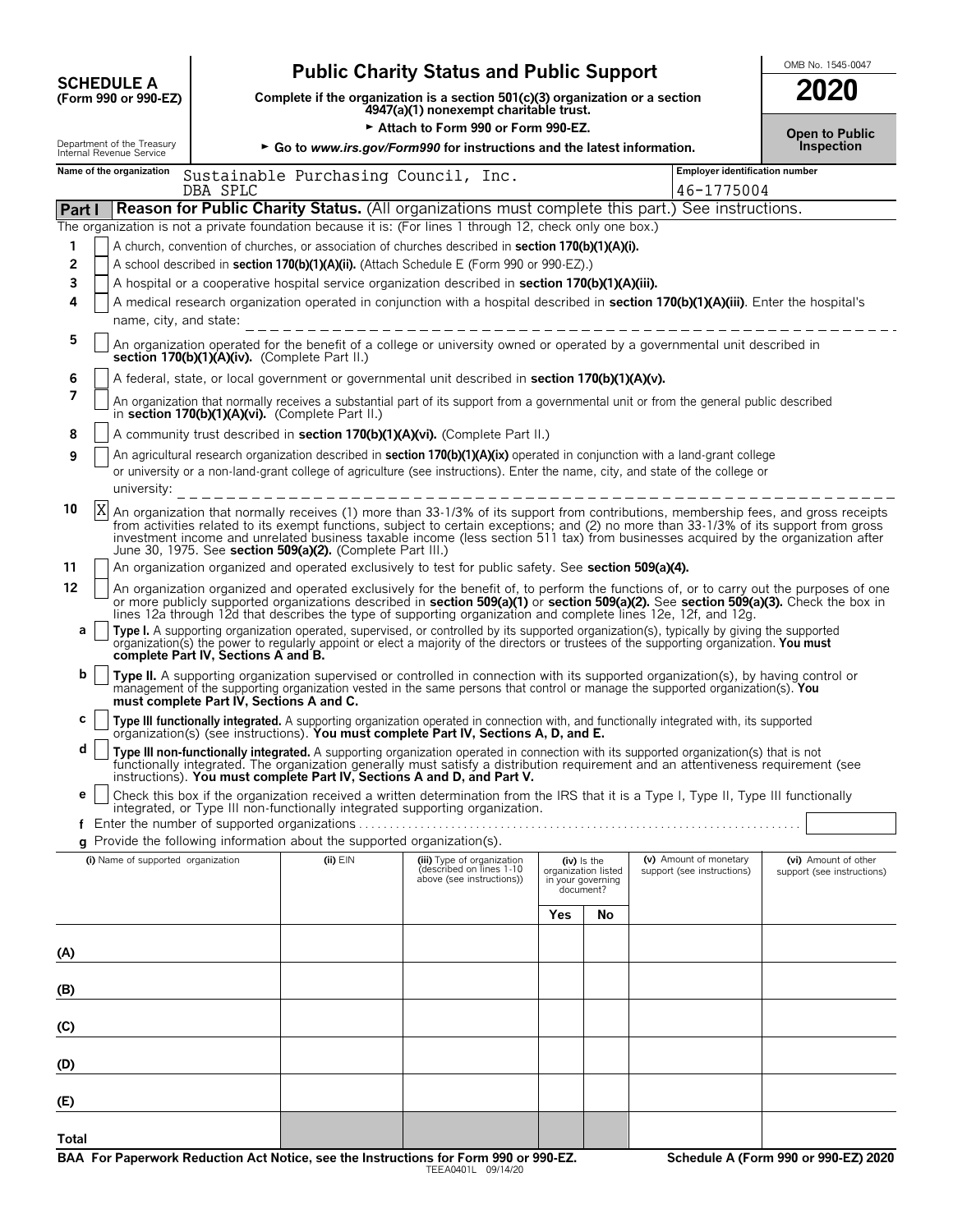| Schedule A (Form 990 or 990-EZ) 2020 | ` Sustainable Purchasing Council, |  | $\mathop{\text{Inc}}$ . | 46-1775004 | Page 2 |
|--------------------------------------|-----------------------------------|--|-------------------------|------------|--------|
|                                      |                                   |  |                         |            |        |

**Part II Support Schedule for Organizations Described in Sections 170(b)(1)(A)(iv) and 170(b)(1)(A)(vi)** (Complete only if you checked the box on line 5, 7, or 8 of Part I or if the organization failed to qualify under Part III. If the organization fails to qualify under the tests listed below, please complete Part III.)

#### **Section A. Public Support**

|    | Calendar year (or fiscal year<br>beainning in) >                                                                                                                                                                                                                                                                                                                                                        | (a) 2016   | (b) $2017$ | $(c)$ 2018 | $(d)$ 2019 | (e) $2020$ | (f) Total |  |  |
|----|---------------------------------------------------------------------------------------------------------------------------------------------------------------------------------------------------------------------------------------------------------------------------------------------------------------------------------------------------------------------------------------------------------|------------|------------|------------|------------|------------|-----------|--|--|
| 1. | Gifts, grants, contributions, and<br>membership fees received. (Do not<br>include any 'unusual grants.'). $\ldots$                                                                                                                                                                                                                                                                                      |            |            |            |            |            |           |  |  |
|    | 2 Tax revenues levied for the<br>organization's benefit and<br>either paid to or expended<br>on its behalf                                                                                                                                                                                                                                                                                              |            |            |            |            |            |           |  |  |
| 3  | The value of services or<br>facilities furnished by a<br>governmental unit to the<br>organization without charge                                                                                                                                                                                                                                                                                        |            |            |            |            |            |           |  |  |
|    | <b>Total.</b> Add lines 1 through 3                                                                                                                                                                                                                                                                                                                                                                     |            |            |            |            |            |           |  |  |
| 5  | The portion of total<br>contributions by each person<br>(other than a governmental<br>unit or publicly supported<br>organization) included on line 1<br>that exceeds 2% of the amount<br>shown on line 11, column (f)                                                                                                                                                                                   |            |            |            |            |            |           |  |  |
|    | <b>Public support.</b> Subtract line 5                                                                                                                                                                                                                                                                                                                                                                  |            |            |            |            |            |           |  |  |
|    | <b>Section B. Total Support</b>                                                                                                                                                                                                                                                                                                                                                                         |            |            |            |            |            |           |  |  |
|    | Calendar year (or fiscal year<br>beginning in) ►                                                                                                                                                                                                                                                                                                                                                        | (a) $2016$ | (b) $2017$ | $(c)$ 2018 | $(d)$ 2019 | (e) $2020$ | (f) Total |  |  |
|    | <b>7</b> Amounts from line $4, \ldots, \ldots$                                                                                                                                                                                                                                                                                                                                                          |            |            |            |            |            |           |  |  |
| 8  | Gross income from interest.<br>dividends, payments received<br>on securities loans, rents,<br>royalties, and income from<br>similar sources                                                                                                                                                                                                                                                             |            |            |            |            |            |           |  |  |
| 9  | Net income from unrelated<br>business activities, whether or<br>not the business is regularly<br>carried on                                                                                                                                                                                                                                                                                             |            |            |            |            |            |           |  |  |
| 10 | Other income. Do not include<br>gain or loss from the sale of<br>capital assets (Explain in                                                                                                                                                                                                                                                                                                             |            |            |            |            |            |           |  |  |
|    | 11 <b>Total support.</b> Add lines 7                                                                                                                                                                                                                                                                                                                                                                    |            |            |            |            |            |           |  |  |
| 12 |                                                                                                                                                                                                                                                                                                                                                                                                         |            |            |            |            | 12         |           |  |  |
|    | 13 First 5 years. If the Form 990 is for the organization's first, second, third, fourth, or fifth tax year as a section 501(c)(3)                                                                                                                                                                                                                                                                      |            |            |            |            |            |           |  |  |
|    | <b>Section C. Computation of Public Support Percentage</b>                                                                                                                                                                                                                                                                                                                                              |            |            |            |            |            |           |  |  |
|    |                                                                                                                                                                                                                                                                                                                                                                                                         |            |            |            |            |            | %         |  |  |
|    |                                                                                                                                                                                                                                                                                                                                                                                                         |            |            |            |            | 15         | %         |  |  |
|    | 16a 33-1/3% support test-2020. If the organization did not check the box on line 13, and line 14 is 33-1/3% or more, check this box                                                                                                                                                                                                                                                                     |            |            |            |            |            |           |  |  |
|    | <b>b 33-1/3% support test-2019.</b> If the organization did not check a box on line 13 or 16a, and line 15 is 33-1/3% or more, check this box                                                                                                                                                                                                                                                           |            |            |            |            |            |           |  |  |
|    | 17a 10%-facts-and-circumstances test-2020. If the organization did not check a box on line 13, 16a, or 16b, and line 14 is 10%<br>or more, and if the organization meets the facts-and-circumstances test, check this box and stop here. Explain in Part VI how<br>the organization meets the facts-and-circumstances test. The organization qualifies as a publicly supported organization             |            |            |            |            |            |           |  |  |
|    | <b>b 10%-facts-and-circumstances test-2019.</b> If the organization did not check a box on line 13, 16a, 16b, or 17a, and line 15 is 10%<br>or more, and if the organization meets the facts-and-circumstances test, check this box and stop here. Explain in Part VI how the<br>organization meets the 'facts-and-circumstances' test. The organization qualifies as a publicly supported organization |            |            |            |            |            |           |  |  |
|    | 18 Private foundation. If the organization did not check a box on line 13, 16a, 16b, 17a, or 17b, check this box and see instructions                                                                                                                                                                                                                                                                   |            |            |            |            |            |           |  |  |

**BAA Schedule A (Form 990 or 990-EZ) 2020**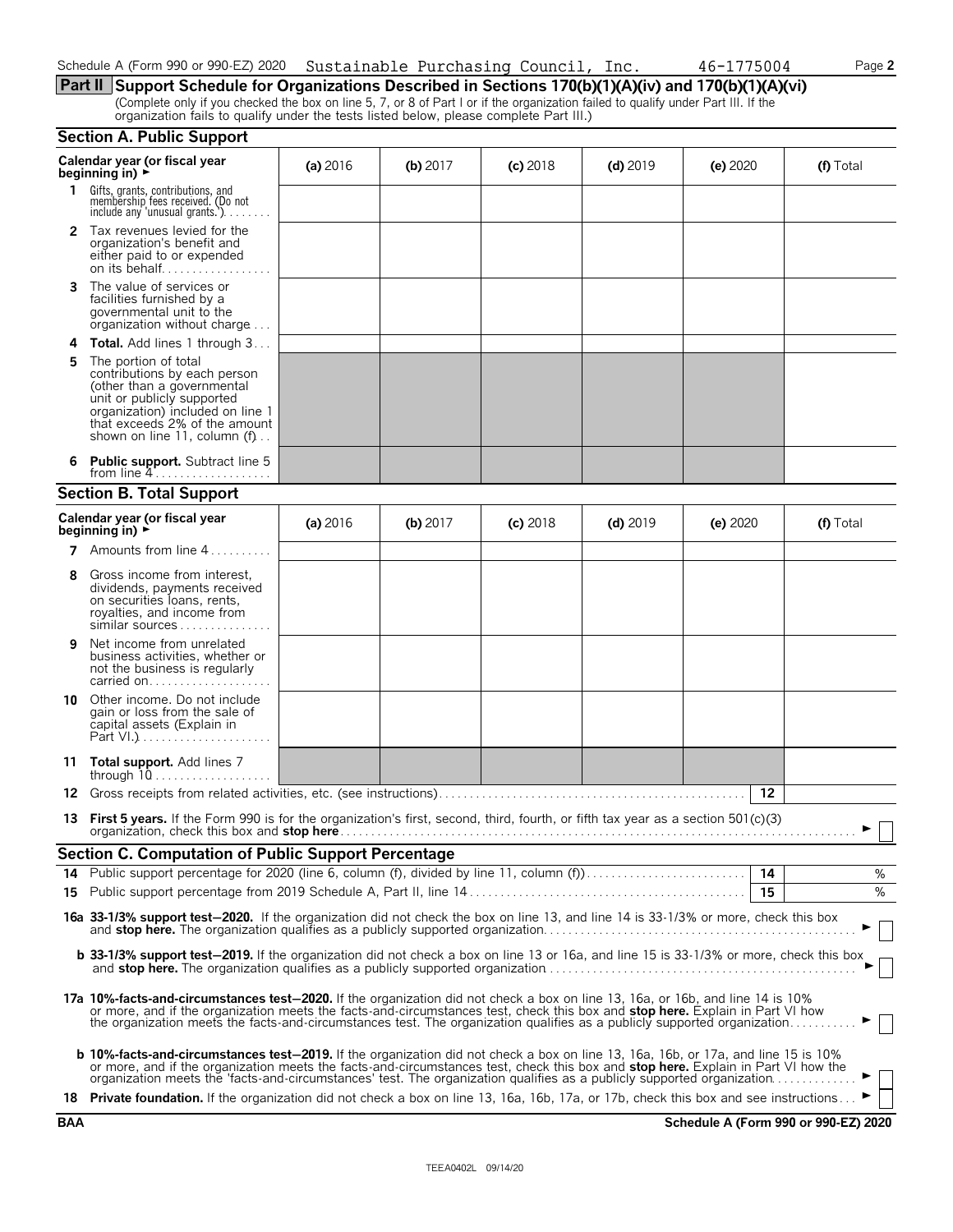### **Part III Support Schedule for Organizations Described in Section 509(a)(2)**

(Complete only if you checked the box on line 10 of Part I or if the organization failed to qualify under Part II. If the organization fails to qualify under the tests listed below, please complete Part II.)

|     | <b>Section A. Public Support</b>                                                                                                                                                 |              |                |                                               |                |                |                   |
|-----|----------------------------------------------------------------------------------------------------------------------------------------------------------------------------------|--------------|----------------|-----------------------------------------------|----------------|----------------|-------------------|
|     | Calendar year (or fiscal year beginning in) ►                                                                                                                                    | (a) 2016     | (b) $2017$     | (c) 2018                                      | $(d)$ 2019     | (e) 2020       | (f) Total         |
|     | 1 Gifts, grants, contributions,                                                                                                                                                  |              |                |                                               |                |                |                   |
|     | and membership fees<br>received. (Do not include<br>any 'unusual grants.')                                                                                                       |              |                |                                               |                |                |                   |
|     | 2 Gross receipts from admissions,                                                                                                                                                | 407,276.     | 550,520.       | 480,162.                                      | 492, 375.      | 457,375.       | 2,387,708.        |
|     | merchandise sold or services                                                                                                                                                     |              |                |                                               |                |                |                   |
|     | performed, or facilities<br>furnished in any activity that is                                                                                                                    |              |                |                                               |                |                |                   |
|     | related to the organization's                                                                                                                                                    |              |                |                                               |                |                |                   |
|     | $tax\text{-}exempt$ purpose                                                                                                                                                      | 268,476.     | 535,444.       | 707,426.                                      | 619,728.       | 282,741.       | 2, 413, 815.      |
|     | 3 Gross receipts from activities<br>that are not an unrelated trade                                                                                                              |              |                |                                               |                |                |                   |
|     | or business under section 513.                                                                                                                                                   |              |                |                                               |                |                | 0.                |
|     | 4 Tax revenues levied for the                                                                                                                                                    |              |                |                                               |                |                |                   |
|     | organization's benefit and<br>either paid to or expended on                                                                                                                      |              |                |                                               |                |                |                   |
|     |                                                                                                                                                                                  |              |                |                                               |                |                | 0.                |
|     | 5 The value of services or                                                                                                                                                       |              |                |                                               |                |                |                   |
|     | facilities furnished by a<br>governmental unit to the                                                                                                                            |              |                |                                               |                |                |                   |
|     | organization without charge                                                                                                                                                      |              |                |                                               |                |                | 0.                |
|     | 6 Total. Add lines 1 through 5                                                                                                                                                   | 675,752.     | 1,085,964.     | 1,187,588.                                    | 1, 112, 103    | 740,116.       | 4,801,523.        |
|     | <b>7a</b> Amounts included on lines 1,<br>2, and 3 received from                                                                                                                 |              |                |                                               |                |                |                   |
|     | disqualified persons                                                                                                                                                             | $\mathbf 0$  | $\mathbf 0$    | $\mathbf{0}$                                  | $\mathbf 0$    | $\mathbf{0}$ . | 0.                |
|     | <b>b</b> Amounts included on lines 2                                                                                                                                             |              |                |                                               |                |                |                   |
|     | and 3 received from other than                                                                                                                                                   |              |                |                                               |                |                |                   |
|     | disqualified persons that<br>exceed the greater of \$5,000 or                                                                                                                    |              |                |                                               |                |                |                   |
|     | 1% of the amount on line 13                                                                                                                                                      |              |                |                                               |                |                |                   |
|     |                                                                                                                                                                                  | $\mathbf{0}$ | $\mathbf 0$    | $\mathbf 0$ .                                 | $\mathbf{0}$   | 0.             | 0.                |
|     | c Add lines $7a$ and $7b$                                                                                                                                                        | $\Omega$     | 0              | $\mathbf 0$                                   | $\overline{0}$ | $\mathbf{0}$ . | 0.                |
|     | 8 Public support. (Subtract line                                                                                                                                                 |              |                |                                               |                |                | 4,801,523.        |
|     | <b>Section B. Total Support</b>                                                                                                                                                  |              |                |                                               |                |                |                   |
|     | Calendar year (or fiscal year beginning in) ►                                                                                                                                    | (a) 2016     | (b) 2017       | $(c)$ 2018                                    | $(d)$ 2019     | (e) 2020       | (f) Total         |
|     | <b>9</b> Amounts from line $6$                                                                                                                                                   | 675,752.     | 1,085,964.     | 1, 187, 588.                                  | 1, 112, 103.   | 740,116.       | 4,801,523.        |
|     | <b>10a</b> Gross income from interest, dividends,                                                                                                                                |              |                |                                               |                |                |                   |
|     | payments received on securities loans,<br>rents, royalties, and income from                                                                                                      |              |                |                                               |                |                |                   |
|     | similar sources                                                                                                                                                                  |              |                |                                               | 181            | 74.            | 255.              |
|     | <b>b</b> Unrelated business taxable                                                                                                                                              |              |                |                                               |                |                |                   |
|     | income (less section 511<br>taxes) from businesses                                                                                                                               |              |                |                                               |                |                |                   |
|     | acquired after June 30, 1975                                                                                                                                                     |              |                |                                               |                |                |                   |
|     | c Add lines $10a$ and $10b$                                                                                                                                                      | $\Omega$ .   | $\mathbf{0}$ . | $\mathbf{0}$ .                                | 181            | 74.            | 255.              |
|     | <b>11</b> Net income from unrelated business<br>activities not included in line 10b,                                                                                             |              |                |                                               |                |                |                   |
|     | whether or not the business is                                                                                                                                                   |              |                |                                               |                |                |                   |
|     | requiarly carried on $\dots\dots\dots$                                                                                                                                           |              |                |                                               |                |                | 0.                |
|     | 12 Other income. Do not include<br>gain or loss from the sale of                                                                                                                 |              |                |                                               |                |                |                   |
|     | capital assets (Explain in                                                                                                                                                       |              |                |                                               |                |                |                   |
|     | 13 Total support. (Add lines 9,                                                                                                                                                  |              |                |                                               |                |                | 0.                |
|     | 10c, 11, and $12.$ )                                                                                                                                                             |              |                | $675, 752.$  1,085,964. 1,187,588. 1,112,284. |                | 740,190.       | 4,801,778.        |
|     | 14 First 5 years. If the Form 990 is for the organization's first, second, third, fourth, or fifth tax year as a section 501(c)(3)<br>organization, check this box and stop here |              |                |                                               |                |                |                   |
|     | Section C. Computation of Public Support Percentage                                                                                                                              |              |                |                                               |                |                |                   |
| 15. | Public support percentage for 2020 (line 8, column (f), divided by line 13, column (f)                                                                                           |              |                |                                               |                | 15             | $99.99$ $%$       |
| 16  |                                                                                                                                                                                  |              |                |                                               |                | 16             | $100.00$ %        |
|     | Section D. Computation of Investment Income Percentage                                                                                                                           |              |                |                                               |                |                |                   |
| 17  |                                                                                                                                                                                  |              |                |                                               |                | 17             | $0.01$ $%$        |
| 18  |                                                                                                                                                                                  |              |                |                                               |                | 18             | $0.00\frac{8}{3}$ |
|     | 19a 33-1/3% support tests-2020. If the organization did not check the box on line 14, and line 15 is more than 33-1/3%, and line 17                                              |              |                |                                               |                |                |                   |
|     | is not more than 33-1/3%, check this box and stop here. The organization qualifies as a publicly supported organization                                                          |              |                |                                               |                |                | X                 |
|     | <b>b</b> 33-1/3% support tests-2019. If the organization did not check a box on line 14 or line 19a, and line 16 is more than 33-1/3%, and                                       |              |                |                                               |                |                |                   |
|     | line 18 is not more than 33-1/3%, check this box and stop here. The organization qualifies as a publicly supported organization                                                  |              |                |                                               |                |                |                   |
|     | 20 Private foundation. If the organization did not check a box on line 14, 19a, or 19b, check this box and see instructions                                                      |              |                |                                               |                |                |                   |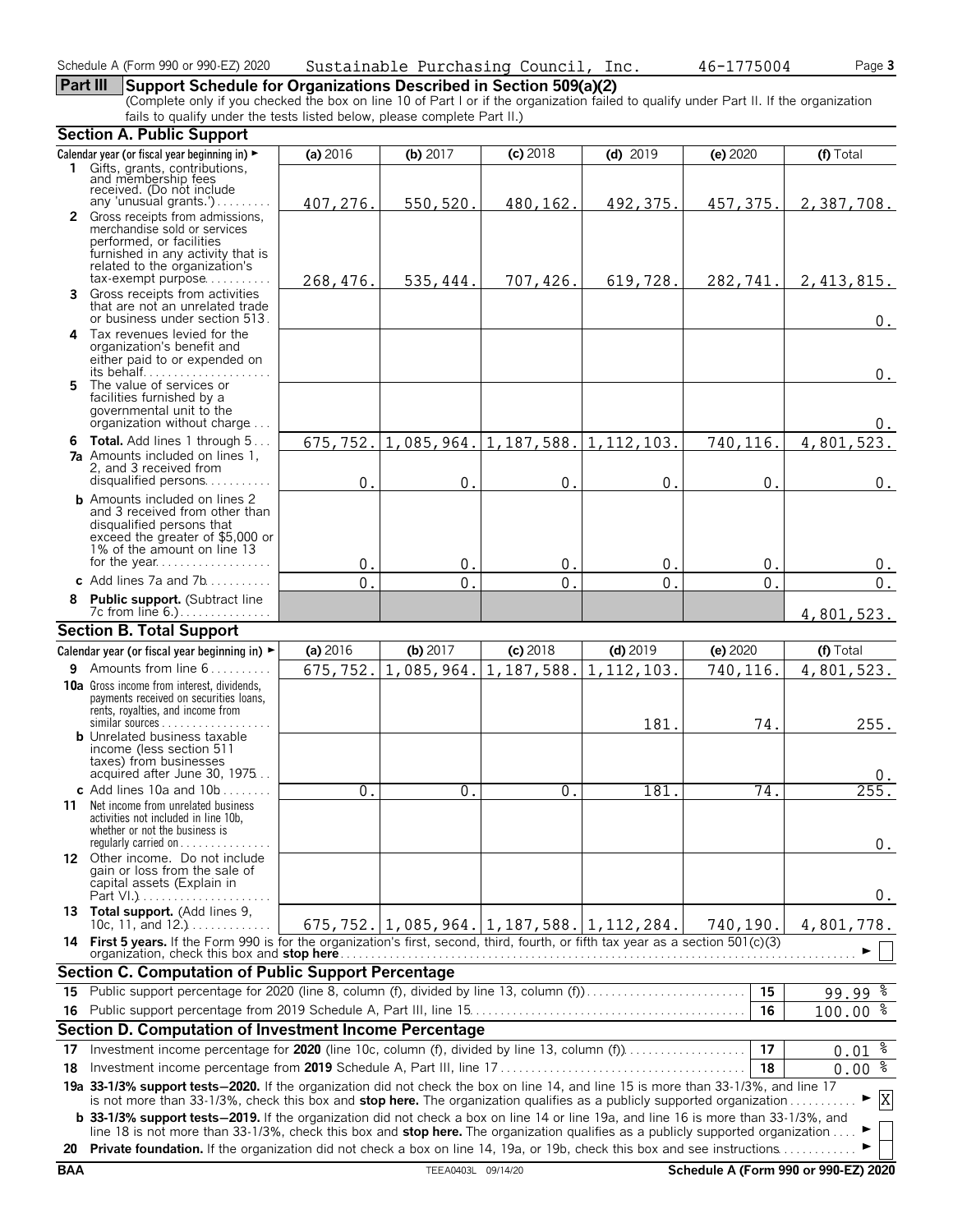#### **Part IV Supporting Organizations**

(Complete only if you checked a box in line 12 on Part I. If you checked box 12a, Part I, complete Sections A and B. If you checked box 12b, Part I, complete Sections A and C. If you checked box 12c, Part I, complete Sections A, D, and E. If you checked box 12d, Part I, complete Sections A and D, and complete Part V.)

### **Section A. All Supporting Organizations**

|   |                                                                                                                                                                                                                                                                                                                                                                                                                                                                                                                                              |                 | Yes. | No |
|---|----------------------------------------------------------------------------------------------------------------------------------------------------------------------------------------------------------------------------------------------------------------------------------------------------------------------------------------------------------------------------------------------------------------------------------------------------------------------------------------------------------------------------------------------|-----------------|------|----|
|   | 1 Are all of the organization's supported organizations listed by name in the organization's governing documents?<br>If 'No,' describe in Part VI how the supported organizations are designated. If designated by class or purpose, describe                                                                                                                                                                                                                                                                                                |                 |      |    |
|   | the designation. If historic and continuing relationship, explain.                                                                                                                                                                                                                                                                                                                                                                                                                                                                           | 1               |      |    |
|   | 2 Did the organization have any supported organization that does not have an IRS determination of status under section<br>$509(a)(1)$ or (2)? If 'Yes,' explain in Part VI how the organization determined that the supported organization was<br>described in section $509(a)(1)$ or (2).                                                                                                                                                                                                                                                   | $\overline{2}$  |      |    |
|   |                                                                                                                                                                                                                                                                                                                                                                                                                                                                                                                                              |                 |      |    |
|   | 3a Did the organization have a supported organization described in section 501(c)(4), (5), or (6)? If 'Yes,' answer lines 3b<br>and 3c below.                                                                                                                                                                                                                                                                                                                                                                                                | 3a              |      |    |
|   | <b>b</b> Did the organization confirm that each supported organization qualified under section 501(c)(4), (5), or (6) and<br>satisfied the public support tests under section 509(a)(2)? If 'Yes,' describe in Part VI when and how the organization<br>made the determination.                                                                                                                                                                                                                                                              | 3 <sub>b</sub>  |      |    |
|   | c Did the organization ensure that all support to such organizations was used exclusively for section $170(c)(2)(B)$<br>purposes? If 'Yes,' explain in <b>Part VI</b> what controls the organization put in place to ensure such use.                                                                                                                                                                                                                                                                                                        | 3c              |      |    |
|   | 4a Was any supported organization not organized in the United States ('foreign supported organization')? If 'Yes' and<br>if you checked box 12a or 12b in Part I, answer lines 4b and 4c below.                                                                                                                                                                                                                                                                                                                                              | 4a              |      |    |
|   | <b>b</b> Did the organization have ultimate control and discretion in deciding whether to make grants to the foreign supported<br>organization? If 'Yes,' describe in Part VI how the organization had such control and discretion despite being controlled<br>or supervised by or in connection with its supported organizations.                                                                                                                                                                                                           | 4b              |      |    |
|   | c Did the organization support any foreign supported organization that does not have an IRS determination under<br>sections 501(c)(3) and 509(a)(1) or (2)? If 'Yes,' explain in <b>Part VI</b> what controls the organization used to ensure that<br>all support to the foreign supported organization was used exclusively for section $170(c)(2)(B)$ purposes.                                                                                                                                                                            | 4c              |      |    |
|   | 5a Did the organization add, substitute, or remove any supported organizations during the tax year? If 'Yes,' answer lines<br>5b and 5c below (if applicable). Also, provide detail in Part VI, including (i) the names and EIN numbers of the<br>supported organizations added, substituted, or removed; (ii) the reasons for each such action; (iii) the<br>authority under the organization's organizing document authorizing such action; and (iv) how the action was<br>accomplished (such as by amendment to the organizing document). | 5a              |      |    |
|   | <b>b</b> Type I or Type II only. Was any added or substituted supported organization part of a class already designated in the<br>organization's organizing document?                                                                                                                                                                                                                                                                                                                                                                        | 5b              |      |    |
|   | c Substitutions only. Was the substitution the result of an event beyond the organization's control?                                                                                                                                                                                                                                                                                                                                                                                                                                         | 5с              |      |    |
|   | 6 Did the organization provide support (whether in the form of grants or the provision of services or facilities) to<br>anyone other than (i) its supported organizations, (ii) individuals that are part of the charitable class benefited by one<br>or more of its supported organizations, or (iii) other supporting organizations that also support or benefit one or more of<br>the filing organization's supported organizations? If 'Yes,' provide detail in Part VI.                                                                 | 6               |      |    |
| 7 | Did the organization provide a grant, loan, compensation, or other similar payment to a substantial contributor<br>(as defined in section 4958(c)( $3$ )(C)), a family member of a substantial contributor, or a 35% controlled entity with<br>regard to a substantial contributor? If 'Yes,' complete Part I of Schedule L (Form 990 or 990-EZ).                                                                                                                                                                                            | $\overline{7}$  |      |    |
| 8 | Did the organization make a loan to a disqualified person (as defined in section 4958) not described in line 7? If 'Yes,'<br>complete Part I of Schedule L (Form 990 or 990-EZ).                                                                                                                                                                                                                                                                                                                                                             | 8               |      |    |
|   | 9a Was the organization controlled directly or indirectly at any time during the tax year by one or more disqualified persons,<br>as defined in section 4946 (other than foundation managers and organizations described in section 509(a)(1) or (2))?<br>If 'Yes,' provide detail in <b>Part VI.</b>                                                                                                                                                                                                                                        | 9a              |      |    |
|   | <b>b</b> Did one or more disqualified persons (as defined in line 9a) hold a controlling interest in any entity in which the<br>supporting organization had an interest? If 'Yes,' provide detail in Part VI.                                                                                                                                                                                                                                                                                                                                | 9b              |      |    |
|   | c Did a disqualified person (as defined in line 9a) have an ownership interest in, or derive any personal benefit from,<br>assets in which the supporting organization also had an interest? If 'Yes,' provide detail in Part VI.                                                                                                                                                                                                                                                                                                            | 9c              |      |    |
|   | 10a Was the organization subject to the excess business holdings rules of section 4943 because of section 4943(f) (regarding<br>certain Type II supporting organizations, and all Type III non-functionally integrated supporting organizations)? If 'Yes,'                                                                                                                                                                                                                                                                                  |                 |      |    |
|   | answer line 10b below.                                                                                                                                                                                                                                                                                                                                                                                                                                                                                                                       | 10a             |      |    |
|   | <b>b</b> Did the organization have any excess business holdings in the tax year? (Use Schedule C, Form 4720, to determine<br>whether the organization had excess business holdings.).                                                                                                                                                                                                                                                                                                                                                        | 10 <sub>b</sub> |      |    |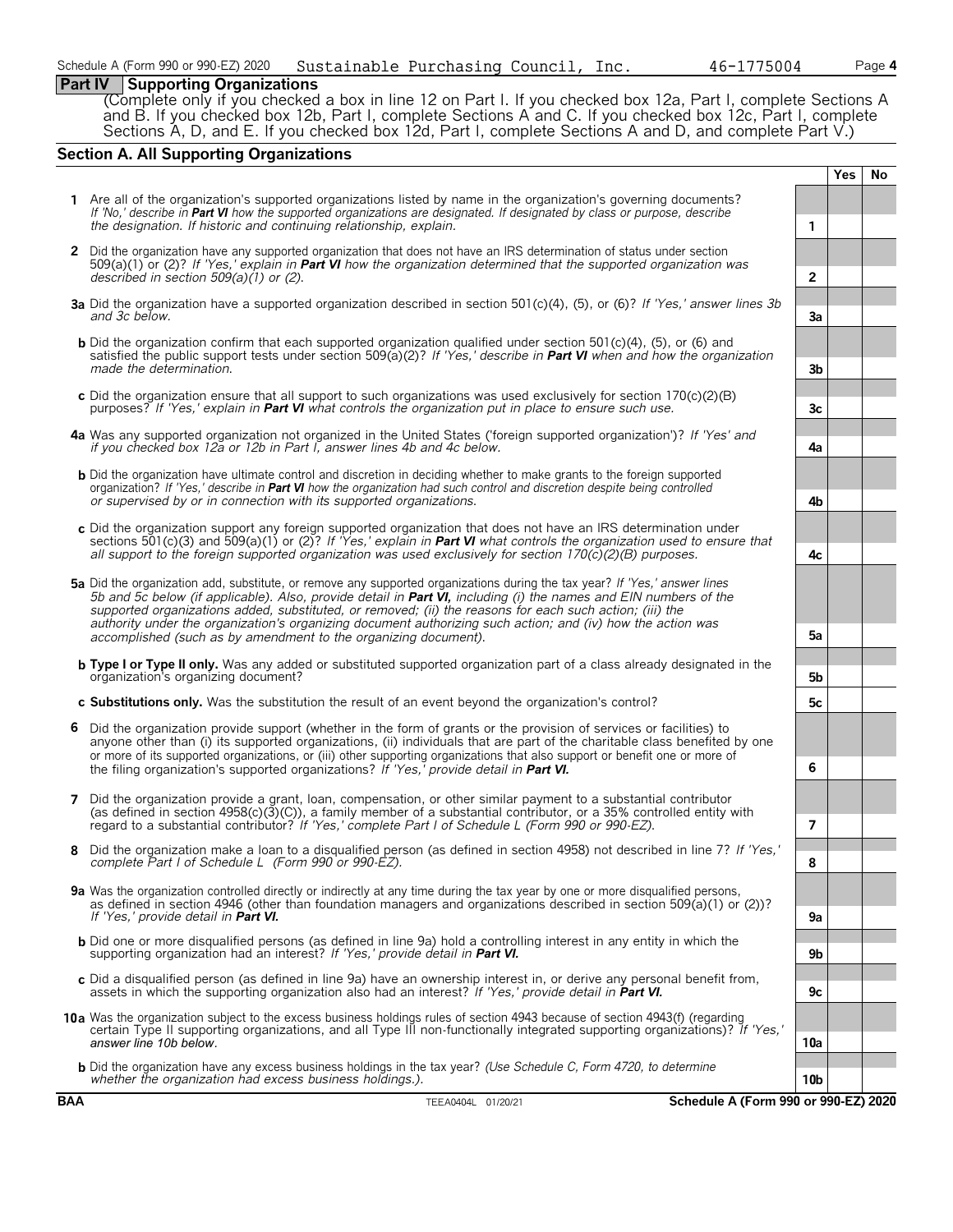| Schedule A (Form 990 or 990-EZ) 2020                | Sustainable Purchasing Council, Inc. |  | 46-1775004 | Page 5 |
|-----------------------------------------------------|--------------------------------------|--|------------|--------|
| <b>Part IV Supporting Organizations (continued)</b> |                                      |  |            |        |

**Yes No**

|                                                                                                                                                                             |                  | Yes | Nο |
|-----------------------------------------------------------------------------------------------------------------------------------------------------------------------------|------------------|-----|----|
| 11 Has the organization accepted a gift or contribution from any of the following persons?                                                                                  |                  |     |    |
| a A person who directly or indirectly controls, either alone or together with persons described in lines 11b and 11c below, the governing body of a supported organization? | 11a              |     |    |
| <b>b</b> A family member of a person described in line 11a above?                                                                                                           | 11 b             |     |    |
| C A 35% controlled entity of a person described in line 11a or 11b above? If 'Yes' to line 11a, 11b, or 11c, provide detail in Part VI.                                     | 11c <sub>1</sub> |     |    |

#### **Section B. Type I Supporting Organizations**

- **1** Did the governing body, members of the governing body, officers acting in their official capacity, or membership of one or more supported organizations have the power to regularly appoint or elect at least a majority of the organization's officers, directors, or trustees at all times during the tax year? *If 'No,' describe in Part VI how the supported organization(s) effectively operated, supervised, or controlled the organization's activities. If the organization had more than one supported organization, describe how the powers to appoint and/or remove officers, directors, or trustees were allocated among the supported organizations and what conditions or restrictions, if any, applied to such powers* **1** *during the tax* year.
- **2** Did the organization operate for the benefit of any supported organization other than the supported organization(s) that operated, supervised, or controlled the supporting organization? *If 'Yes,' explain in Part VI how providing such benefit carried out the purposes of the supported organization(s) that operated, supervised, or controlled the supporting organization.* **2**

### **Section C. Type II Supporting Organizations**

**Yes No 1** Were a majority of the organization's directors or trustees during the tax year also a majority of the directors or trustees of each of the organization's supported organization(s)? *If 'No,' describe in Part VI how control or management of the supporting organization was vested in the same persons that controlled or managed the supported organization(s).* **1**

### **Section D. All Type III Supporting Organizations**

|                                                                                                                                                                                                                                                                                                                                                                                       | res) |  |
|---------------------------------------------------------------------------------------------------------------------------------------------------------------------------------------------------------------------------------------------------------------------------------------------------------------------------------------------------------------------------------------|------|--|
| Did the organization provide to each of its supported organizations, by the last day of the fifth month of the<br>organization's tax year, (i) a written notice describing the type and amount of support provided during the prior tax<br>year, (ii) a copy of the Form 990 that was most recently filed as of the date of notification, and (iii) copies of the                     |      |  |
| organization's governing documents in effect on the date of notification, to the extent not previously provided?                                                                                                                                                                                                                                                                      |      |  |
| 2 Were any of the organization's officers, directors, or trustees either (i) appointed or elected by the supported organization(s) or (ii) serving on the governing body of a supported organization? If 'No,' explain in Part                                                                                                                                                        |      |  |
| the organization maintained a close and continuous working relationship with the supported organization(s).                                                                                                                                                                                                                                                                           |      |  |
| 3 By reason of the relationship described in line 2, above, did the organization's supported organizations have a significant<br>voice in the organization's investment policies and in directing the use of the organization's income or assets at<br>all times during the tax year? If 'Yes,' describe in <b>Part VI</b> the role the organization's supported organizations played |      |  |
| in this regard.                                                                                                                                                                                                                                                                                                                                                                       |      |  |
|                                                                                                                                                                                                                                                                                                                                                                                       |      |  |

### **Section E. Type III Functionally Integrated Supporting Organizations**

- **1** Check the box next to the method that the organization used to satisfy the Integral Part Test during the year (see instructions).
	- **a** The organization satisfied the Activities Test. *Complete line 2 below.*
	- **b** The organization is the parent of each of its supported organizations. *Complete line 3 below.*
	- **c** The organization supported a governmental entity. *Describe in Part VI how you supported a governmental entity (see instructions).*

#### **2** Activities Test. *Answer lines 2a and 2b below.* **Yes No**

- **a** Did substantially all of the organization's activities during the tax year directly further the exempt purposes of the supported organization(s) to which the organization was responsive? *If 'Yes,' then in Part VI identify those supported organizations and explain how these activities directly furthered their exempt purposes, how the organization was responsive to those supported organizations, and how the organization determined that these activities constituted substantially all of its activities.* **2a**
- **b** Did the activities described in line 2a, above, constitute activities that, but for the organization's involvement, one or more of the organization's supported organization(s) would have been engaged in? *If 'Yes,' explain in Part VI the reasons for the organization's position that its supported organization(s) would have engaged in these activities but for the organization's involvement.* **2b**
- **3** Parent of Supported Organizations. *Answer lines 3a and 3b below.*
- **a** Did the organization have the power to regularly appoint or elect a majority of the officers, directors, or trustees of each of the supported organizations? *If 'Yes' or 'No,' provide details in Part VI.* **3a**
- **b** Did the organization exercise a substantial degree of direction over the policies, programs, and activities of each of its supported organizations? *If 'Yes,' describe in Part VI the role played by the organization in this regard.* **3b**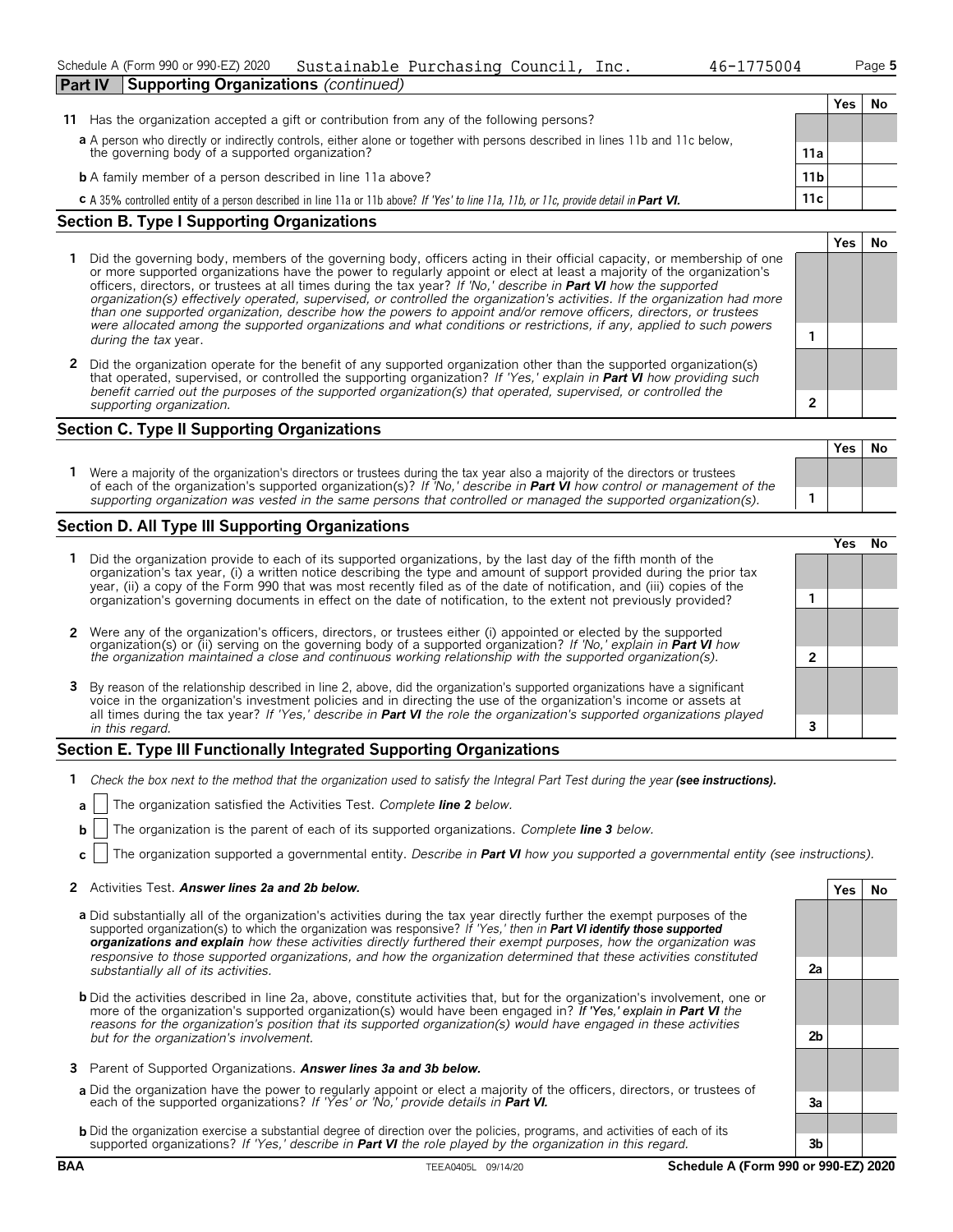#### Schedule A (Form 990 or 990-EZ) 2020 Sustainable Purchasing Council, Inc.  $46-1775004$  Page **6 Part V Type III Non-Functionally Integrated 509(a)(3) Supporting Organizations**

|                                                                                                                                                                                                                |                                                                                                                                                                                                                                                                                                                                                                                                                                                                                                                                                                                                                                                       | (A) Prior Year | (B) Current Year<br>(optional)                                                                                                                                                                                                                                       |
|----------------------------------------------------------------------------------------------------------------------------------------------------------------------------------------------------------------|-------------------------------------------------------------------------------------------------------------------------------------------------------------------------------------------------------------------------------------------------------------------------------------------------------------------------------------------------------------------------------------------------------------------------------------------------------------------------------------------------------------------------------------------------------------------------------------------------------------------------------------------------------|----------------|----------------------------------------------------------------------------------------------------------------------------------------------------------------------------------------------------------------------------------------------------------------------|
| Net short-term capital gain                                                                                                                                                                                    | 1                                                                                                                                                                                                                                                                                                                                                                                                                                                                                                                                                                                                                                                     |                |                                                                                                                                                                                                                                                                      |
| Recoveries of prior-year distributions                                                                                                                                                                         | $\overline{2}$                                                                                                                                                                                                                                                                                                                                                                                                                                                                                                                                                                                                                                        |                |                                                                                                                                                                                                                                                                      |
| Other gross income (see instructions)                                                                                                                                                                          | 3                                                                                                                                                                                                                                                                                                                                                                                                                                                                                                                                                                                                                                                     |                |                                                                                                                                                                                                                                                                      |
| Add lines 1 through 3.                                                                                                                                                                                         | 4                                                                                                                                                                                                                                                                                                                                                                                                                                                                                                                                                                                                                                                     |                |                                                                                                                                                                                                                                                                      |
| Depreciation and depletion                                                                                                                                                                                     | 5                                                                                                                                                                                                                                                                                                                                                                                                                                                                                                                                                                                                                                                     |                |                                                                                                                                                                                                                                                                      |
| Portion of operating expenses paid or incurred for production or collection of gross<br>income or for management, conservation, or maintenance of property held for<br>production of income (see instructions) | 6                                                                                                                                                                                                                                                                                                                                                                                                                                                                                                                                                                                                                                                     |                |                                                                                                                                                                                                                                                                      |
| Other expenses (see instructions)                                                                                                                                                                              | $\overline{7}$                                                                                                                                                                                                                                                                                                                                                                                                                                                                                                                                                                                                                                        |                |                                                                                                                                                                                                                                                                      |
| Adjusted Net Income (subtract lines 5, 6, and 7 from line 4)                                                                                                                                                   | 8                                                                                                                                                                                                                                                                                                                                                                                                                                                                                                                                                                                                                                                     |                |                                                                                                                                                                                                                                                                      |
|                                                                                                                                                                                                                |                                                                                                                                                                                                                                                                                                                                                                                                                                                                                                                                                                                                                                                       | (A) Prior Year | (B) Current Year<br>(optional)                                                                                                                                                                                                                                       |
| tax year or assets held for part of year):                                                                                                                                                                     |                                                                                                                                                                                                                                                                                                                                                                                                                                                                                                                                                                                                                                                       |                |                                                                                                                                                                                                                                                                      |
|                                                                                                                                                                                                                | 1a                                                                                                                                                                                                                                                                                                                                                                                                                                                                                                                                                                                                                                                    |                |                                                                                                                                                                                                                                                                      |
|                                                                                                                                                                                                                | 1 <sub>b</sub>                                                                                                                                                                                                                                                                                                                                                                                                                                                                                                                                                                                                                                        |                |                                                                                                                                                                                                                                                                      |
|                                                                                                                                                                                                                | 1c                                                                                                                                                                                                                                                                                                                                                                                                                                                                                                                                                                                                                                                    |                |                                                                                                                                                                                                                                                                      |
|                                                                                                                                                                                                                | 1 <sub>d</sub>                                                                                                                                                                                                                                                                                                                                                                                                                                                                                                                                                                                                                                        |                |                                                                                                                                                                                                                                                                      |
| (explain in detail in Part VI):                                                                                                                                                                                |                                                                                                                                                                                                                                                                                                                                                                                                                                                                                                                                                                                                                                                       |                |                                                                                                                                                                                                                                                                      |
|                                                                                                                                                                                                                | $\overline{2}$                                                                                                                                                                                                                                                                                                                                                                                                                                                                                                                                                                                                                                        |                |                                                                                                                                                                                                                                                                      |
| Subtract line 2 from line 1d.                                                                                                                                                                                  | $\overline{\mathbf{3}}$                                                                                                                                                                                                                                                                                                                                                                                                                                                                                                                                                                                                                               |                |                                                                                                                                                                                                                                                                      |
| Cash deemed held for exempt use. Enter 0.015 of line 3 (for greater amount,<br>see instructions).                                                                                                              | 4                                                                                                                                                                                                                                                                                                                                                                                                                                                                                                                                                                                                                                                     |                |                                                                                                                                                                                                                                                                      |
|                                                                                                                                                                                                                | 5                                                                                                                                                                                                                                                                                                                                                                                                                                                                                                                                                                                                                                                     |                |                                                                                                                                                                                                                                                                      |
| Multiply line 5 by 0.035.                                                                                                                                                                                      | 6                                                                                                                                                                                                                                                                                                                                                                                                                                                                                                                                                                                                                                                     |                |                                                                                                                                                                                                                                                                      |
| Recoveries of prior-year distributions                                                                                                                                                                         | $\overline{7}$                                                                                                                                                                                                                                                                                                                                                                                                                                                                                                                                                                                                                                        |                |                                                                                                                                                                                                                                                                      |
| Minimum Asset Amount (add line 7 to line 6)                                                                                                                                                                    | 8                                                                                                                                                                                                                                                                                                                                                                                                                                                                                                                                                                                                                                                     |                |                                                                                                                                                                                                                                                                      |
|                                                                                                                                                                                                                |                                                                                                                                                                                                                                                                                                                                                                                                                                                                                                                                                                                                                                                       |                | <b>Current Year</b>                                                                                                                                                                                                                                                  |
| Adjusted net income for prior year (from Section A, line 8, column A)                                                                                                                                          | 1                                                                                                                                                                                                                                                                                                                                                                                                                                                                                                                                                                                                                                                     |                |                                                                                                                                                                                                                                                                      |
| Enter 0.85 of line 1.                                                                                                                                                                                          | $\overline{2}$                                                                                                                                                                                                                                                                                                                                                                                                                                                                                                                                                                                                                                        |                |                                                                                                                                                                                                                                                                      |
| Minimum asset amount for prior year (from Section B, line 8, column A)                                                                                                                                         | 3                                                                                                                                                                                                                                                                                                                                                                                                                                                                                                                                                                                                                                                     |                |                                                                                                                                                                                                                                                                      |
| Enter greater of line 2 or line 3.                                                                                                                                                                             | 4                                                                                                                                                                                                                                                                                                                                                                                                                                                                                                                                                                                                                                                     |                |                                                                                                                                                                                                                                                                      |
|                                                                                                                                                                                                                | 5                                                                                                                                                                                                                                                                                                                                                                                                                                                                                                                                                                                                                                                     |                |                                                                                                                                                                                                                                                                      |
| <b>Distributable Amount.</b> Subtract line 5 from line 4, unless subject to emergency<br>temporary reduction (see instructions).                                                                               | 6                                                                                                                                                                                                                                                                                                                                                                                                                                                                                                                                                                                                                                                     |                |                                                                                                                                                                                                                                                                      |
|                                                                                                                                                                                                                | Section A - Adjusted Net Income<br><b>Section B - Minimum Asset Amount</b><br>1 Aggregate fair market value of all non-exempt-use assets (see instructions for short<br>a Average monthly value of securities<br><b>b</b> Average monthly cash balances<br>c Fair market value of other non-exempt-use assets<br><b>d Total</b> (add lines 1a, 1b, and 1c)<br><b>e Discount</b> claimed for blockage or other factors<br><b>2</b> Acquisition indebtedness applicable to non-exempt-use assets<br>5 Net value of non-exempt-use assets (subtract line 4 from line 3)<br>Section C - Distributable Amount<br><b>5</b> Income tax imposed in prior year |                | Check here if the organization satisfied the Integral Part Test as a qualifying trust on Nov. 20, 1970 (explain in Part VI). See<br><b>instructions.</b> All other Type III non-functionally integrated supporting organizations must complete Sections A through E. |

**7**  $\mid$  Check here if the current year is the organization's first as a non-functionally integrated Type III supporting organization (see instructions).

**BAA Schedule A (Form 990 or 990-EZ) 2020**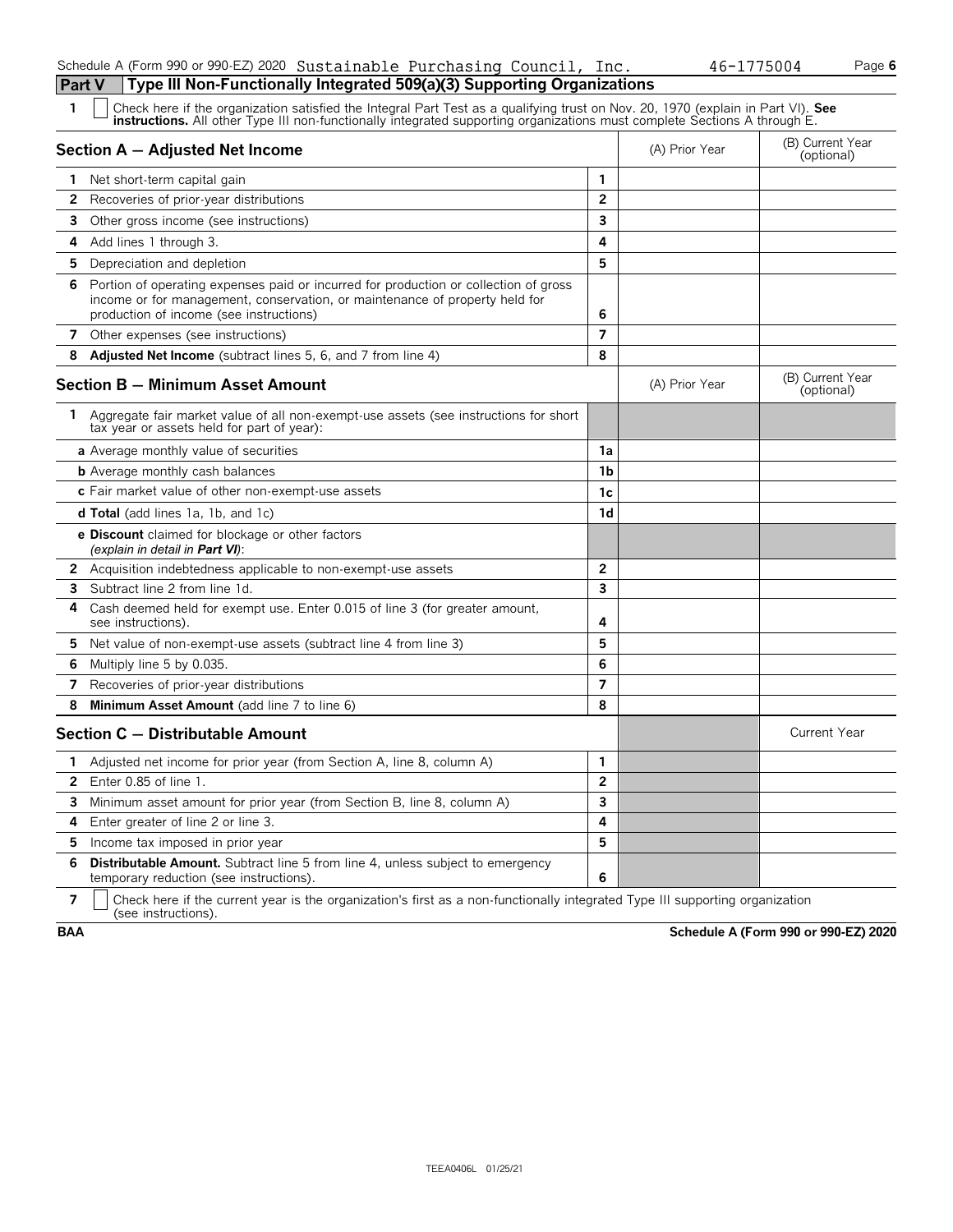| Schedule A (Form 990 or 990-EZ) 2020 |  |  |  |  |
|--------------------------------------|--|--|--|--|
|--------------------------------------|--|--|--|--|

| Schedule A (Form 990 or 990-EZ) 2020 | Sustainable Purchasing Council, | Inc. | -1775004<br>46-1 | $\circ$ age. |
|--------------------------------------|---------------------------------|------|------------------|--------------|
|--------------------------------------|---------------------------------|------|------------------|--------------|

|              | Type III Non-Functionally Integrated 509(a)(3) Supporting Organizations (continued)<br><b>Part V</b>                                                                          |                                              |                                              |    |                                                  |
|--------------|-------------------------------------------------------------------------------------------------------------------------------------------------------------------------------|----------------------------------------------|----------------------------------------------|----|--------------------------------------------------|
|              | <b>Section D - Distributions</b>                                                                                                                                              |                                              |                                              |    | <b>Current Year</b>                              |
| 1            | Amounts paid to supported organizations to accomplish exempt purposes                                                                                                         | $\mathbf{1}$                                 |                                              |    |                                                  |
| 2            | Amounts paid to perform activity that directly furthers exempt purposes of supported organizations,<br>in excess of income from activity                                      | 2                                            |                                              |    |                                                  |
| 3            | Administrative expenses paid to accomplish exempt purposes of supported organizations                                                                                         |                                              |                                              | 3  |                                                  |
| 4            | Amounts paid to acquire exempt-use assets                                                                                                                                     |                                              |                                              | 4  |                                                  |
| 5.           | Qualified set-aside amounts (prior IRS approval required $-$ provide details in Part VI)                                                                                      |                                              |                                              | 5  |                                                  |
| 6            | Other distributions (describe in Part VI). See instructions.                                                                                                                  |                                              |                                              | 6  |                                                  |
|              | Total annual distributions. Add lines 1 through 6.                                                                                                                            |                                              |                                              | 7  |                                                  |
| 8            | Distributions to attentive supported organizations to which the organization is responsive (provide details<br>in Part VI). See instructions.                                 |                                              |                                              | 8  |                                                  |
| 9            | Distributable amount for 2020 from Section C, line 6                                                                                                                          |                                              |                                              | 9  |                                                  |
|              | 10 Line 8 amount divided by line 9 amount                                                                                                                                     |                                              |                                              | 10 |                                                  |
|              | Section E - Distribution Allocations (see instructions)                                                                                                                       | (i)<br><b>Excess</b><br><b>Distributions</b> | (i)<br><b>Underdistributions</b><br>Pre-2020 |    | (iii)<br><b>Distributable</b><br>Amount for 2020 |
| 1.           | Distributable amount for 2020 from Section C, line 6                                                                                                                          |                                              |                                              |    |                                                  |
| $\mathbf{2}$ | Underdistributions, if any, for years prior to 2020 (reasonable<br>cause required - explain in Part VI). See instructions.                                                    |                                              |                                              |    |                                                  |
|              | 3 Excess distributions carryover, if any, to 2020                                                                                                                             |                                              |                                              |    |                                                  |
|              | a From 2015                                                                                                                                                                   |                                              |                                              |    |                                                  |
|              | b From 2016                                                                                                                                                                   |                                              |                                              |    |                                                  |
|              | <b>c</b> From 2017.                                                                                                                                                           |                                              |                                              |    |                                                  |
|              | d From 2018                                                                                                                                                                   |                                              |                                              |    |                                                  |
|              | e From 2019                                                                                                                                                                   |                                              |                                              |    |                                                  |
|              | f Total of lines 3a through 3e                                                                                                                                                |                                              |                                              |    |                                                  |
|              | g Applied to underdistributions of prior years                                                                                                                                |                                              |                                              |    |                                                  |
|              | <b>h</b> Applied to 2020 distributable amount                                                                                                                                 |                                              |                                              |    |                                                  |
|              | <i>i</i> Carryover from 2015 not applied (see instructions)                                                                                                                   |                                              |                                              |    |                                                  |
|              | j Remainder. Subtract lines 3g, 3h, and 3i from line 3f.                                                                                                                      |                                              |                                              |    |                                                  |
| 4            | Distributions for 2020 from Section D,<br>line 7:                                                                                                                             |                                              |                                              |    |                                                  |
|              | a Applied to underdistributions of prior years                                                                                                                                |                                              |                                              |    |                                                  |
|              | <b>b</b> Applied to 2020 distributable amount                                                                                                                                 |                                              |                                              |    |                                                  |
|              | c Remainder. Subtract lines 4a and 4b from line 4.                                                                                                                            |                                              |                                              |    |                                                  |
| 5.           | Remaining underdistributions for years prior to 2020, if any.<br>Subtract lines 3g and 4a from line 2. For result greater than<br>zero, explain in Part VI. See instructions. |                                              |                                              |    |                                                  |
|              | 6 Remaining underdistributions for 2020. Subtract lines 3h and 4b<br>from line 1. For result greater than zero, explain in Part VI. See<br>instructions.                      |                                              |                                              |    |                                                  |
|              | 7 Excess distributions carryover to 2021. Add lines 3j and 4c.                                                                                                                |                                              |                                              |    |                                                  |
|              | 8 Breakdown of line 7:                                                                                                                                                        |                                              |                                              |    |                                                  |
|              | <b>a</b> Excess from 2016                                                                                                                                                     |                                              |                                              |    |                                                  |
|              | <b>b</b> Excess from $2017$                                                                                                                                                   |                                              |                                              |    |                                                  |
|              | <b>c</b> Excess from 2018                                                                                                                                                     |                                              |                                              |    |                                                  |
|              | $d$ Excess from 2019.                                                                                                                                                         |                                              |                                              |    |                                                  |
|              | <b>e</b> Excess from 2020.                                                                                                                                                    |                                              |                                              |    |                                                  |

**BAA Schedule A (Form 990 or 990-EZ) 2020**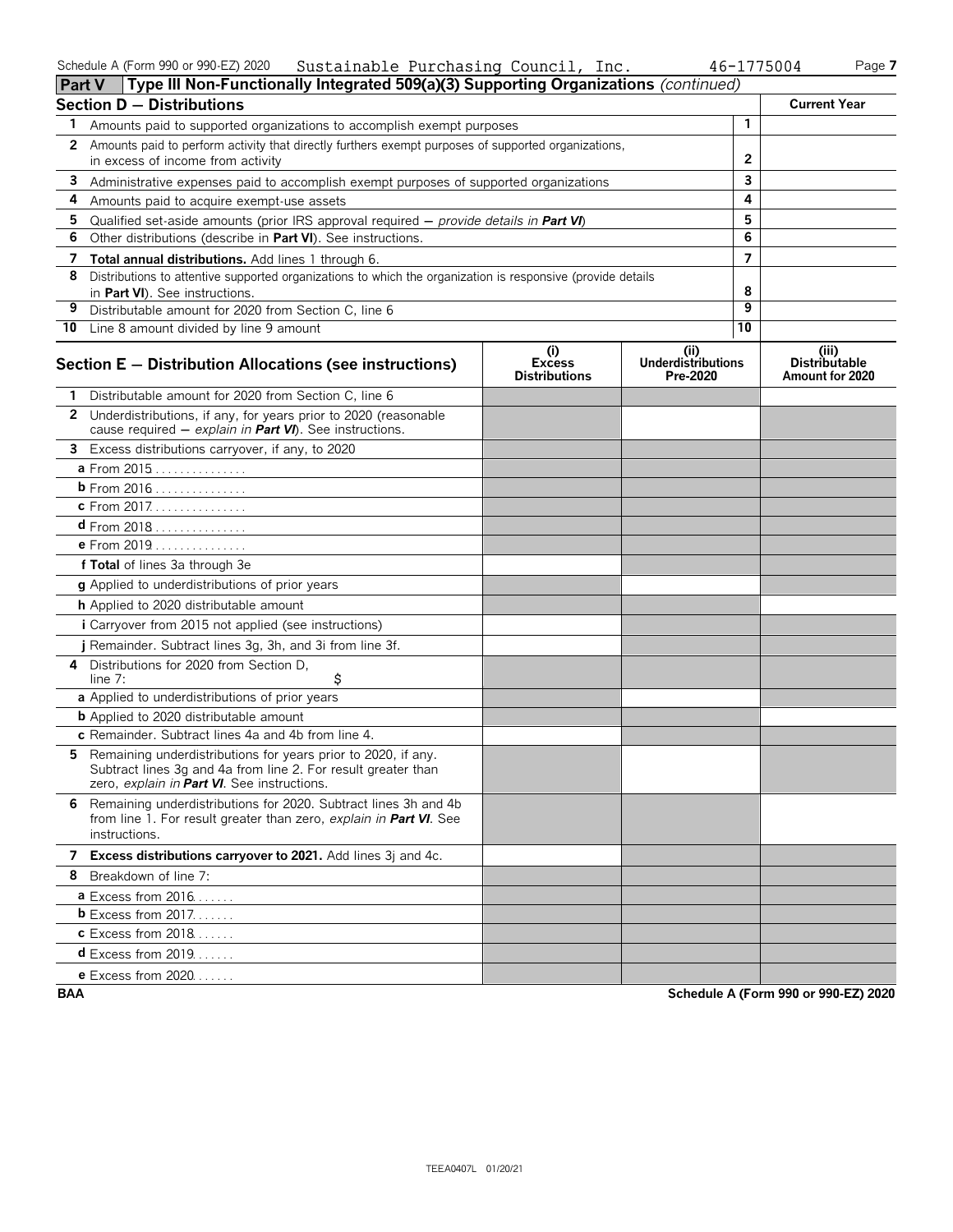|                | Schedule A (Form 990 or 990-EZ) 2020                                                                                 | Sustainable Purchasing Council, Inc. |  | 46-1775004                                                                                                             | Page 8 |
|----------------|----------------------------------------------------------------------------------------------------------------------|--------------------------------------|--|------------------------------------------------------------------------------------------------------------------------|--------|
| <b>Part VI</b> |                                                                                                                      |                                      |  | <b>Supplemental Information.</b> Provide the explanations required by Part II, line 10; Part II, line 17a or 17b; Part |        |
|                | III, line 12; Part IV, Section A, lines 1, 2, 3b, 3c, 4b, 4c, 5a, 6, 9a, 9b, 9c, 11a, 11b, and 11c; Part IV, Section |                                      |  |                                                                                                                        |        |
|                |                                                                                                                      |                                      |  | B, lines 1 and 2; Part IV, Section C, line 1; Part IV, Section D, lines 2 and 3; Part IV, Section E, lines 1c, 2a, 2b, |        |
|                |                                                                                                                      |                                      |  | 3a, and 3b; Part V, line 1; Part V, Section B, line 1e; Part V, Section D, lines 5, 6, and 8; and Part V, Section E,   |        |
|                | lines 2, 5, and 6. Also complete this part for any additional information. (See instructions.)                       |                                      |  |                                                                                                                        |        |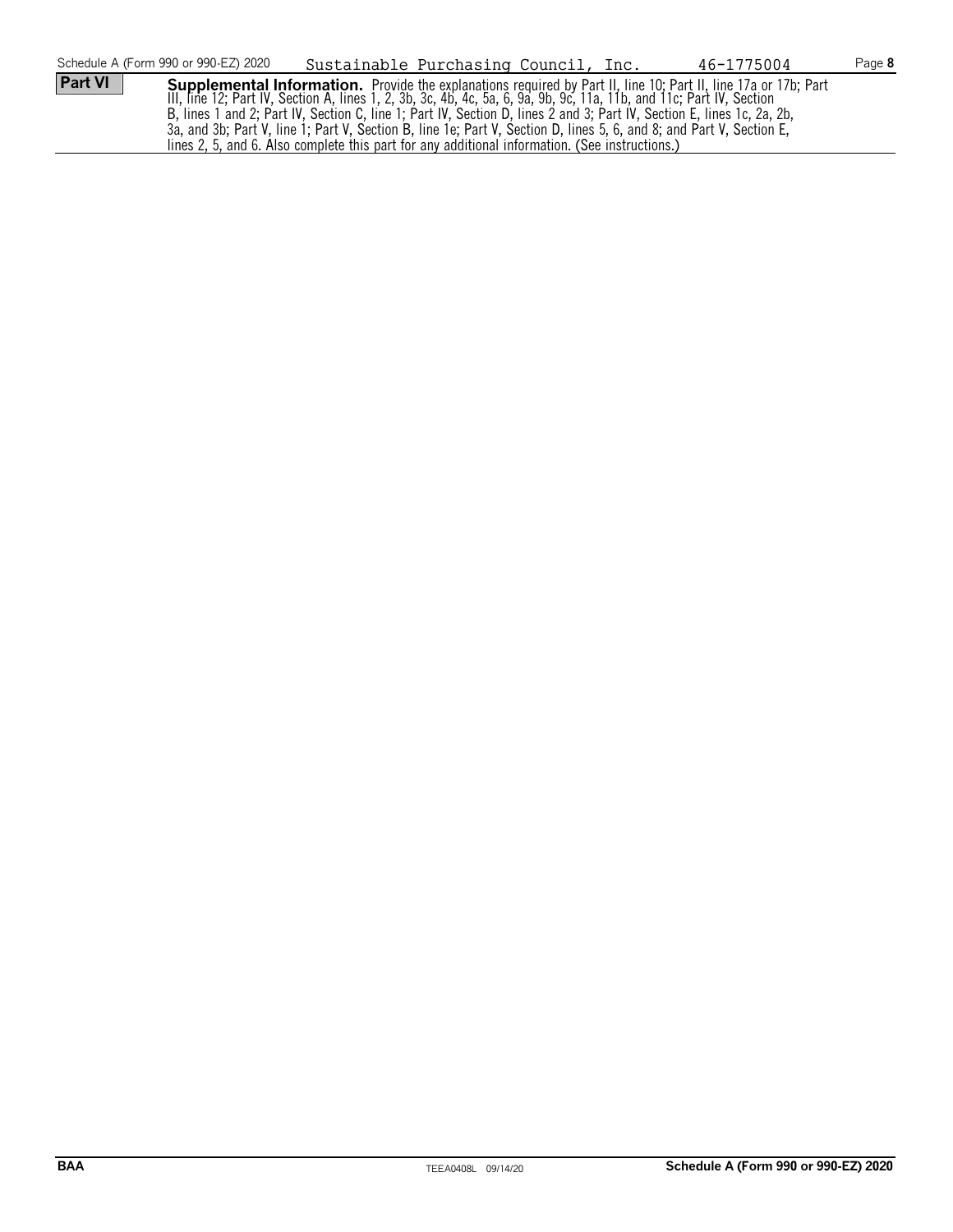| <b>SCHEDULE D</b><br>(Form 990)                                                    |                                                                                | <b>Supplemental Financial Statements</b><br>► Complete if the organization answered 'Yes' on Form 990,                                                                                                                                                                                                                                                                                  |                                                    | OMB No. 1545-0047<br>2020                                                           |    |
|------------------------------------------------------------------------------------|--------------------------------------------------------------------------------|-----------------------------------------------------------------------------------------------------------------------------------------------------------------------------------------------------------------------------------------------------------------------------------------------------------------------------------------------------------------------------------------|----------------------------------------------------|-------------------------------------------------------------------------------------|----|
|                                                                                    |                                                                                | Part IV, line 6, 7, 8, 9, 10, 11a, 11b, 11c, 11d, 11e, 11f, 12a, or 12b.<br>Attach to Form 990.                                                                                                                                                                                                                                                                                         |                                                    |                                                                                     |    |
| Department of the Treasury<br>Internal Revenue Service<br>Name of the organization |                                                                                | ► Go to www.irs.gov/Form990 for instructions and the latest information.                                                                                                                                                                                                                                                                                                                |                                                    | <b>Open to Public</b><br><b>Inspection</b><br><b>Employer identification number</b> |    |
| Sustainable Purchasing Council, Inc.                                               |                                                                                |                                                                                                                                                                                                                                                                                                                                                                                         |                                                    |                                                                                     |    |
| DBA SPLC<br>Part I                                                                 |                                                                                | Organizations Maintaining Donor Advised Funds or Other Similar Funds or Accounts.                                                                                                                                                                                                                                                                                                       | 46-1775004                                         |                                                                                     |    |
|                                                                                    |                                                                                | Complete if the organization answered 'Yes' on Form 990, Part IV, line 6.                                                                                                                                                                                                                                                                                                               |                                                    |                                                                                     |    |
| 1                                                                                  | Total number at end of year                                                    | (a) Donor advised funds                                                                                                                                                                                                                                                                                                                                                                 | (b) Funds and other accounts                       |                                                                                     |    |
| 2                                                                                  | Aggregate value of contributions to (during year)                              |                                                                                                                                                                                                                                                                                                                                                                                         |                                                    |                                                                                     |    |
| 3<br>4                                                                             | Aggregate value of grants from (during year)<br>Aggregate value at end of year |                                                                                                                                                                                                                                                                                                                                                                                         |                                                    |                                                                                     |    |
| 5                                                                                  |                                                                                | Did the organization inform all donors and donor advisors in writing that the assets held in donor advised funds                                                                                                                                                                                                                                                                        |                                                    |                                                                                     |    |
| 6                                                                                  |                                                                                | are the organization's property, subject to the organization's exclusive legal control?<br>Did the organization inform all grantees, donors, and donor advisors in writing that grant funds can be used only                                                                                                                                                                            |                                                    | Yes                                                                                 | No |
|                                                                                    |                                                                                | for charitable purposes and not for the benefit of the donor or donor advisor, or for any other purpose conferring                                                                                                                                                                                                                                                                      |                                                    | Yes                                                                                 | No |
| Part II                                                                            | <b>Conservation Easements.</b>                                                 |                                                                                                                                                                                                                                                                                                                                                                                         |                                                    |                                                                                     |    |
|                                                                                    |                                                                                | Complete if the organization answered 'Yes' on Form 990, Part IV, line 7.<br>Purpose(s) of conservation easements held by the organization (check all that apply).                                                                                                                                                                                                                      |                                                    |                                                                                     |    |
|                                                                                    |                                                                                | Preservation of land for public use (for example, recreation or education)                                                                                                                                                                                                                                                                                                              | Preservation of a historically important land area |                                                                                     |    |
| Protection of natural habitat<br>Preservation of open space                        |                                                                                |                                                                                                                                                                                                                                                                                                                                                                                         | Preservation of a certified historic structure     |                                                                                     |    |
| $\mathbf{2}$<br>last day of the tax year.                                          |                                                                                | Complete lines 2a through 2d if the organization held a qualified conservation contribution in the form of a conservation easement on the                                                                                                                                                                                                                                               |                                                    |                                                                                     |    |
|                                                                                    |                                                                                |                                                                                                                                                                                                                                                                                                                                                                                         |                                                    | Held at the End of the Tax Year                                                     |    |
|                                                                                    |                                                                                |                                                                                                                                                                                                                                                                                                                                                                                         | 2a<br>2 <sub>b</sub>                               |                                                                                     |    |
|                                                                                    |                                                                                | <b>c</b> Number of conservation easements on a certified historic structure included in (a) $\dots$                                                                                                                                                                                                                                                                                     | 2c                                                 |                                                                                     |    |
|                                                                                    |                                                                                | d Number of conservation easements included in (c) acquired after 7/25/06, and not on a historic                                                                                                                                                                                                                                                                                        | 2d                                                 |                                                                                     |    |
| 3<br>tax year $\blacktriangleright$                                                |                                                                                | Number of conservation easements modified, transferred, released, extinguished, or terminated by the organization during the                                                                                                                                                                                                                                                            |                                                    |                                                                                     |    |
| 4                                                                                  |                                                                                | Number of states where property subject to conservation easement is located ►                                                                                                                                                                                                                                                                                                           |                                                    |                                                                                     |    |
|                                                                                    | and enforcement of the conservation easements it holds?                        | Does the organization have a written policy regarding the periodic monitoring, inspection, handling of violations,                                                                                                                                                                                                                                                                      |                                                    | <b>Yes</b>                                                                          | No |
| 6                                                                                  |                                                                                | Staff and volunteer hours devoted to monitoring, inspecting, handling of violations, and enforcing conservation easements during the year                                                                                                                                                                                                                                               |                                                    |                                                                                     |    |
| 7<br>►\$                                                                           |                                                                                | Amount of expenses incurred in monitoring, inspecting, handling of violations, and enforcing conservation easements during the year                                                                                                                                                                                                                                                     |                                                    |                                                                                     |    |
| 8                                                                                  |                                                                                | Does each conservation easement reported on line 2(d) above satisfy the requirements of section 170(h)(4)(B)(i)                                                                                                                                                                                                                                                                         |                                                    | Yes                                                                                 | No |
| 9                                                                                  |                                                                                | In Part XIII, describe how the organization reports conservation easements in its revenue and expense statement and balance sheet, and<br>include, if applicable, the text of the footnote to the organization's financial statements that describes the organization's accounting for                                                                                                  |                                                    |                                                                                     |    |
| conservation easements.                                                            |                                                                                | Part III   Organizations Maintaining Collections of Art, Historical Treasures, or Other Similar Assets.<br>Complete if the organization answered 'Yes' on Form 990, Part IV, line 8.                                                                                                                                                                                                    |                                                    |                                                                                     |    |
|                                                                                    |                                                                                | 1 a If the organization elected, as permitted under FASB ASC 958, not to report in its revenue statement and balance sheet works of art,<br>historical treasures, or other similar assets held for public exhibition, education, or research in furtherance of public service, provide in<br>Part XIII the text of the footnote to its financial statements that describes these items. |                                                    |                                                                                     |    |
|                                                                                    | following amounts relating to these items:                                     | b If the organization elected, as permitted under FASB ASC 958, to report in its revenue statement and balance sheet works of art, historical treasures, or other similar assets held for public exhibition, education, or res                                                                                                                                                          |                                                    |                                                                                     |    |
|                                                                                    |                                                                                |                                                                                                                                                                                                                                                                                                                                                                                         | $\blacktriangleright$ \$                           |                                                                                     |    |
| 2                                                                                  |                                                                                |                                                                                                                                                                                                                                                                                                                                                                                         |                                                    |                                                                                     |    |
|                                                                                    |                                                                                | If the organization received or held works of art, historical treasures, or other similar assets for financial gain, provide the following<br>amounts required to be reported under FASB ASC 958 relating to these items:                                                                                                                                                               |                                                    |                                                                                     |    |
|                                                                                    |                                                                                |                                                                                                                                                                                                                                                                                                                                                                                         |                                                    |                                                                                     |    |
|                                                                                    |                                                                                | BAA For Paperwork Reduction Act Notice, see the Instructions for Form 990. TEEA3301L 08/18/20 Schedule D (Form 990) 2020                                                                                                                                                                                                                                                                |                                                    |                                                                                     |    |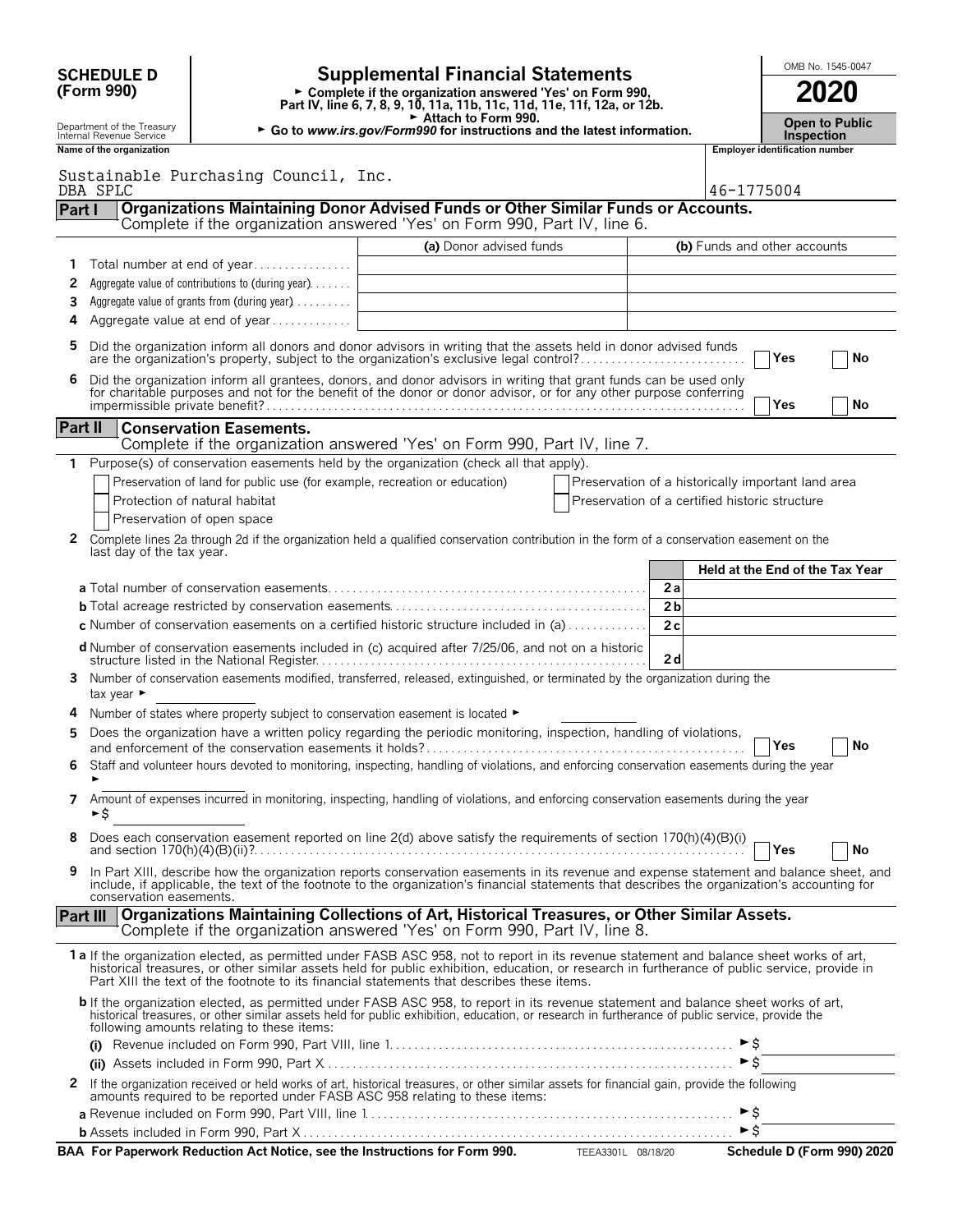| Schedule D (Form 990) 2020 Sustainable Purchasing Council, Inc.                                                                                                                                                           |                  |                                         |                |                                    | 46-1775004                      |                            | Page 2 |
|---------------------------------------------------------------------------------------------------------------------------------------------------------------------------------------------------------------------------|------------------|-----------------------------------------|----------------|------------------------------------|---------------------------------|----------------------------|--------|
| Organizations Maintaining Collections of Art, Historical Treasures, or Other Similar Assets (continued)<br><b>Part III</b>                                                                                                |                  |                                         |                |                                    |                                 |                            |        |
| Using the organization's acquisition, accession, and other records, check any of the following that make significant use of its collection<br>3<br>items (check all that apply):                                          |                  |                                         |                |                                    |                                 |                            |        |
| Public exhibition<br>a                                                                                                                                                                                                    |                  |                                         |                | Loan or exchange program           |                                 |                            |        |
| Scholarly research<br>b                                                                                                                                                                                                   |                  | е                                       | Other          |                                    |                                 |                            |        |
| Preservation for future generations<br>C                                                                                                                                                                                  |                  |                                         |                |                                    |                                 |                            |        |
| Provide a description of the organization's collections and explain how they further the organization's exempt purpose in<br>Part XIII.                                                                                   |                  |                                         |                |                                    |                                 |                            |        |
| During the year, did the organization solicit or receive donations of art, historical treasures, or other similar assets to be sold to raise funds rather than to be maintained as part of the organization's collection? |                  |                                         |                |                                    |                                 | Yes                        | No     |
| <b>Escrow and Custodial Arrangements.</b> Complete if the organization answered 'Yes' on Form 990, Part IV,<br><b>Part IV</b><br>line 9, or reported an amount on Form 990, Part X, line 21.                              |                  |                                         |                |                                    |                                 |                            |        |
|                                                                                                                                                                                                                           |                  |                                         |                |                                    |                                 |                            |        |
| 1 a Is the organization an agent, trustee, custodian or other intermediary for contributions or other assets not included                                                                                                 |                  |                                         |                |                                    |                                 | Yes                        | No     |
| <b>b</b> If 'Yes,' explain the arrangement in Part XIII and complete the following table:                                                                                                                                 |                  |                                         |                |                                    |                                 |                            |        |
|                                                                                                                                                                                                                           |                  |                                         |                |                                    |                                 | Amount                     |        |
|                                                                                                                                                                                                                           |                  |                                         |                |                                    | 1с                              |                            |        |
|                                                                                                                                                                                                                           |                  |                                         |                |                                    | 1 d                             |                            |        |
|                                                                                                                                                                                                                           |                  |                                         |                |                                    | 1 e<br>1f                       |                            |        |
| 2a Did the organization include an amount on Form 990, Part X, line 21, for escrow or custodial account liability?                                                                                                        |                  |                                         |                |                                    |                                 |                            |        |
|                                                                                                                                                                                                                           |                  |                                         |                |                                    |                                 |                            | No     |
|                                                                                                                                                                                                                           |                  |                                         |                |                                    |                                 |                            |        |
| <b>Part V</b><br><b>Endowment Funds.</b> Complete if the organization answered 'Yes' on Form 990, Part IV, line 10.                                                                                                       |                  |                                         |                |                                    |                                 |                            |        |
|                                                                                                                                                                                                                           | (a) Current year |                                         | (b) Prior year | (c) Two years back                 | (d) Three years back            | (e) Four years back        |        |
| <b>1a</b> Beginning of year balance                                                                                                                                                                                       |                  |                                         |                |                                    |                                 |                            |        |
| <b>b</b> Contributions                                                                                                                                                                                                    |                  |                                         |                |                                    |                                 |                            |        |
| c Net investment earnings, gains,<br>and losses                                                                                                                                                                           |                  |                                         |                |                                    |                                 |                            |        |
| d Grants or scholarships                                                                                                                                                                                                  |                  |                                         |                |                                    |                                 |                            |        |
| <b>e</b> Other expenditures for facilities                                                                                                                                                                                |                  |                                         |                |                                    |                                 |                            |        |
| and programs<br>f Administrative expenses                                                                                                                                                                                 |                  |                                         |                |                                    |                                 |                            |        |
| <b>g</b> End of year balance $\ldots$ , $\ldots$                                                                                                                                                                          |                  |                                         |                |                                    |                                 |                            |        |
| 2 Provide the estimated percentage of the current year end balance (line 1g, column (a)) held as:                                                                                                                         |                  |                                         |                |                                    |                                 |                            |        |
| a Board designated or quasi-endowment $\blacktriangleright$                                                                                                                                                               |                  |                                         |                |                                    |                                 |                            |        |
| <b>b</b> Permanent endowment $\blacktriangleright$                                                                                                                                                                        | ిం               |                                         |                |                                    |                                 |                            |        |
| c Term endowment $\blacktriangleright$                                                                                                                                                                                    | ž                |                                         |                |                                    |                                 |                            |        |
| The percentages on lines 2a, 2b, and 2c should equal 100%.                                                                                                                                                                |                  |                                         |                |                                    |                                 |                            |        |
|                                                                                                                                                                                                                           |                  |                                         |                |                                    |                                 |                            |        |
| 3a Are there endowment funds not in the possession of the organization that are held and administered for the<br>organization by:                                                                                         |                  |                                         |                |                                    |                                 | Yes                        | No     |
|                                                                                                                                                                                                                           |                  |                                         |                |                                    |                                 | 3a(i)                      |        |
|                                                                                                                                                                                                                           |                  |                                         |                |                                    |                                 | 3a(ii)                     |        |
|                                                                                                                                                                                                                           |                  |                                         |                |                                    |                                 | 3b                         |        |
| 4 Describe in Part XIII the intended uses of the organization's endowment funds.                                                                                                                                          |                  |                                         |                |                                    |                                 |                            |        |
| <b>Part VI   Land, Buildings, and Equipment.</b>                                                                                                                                                                          |                  |                                         |                |                                    |                                 |                            |        |
| Complete if the organization answered 'Yes' on Form 990, Part IV, line 11a. See Form 990, Part X, line 10.                                                                                                                |                  |                                         |                |                                    |                                 |                            |        |
| Description of property                                                                                                                                                                                                   |                  | (a) Cost or other basis<br>(investment) |                | (b) Cost or other<br>basis (other) | (c) Accumulated<br>depreciation | (d) Book value             |        |
|                                                                                                                                                                                                                           |                  |                                         |                |                                    |                                 |                            |        |
|                                                                                                                                                                                                                           |                  |                                         |                |                                    |                                 |                            |        |
| c Leasehold improvements                                                                                                                                                                                                  |                  |                                         |                |                                    |                                 |                            |        |
|                                                                                                                                                                                                                           |                  |                                         |                | 1,060.                             | 177.                            |                            | 883.   |
|                                                                                                                                                                                                                           |                  |                                         |                |                                    |                                 |                            |        |
|                                                                                                                                                                                                                           |                  |                                         |                |                                    | ►                               |                            | 883.   |
| <b>BAA</b>                                                                                                                                                                                                                |                  |                                         |                |                                    |                                 | Schedule D (Form 990) 2020 |        |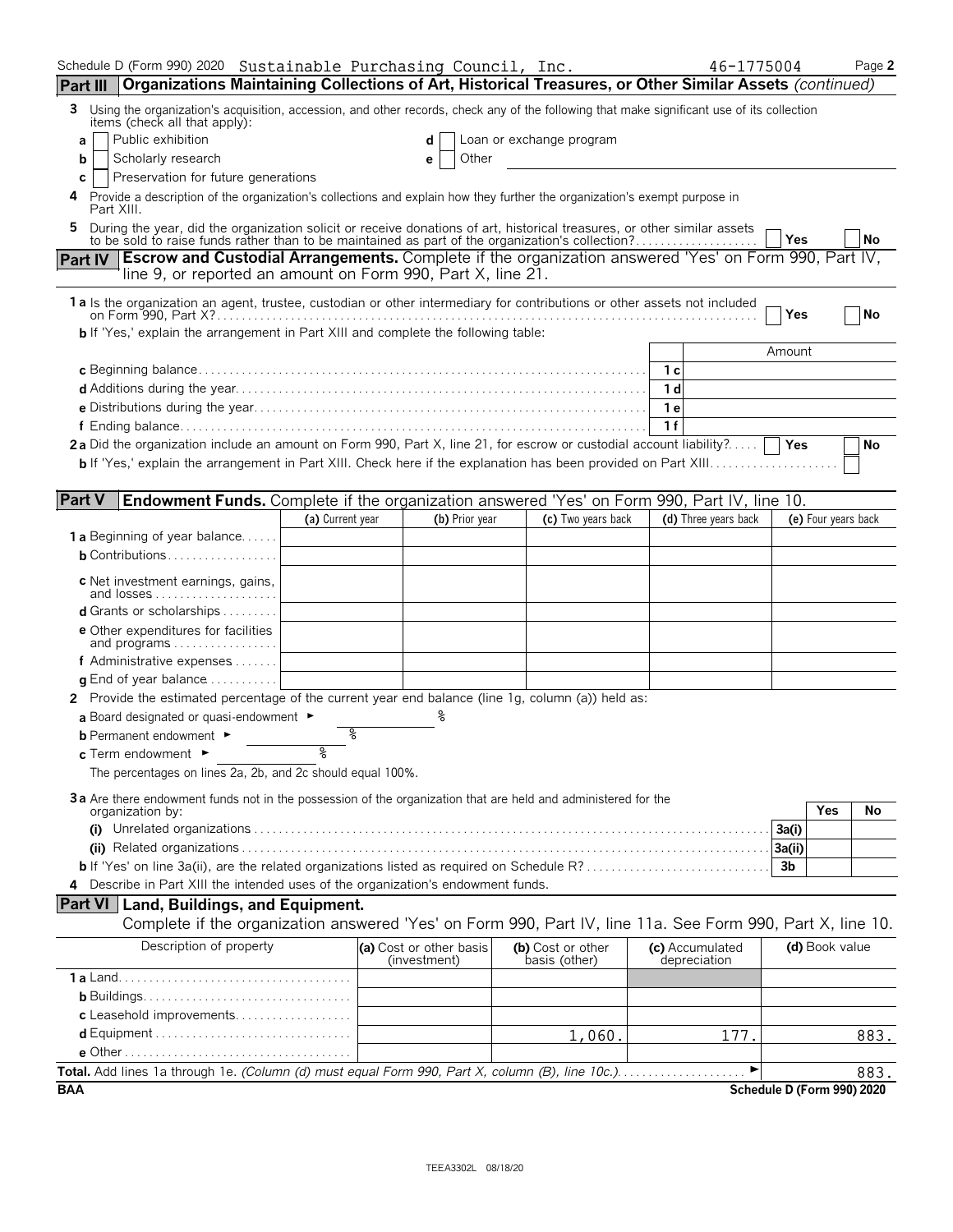| Schedule D (Form 990) 2020<br>Sustainable Purchasing Council, Inc.                                                                                            |                |     | 46-1775004                                                | Page 3 |
|---------------------------------------------------------------------------------------------------------------------------------------------------------------|----------------|-----|-----------------------------------------------------------|--------|
| <b>Part VII Investments - Other Securities.</b><br>Complete if the organization answered 'Yes' on Form 990, Part IV, line 11b. See Form 990, Part X, line 12. |                | N/A |                                                           |        |
| (a) Description of security or category (including name of security)                                                                                          | (b) Book value |     | (c) Method of valuation: Cost or end-of-year market value |        |
|                                                                                                                                                               |                |     |                                                           |        |
|                                                                                                                                                               |                |     |                                                           |        |
| (3) Other<br>___________________                                                                                                                              |                |     |                                                           |        |
| $\underline{(\mathsf{A})}$<br>_____________________                                                                                                           |                |     |                                                           |        |
| (B)                                                                                                                                                           |                |     |                                                           |        |
| (C)                                                                                                                                                           |                |     |                                                           |        |
| (D)                                                                                                                                                           |                |     |                                                           |        |
| (E)                                                                                                                                                           |                |     |                                                           |        |
| (F)<br>_________________                                                                                                                                      |                |     |                                                           |        |
| (G)                                                                                                                                                           |                |     |                                                           |        |
| (H)                                                                                                                                                           |                |     |                                                           |        |
| (1)                                                                                                                                                           |                |     |                                                           |        |
| Total. (Column (b) must equal Form 990, Part X, column (B) line $12.$ )                                                                                       |                |     |                                                           |        |
| <b>Part VIII</b> Investments - Program Related.<br>Complete if the organization answered 'Yes' on Form 990, Part IV, line 11c. See Form 990, Part X, line 13. |                |     |                                                           |        |
| (a) Description of investment                                                                                                                                 | (b) Book value |     | (c) Method of valuation: Cost or end-of-year market value |        |
| (1)                                                                                                                                                           |                |     |                                                           |        |
| (2)                                                                                                                                                           |                |     |                                                           |        |
| (3)                                                                                                                                                           |                |     |                                                           |        |
| (4)                                                                                                                                                           |                |     |                                                           |        |

#### (10) Total. (Column (b) must equal Form 990, Part X, column (B) line 13.). ► **Part IX Other Assets.**

| Part IX | <b>Other Assets.</b>                                                                                                               |                |
|---------|------------------------------------------------------------------------------------------------------------------------------------|----------------|
|         | <b>Other Assets.</b><br>Complete if the organization answered 'Yes' on Form 990, Part IV, line 11d. See Form 990, Part X, line 15. |                |
|         | (a) Description                                                                                                                    | (b) Book value |
|         |                                                                                                                                    |                |
| (2)     |                                                                                                                                    |                |
| (3)     |                                                                                                                                    |                |
| (4)     |                                                                                                                                    |                |
| (5)     |                                                                                                                                    |                |
| (6)     |                                                                                                                                    |                |
| (7)     |                                                                                                                                    |                |
| (8)     |                                                                                                                                    |                |
| (9)     |                                                                                                                                    |                |
| (10)    |                                                                                                                                    |                |
|         |                                                                                                                                    |                |

## **Part X Other Liabilities.**

Complete if the organization answered 'Yes' on Form 990, Part IV, line 11e or 11f. See Form 990, Part X, line 25.

| (a) Description of liability     | (b) Book value |
|----------------------------------|----------------|
| (1) Federal income taxes         |                |
| (2) Funds held for Working Group | 13,900.        |
| (3)                              |                |
| $\overline{(4)}$                 |                |
| $\overline{(5)}$                 |                |
| (6)                              |                |
| (7)                              |                |
| (8)                              |                |
| (9)                              |                |
| (10)                             |                |
| (11)                             |                |
|                                  | 13,900.        |

**2.** Liability for uncertain tax positions. In Part XIII, provide the text of the footnote to the organization's financial statements that reports the organization's liability for uncertain tax positions under FASB ASC 740. Check here if the text of the footnote has been provided in Part XIII. . . . . . . . . . . . . . . . . . . . . . . . . . . . . . . . . . . . . . . . . . . . . . . . . . . . . . . .

(5) (6) (7) (8) (9)

 $\Box$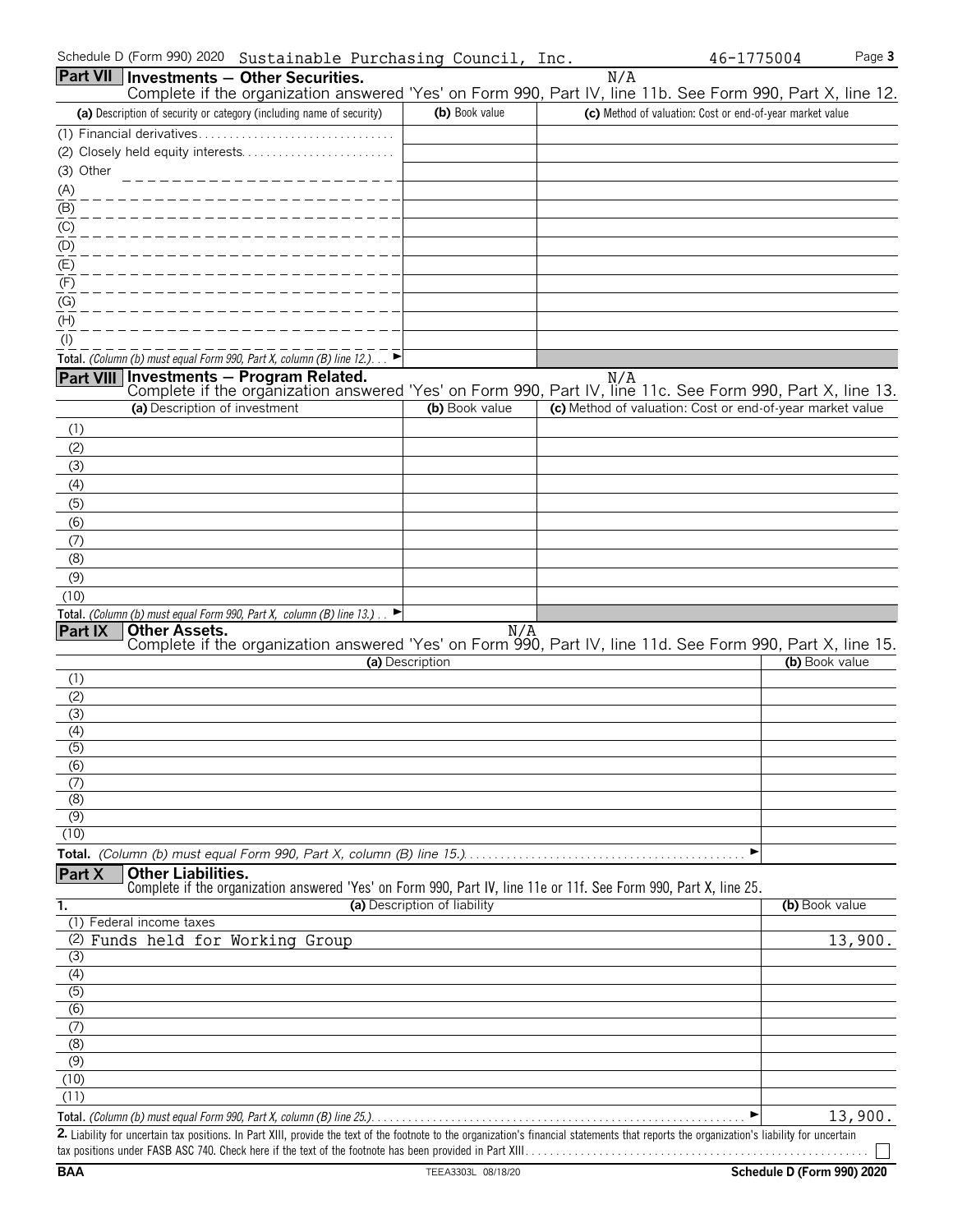| Schedule D (Form 990) 2020 Sustainable Purchasing Council, Inc.                                      | 46-1775004<br>Page 4 |
|------------------------------------------------------------------------------------------------------|----------------------|
| Part XI   Reconciliation of Revenue per Audited Financial Statements With Revenue per Return. $ N/A$ |                      |
| Complete if the organization answered 'Yes' on Form 990, Part IV, line 12a.                          |                      |
|                                                                                                      | $\mathbf{1}$         |
| Amounts included on line 1 but not on Form 990, Part VIII, line 12:<br>2                             |                      |
| 2al                                                                                                  |                      |
| 2 <sub>b</sub>                                                                                       |                      |
|                                                                                                      |                      |
|                                                                                                      |                      |
|                                                                                                      | 2e                   |
| 3.                                                                                                   | 3                    |
| Amounts included on Form 990, Part VIII, line 12, but not on line 1:<br>4                            |                      |
| <b>a</b> Investment expenses not included on Form 990, Part VIII, line 7b. 4a                        |                      |
|                                                                                                      |                      |
|                                                                                                      | 4 c                  |
| 5 Total revenue. Add lines 3 and 4c. (This must equal Form 990, Part I, line 12.)                    | 5                    |
| Part XII Reconciliation of Expenses per Audited Financial Statements With Expenses per Return. N/A   |                      |
| Complete if the organization answered 'Yes' on Form 990, Part IV, line 12a.                          |                      |
|                                                                                                      | 1.                   |
| Amounts included on line 1 but not on Form 990, Part IX, line 25:<br>$\mathbf{2}$                    |                      |
| 2a                                                                                                   |                      |
|                                                                                                      |                      |
|                                                                                                      |                      |
|                                                                                                      |                      |
|                                                                                                      | 2e                   |
| 3                                                                                                    | $\mathbf{3}$         |
| Amounts included on Form 990, Part IX, line 25, but not on line 1:<br>4                              |                      |
| a Investment expenses not included on Form 990, Part VIII, line 7b.   4a                             |                      |
|                                                                                                      |                      |
|                                                                                                      | 4 c                  |
| 5 Total expenses. Add lines 3 and 4c. (This must equal Form 990, Part I, line 18.)                   | 5.                   |
| Part XIII Supplemental Information.                                                                  |                      |

Provide the descriptions required for Part II, lines 3, 5, and 9; Part III, lines 1a and 4; Part IV, lines 1b and 2b; Part V,

line 4; Part X, line 2; Part XI, lines 2d and 4b; and Part XII, lines 2d and 4b. Also complete this part to provide any additional information.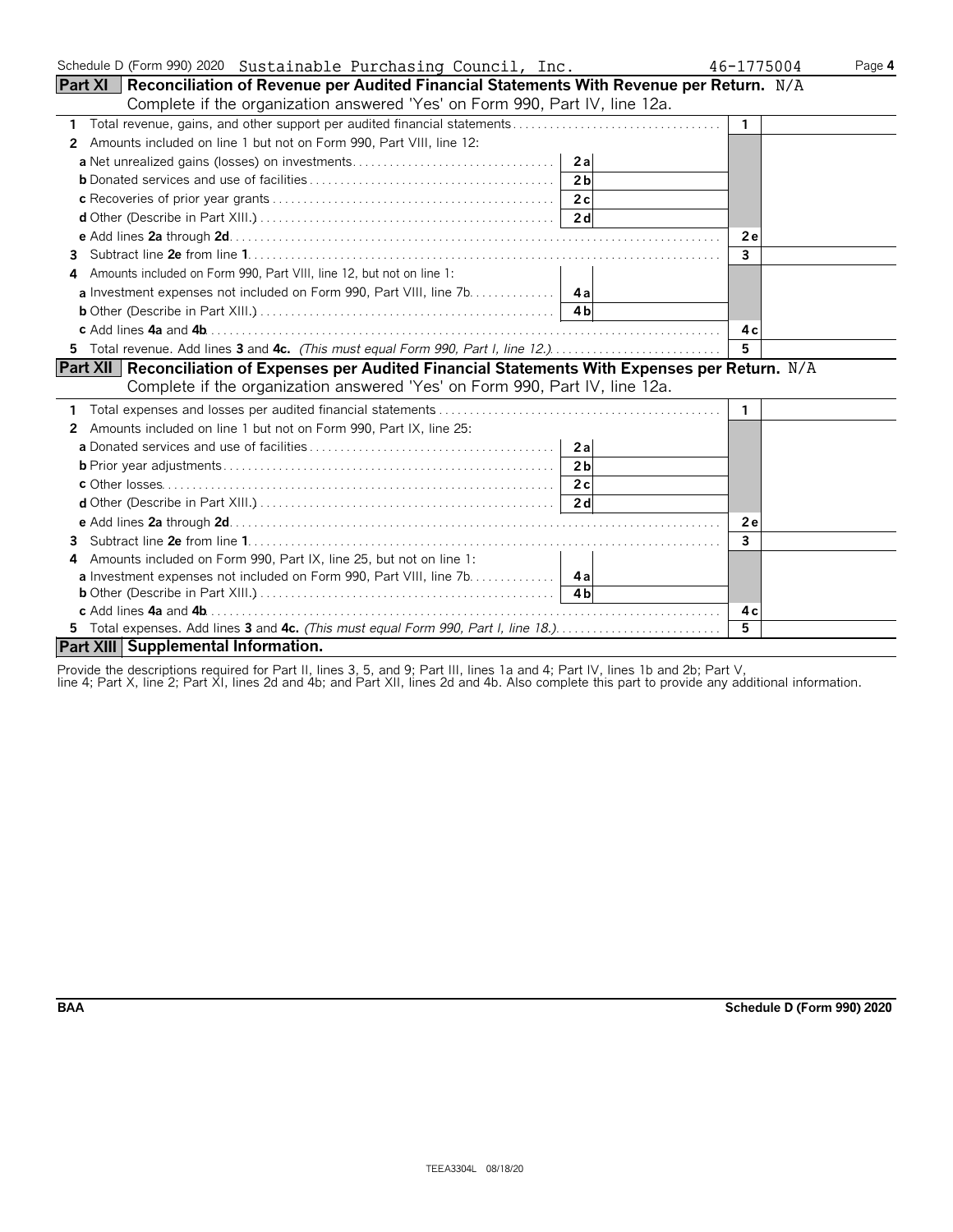| <b>SCHEDULE J</b>                                      | OMB No. 1545-0047<br><b>Compensation Information</b>                                                                                                                                                                                                                                                                        |                                                     |                |     |             |  |  |  |
|--------------------------------------------------------|-----------------------------------------------------------------------------------------------------------------------------------------------------------------------------------------------------------------------------------------------------------------------------------------------------------------------------|-----------------------------------------------------|----------------|-----|-------------|--|--|--|
| (Form 990)                                             | 2020<br>For certain Officers, Directors, Trustees, Key Employees, and Highest Compensated Employees<br>Complete if the organization answered 'Yes' on Form 990, Part IV, line 23.                                                                                                                                           |                                                     |                |     |             |  |  |  |
|                                                        | Attach to Form 990.<br><b>Open to Public</b>                                                                                                                                                                                                                                                                                |                                                     |                |     |             |  |  |  |
| Department of the Treasury<br>Internal Revenue Service | <b>Inspection</b><br>Go to www.irs.gov/Form990 for instructions and the latest information.                                                                                                                                                                                                                                 |                                                     |                |     |             |  |  |  |
| Name of the organization                               | Sustainable Purchasing Council, Inc.                                                                                                                                                                                                                                                                                        | <b>Employer identification number</b><br>46-1775004 |                |     |             |  |  |  |
| Part I                                                 | DBA SPLC<br><b>Questions Regarding Compensation</b>                                                                                                                                                                                                                                                                         |                                                     |                |     |             |  |  |  |
|                                                        |                                                                                                                                                                                                                                                                                                                             |                                                     |                | Yes | No          |  |  |  |
|                                                        | 1a Check the appropriate box(es) if the organization provided any of the following to or for a person listed on Form 990, Part<br>VII, Section A, line 1a. Complete Part III to provide any relevant information regarding these items.                                                                                     |                                                     |                |     |             |  |  |  |
|                                                        | First-class or charter travel<br>Housing allowance or residence for personal use                                                                                                                                                                                                                                            |                                                     |                |     |             |  |  |  |
| Travel for companions                                  | Payments for business use of personal residence                                                                                                                                                                                                                                                                             |                                                     |                |     |             |  |  |  |
|                                                        | Health or social club dues or initiation fees<br>Tax indemnification and gross-up payments                                                                                                                                                                                                                                  |                                                     |                |     |             |  |  |  |
|                                                        | Discretionary spending account<br>Personal services (such as maid, chauffeur, chef)                                                                                                                                                                                                                                         |                                                     |                |     |             |  |  |  |
|                                                        | <b>b</b> If any of the boxes on line 1a are checked, did the organization follow a written policy regarding payment or<br>reimbursement or provision of all of the expenses described above? If 'No,' complete Part III to explain                                                                                          |                                                     | 1 b            |     |             |  |  |  |
| 2                                                      | Did the organization require substantiation prior to reimbursing or allowing expenses incurred by all directors,<br>trustees, and officers, including the CEO/Executive Director, regarding the items checked on line 1a?                                                                                                   |                                                     | $\overline{2}$ |     |             |  |  |  |
| 3                                                      | Indicate which, if any, of the following the organization used to establish the compensation of the organization's CEO/<br>Executive Director. Check all that apply. Do not check any boxes for methods used by a related organization to<br>establish compensation of the CEO/Executive Director, but explain in Part III. |                                                     |                |     |             |  |  |  |
|                                                        | Compensation committee<br>Written employment contract                                                                                                                                                                                                                                                                       |                                                     |                |     |             |  |  |  |
|                                                        | Independent compensation consultant<br>Compensation survey or study                                                                                                                                                                                                                                                         |                                                     |                |     |             |  |  |  |
|                                                        | Form 990 of other organizations<br>Approval by the board or compensation committee                                                                                                                                                                                                                                          |                                                     |                |     |             |  |  |  |
|                                                        | During the year, did any person listed on Form 990, Part VII, Section A, line 1a, with respect to the filing<br>organization or a related organization:                                                                                                                                                                     |                                                     |                |     |             |  |  |  |
|                                                        |                                                                                                                                                                                                                                                                                                                             |                                                     | 4а             |     | Χ           |  |  |  |
|                                                        | <b>b</b> Participate in or receive payment from a supplemental nonqualified retirement plan?                                                                                                                                                                                                                                |                                                     | 4b             |     | $\mathbf X$ |  |  |  |
|                                                        |                                                                                                                                                                                                                                                                                                                             |                                                     | 4 c            |     | X           |  |  |  |
|                                                        | If 'Yes' to any of lines 4a-c, list the persons and provide the applicable amounts for each item in Part III.                                                                                                                                                                                                               |                                                     |                |     |             |  |  |  |
|                                                        | Only section 501(c)(3), 501(c)(4), and 501(c)(29) organizations must complete lines 5-9.                                                                                                                                                                                                                                    |                                                     |                |     |             |  |  |  |
| contingent on the revenues of:                         | For persons listed on Form 990, Part VII, Section A, line 1a, did the organization pay or accrue any compensation                                                                                                                                                                                                           |                                                     |                |     |             |  |  |  |
|                                                        |                                                                                                                                                                                                                                                                                                                             |                                                     | 5 a            |     | Χ           |  |  |  |
|                                                        | If 'Yes' on line 5a or 5b, describe in Part III.                                                                                                                                                                                                                                                                            |                                                     | 5 <sub>b</sub> |     | X           |  |  |  |
|                                                        | 6 For persons listed on Form 990, Part VII, Section A, line 1a, did the organization pay or accrue any compensation<br>contingent on the net earnings of:                                                                                                                                                                   |                                                     |                |     |             |  |  |  |
|                                                        |                                                                                                                                                                                                                                                                                                                             |                                                     | 6а             |     | Χ           |  |  |  |
|                                                        |                                                                                                                                                                                                                                                                                                                             |                                                     | 6b             |     | X           |  |  |  |
|                                                        | If 'Yes' on line 6a or 6b, describe in Part III.                                                                                                                                                                                                                                                                            |                                                     |                |     |             |  |  |  |
|                                                        | 7 For persons listed on Form 990, Part VII, Section A, line 1a, did the organization provide any nonfixed                                                                                                                                                                                                                   |                                                     | 7              |     | X           |  |  |  |
|                                                        | 8 Were any amounts reported on Form 990, Part VII, paid or accrued pursuant to a contract that was subject<br>to the initial contract exception described in Regulations section 53.4958-4(a)(3)?                                                                                                                           |                                                     | 8              |     | X           |  |  |  |
| 9                                                      | If 'Yes' on line 8, did the organization also follow the rebuttable presumption procedure described in Regulations                                                                                                                                                                                                          |                                                     | 9              |     |             |  |  |  |
|                                                        | BAA For Paperwork Reduction Act Notice, see the Instructions for Form 990.                                                                                                                                                                                                                                                  | Schedule J (Form 990) 2020                          |                |     |             |  |  |  |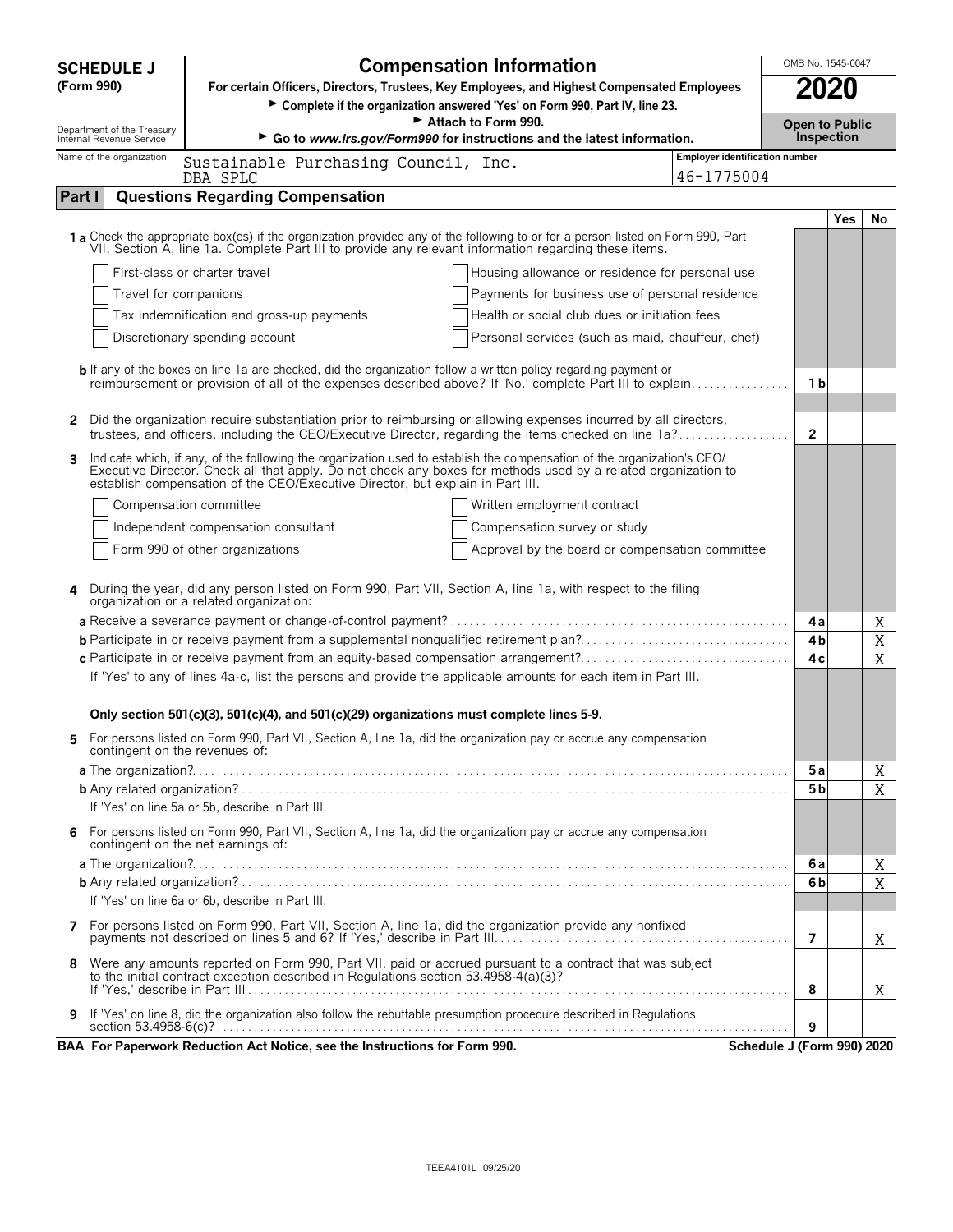#### **Part II** Officers, Directors, Trustees, Key Employees, and Highest Compensated Employees. Use duplicate copies if additional space is needed.

For each individual whose compensation must be reported on Schedule J, report compensation from the organization on row (i) and from related organizations, described in the instructions, on row (ii). Do not list any individuals that aren't listed on Form 990, Part VII.

Note: The sum of columns (B)(i)-(iii) for each listed individual must equal the total amount of Form 990, Part VII, Section A, line 1a, applicable column (D) and (E) amounts for that individual.

|                         |                           |                          | (B) Breakdown of W-2 and/or 1099-MISC compensation |                                           |                                                         |                            |                                            |                                                                                   |
|-------------------------|---------------------------|--------------------------|----------------------------------------------------|-------------------------------------------|---------------------------------------------------------|----------------------------|--------------------------------------------|-----------------------------------------------------------------------------------|
| (A) Name and Title      |                           | (i) Base<br>compensation | (ii) Bonus & incentive<br>compensation             | (iii) Other<br>reportable<br>compensation | (C) Retirement<br>and other<br>deferred<br>compensation | (D) Nontaxable<br>benefits | $(E)$ Total of<br>columns $(B)(i)$ - $(D)$ | (F) Compensation<br>in column (B)<br>reported as<br>deferred on prior<br>Form 990 |
| Donna Westerman         | (i)                       | 150,000.                 | $\mathsf 0$                                        | 0.                                        | $\overline{0}$ .                                        | 22,786.                    | 172,786.                                   | 0.                                                                                |
| 1 CEO                   | (i)                       | $\boldsymbol{0}$         | $\mathbf 0$                                        | $\mathbf{0}$                              | $\mathbf{0}$                                            | $0$ .                      | $\mathbf 0$                                | $\overline{0}$ .                                                                  |
|                         | (i)                       |                          |                                                    |                                           |                                                         |                            |                                            |                                                                                   |
| $\overline{2}$          | (i)                       |                          |                                                    |                                           |                                                         |                            |                                            |                                                                                   |
|                         | (i)                       |                          |                                                    |                                           |                                                         |                            |                                            |                                                                                   |
| $\overline{\mathbf{3}}$ | (i)                       |                          |                                                    |                                           |                                                         |                            |                                            |                                                                                   |
|                         | (i)                       |                          |                                                    |                                           |                                                         |                            |                                            |                                                                                   |
| 4                       | (i)                       |                          |                                                    |                                           |                                                         |                            |                                            |                                                                                   |
|                         | $\overline{(\mathsf{i})}$ |                          |                                                    |                                           |                                                         |                            |                                            |                                                                                   |
| 5                       | (i)                       |                          |                                                    |                                           |                                                         |                            |                                            |                                                                                   |
|                         | $\overline{(\mathsf{i})}$ |                          |                                                    |                                           |                                                         |                            |                                            |                                                                                   |
| 6                       | (i)                       |                          |                                                    |                                           |                                                         |                            |                                            |                                                                                   |
|                         | (i)                       |                          |                                                    |                                           |                                                         |                            |                                            |                                                                                   |
| $\overline{7}$          | (i)                       |                          |                                                    |                                           |                                                         |                            |                                            |                                                                                   |
|                         | $\overline{(\mathsf{i})}$ |                          |                                                    |                                           |                                                         |                            |                                            |                                                                                   |
| 8                       | (i)                       |                          |                                                    |                                           |                                                         |                            |                                            |                                                                                   |
|                         | $\overline{(\mathsf{i})}$ |                          |                                                    |                                           |                                                         |                            |                                            |                                                                                   |
| 9                       | (i)                       |                          |                                                    |                                           |                                                         |                            |                                            |                                                                                   |
|                         | $\overline{(\mathsf{i})}$ |                          |                                                    |                                           |                                                         |                            |                                            |                                                                                   |
| ${\bf 10}$              | (i)                       |                          |                                                    |                                           |                                                         |                            |                                            |                                                                                   |
|                         | (i)                       |                          |                                                    |                                           |                                                         |                            |                                            |                                                                                   |
| 11                      | (i)                       |                          |                                                    |                                           |                                                         |                            |                                            |                                                                                   |
|                         | (i)                       |                          |                                                    |                                           |                                                         |                            |                                            |                                                                                   |
| $12\,$                  | (i)                       |                          |                                                    |                                           |                                                         |                            |                                            |                                                                                   |
|                         | $\overline{(\mathsf{i})}$ |                          |                                                    |                                           |                                                         |                            |                                            |                                                                                   |
| 13                      | (i)                       |                          |                                                    |                                           |                                                         |                            |                                            |                                                                                   |
|                         | $\overline{(\mathsf{i})}$ |                          |                                                    |                                           |                                                         |                            |                                            |                                                                                   |
| 14                      | (i)                       |                          |                                                    |                                           |                                                         |                            |                                            |                                                                                   |
|                         | (i)                       |                          |                                                    |                                           |                                                         |                            |                                            |                                                                                   |
| 15                      | (i)                       |                          |                                                    |                                           |                                                         |                            |                                            |                                                                                   |
|                         | (i)                       |                          |                                                    |                                           |                                                         |                            |                                            |                                                                                   |
| $16\,$<br><b>BAA</b>    | (i)                       |                          |                                                    |                                           |                                                         |                            |                                            |                                                                                   |
|                         |                           |                          | TEEA4102L 09/25/20                                 |                                           |                                                         |                            |                                            | Schedule J (Form 990) 2020                                                        |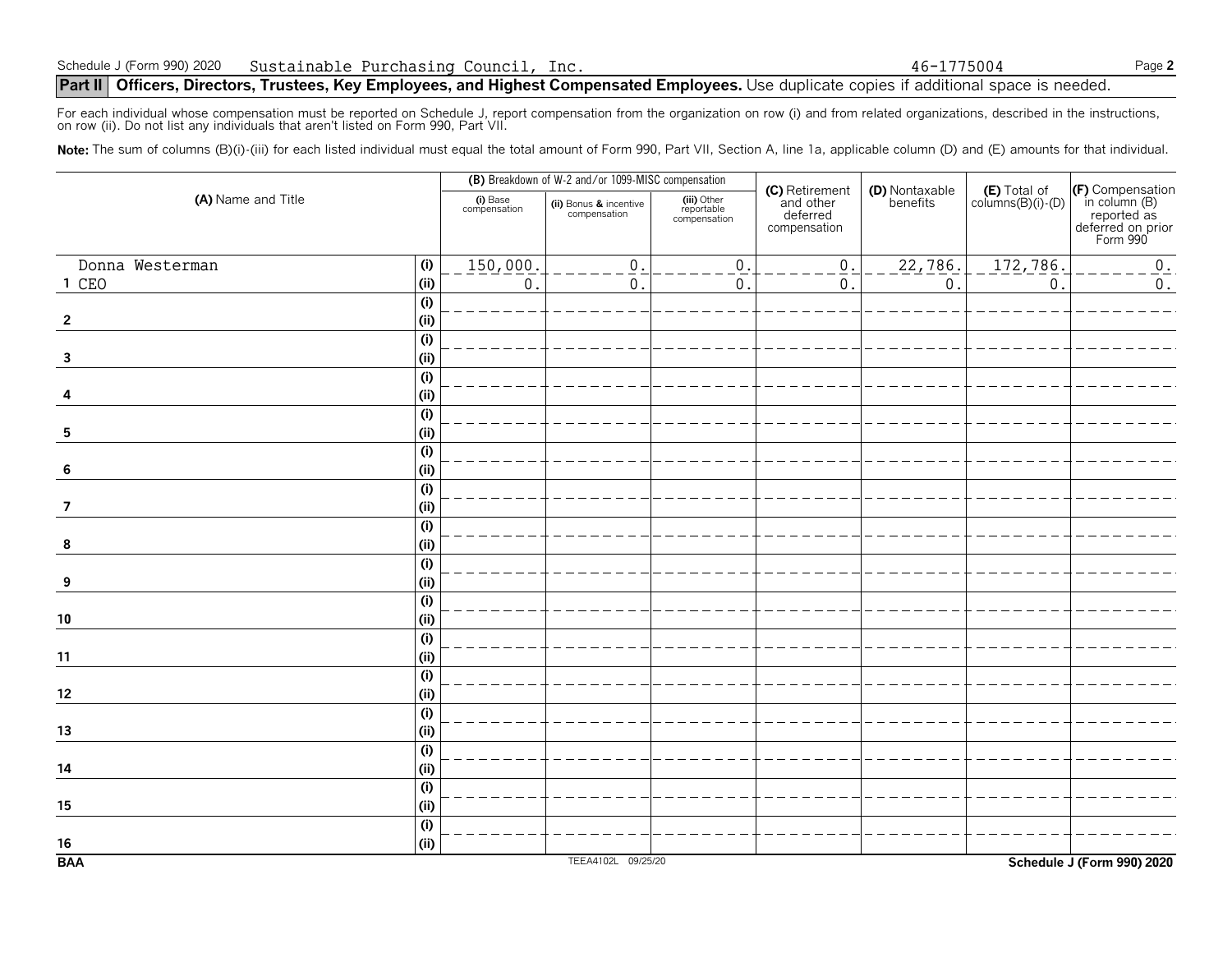### **Part III Supplemental Information**

Provide the information, explanation, or descriptions required for Part I, lines 1a, 1b, 3, 4a, 4b, 4c, 5a, 5b, 6a, 6b, 7, and 8, and for Part II. Also complete this part for any additional information.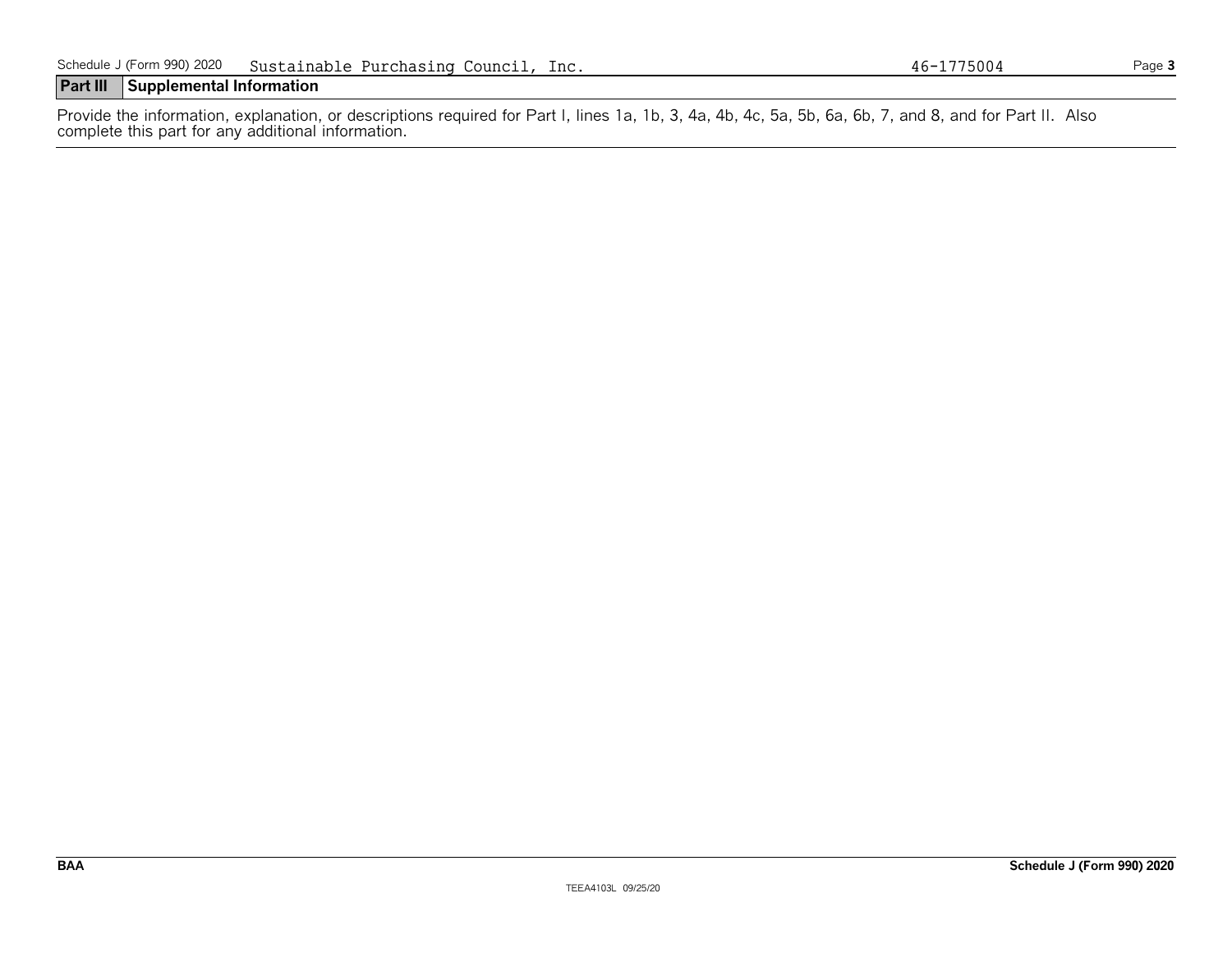Department of the Treasury<br>Internal Revenue Service

Public Department of the Treasury Graph of the Treasury Graph of the Treasury Graph of the Treasury Graph of the Internation. ▶ So to *by W.irs.gov/Form990* for the latest information.

| Name of the organization<br>Purchasing<br>inabl<br>∶ounci⊥<br>lnc.<br>$\sim$<br>$\overline{a}$<br>$\sim$ | .<br>Employer identification number |
|----------------------------------------------------------------------------------------------------------|-------------------------------------|
| $\sim$<br>DBA<br><b>PLTC</b>                                                                             | $16 -$<br>∪ בד                      |

#### **Form 990, Part III, Line 4d - Other Program Services Description**

Advisory projects - developing and delivering advisory/coaching/consulting services above and beyond standard membership benefits

#### **Form 990, Part VI, Line 1a - Explanation of Material Differences of Voting Rights**

Each Board member is entitled to one vote, provided however that the President/CEO serves as a nonvoting Board member. Voting on all matters, including election of Officers or amendments to the Bylaws, may be conducted only in accordance with the Bylaws. Ex-officio board members do not vote.

#### **Form 990, Part VI, Line 6 - Explanation of Classes of Members or Shareholder**

Any organization, including but not limited to the following, may apply to become a Regular Member of SPLC ?member?: Corporate and Retail Educational and Research Institutions both public and private including K-12, colleges and universities 501c3 Environmental and other 501c3 organizations Federal Government Finance and Insurance Community institutions, appraisers, accountants Product Manufacturers Professional Firms Professional Societies and Trade Associations and other 501c Nonprofit Organizations Real Estate and Real Estate Services Providers including building owners, developers, property managers State and Local Governments Utilities, ESCOs and Energy Service Providers, and International sustainable purchasing leadership councils. To become a Member of the SPLC, an organization must complete an application, agree to meet and comply with all policies set forth by the SPLC in its Membership Policies and Procedures, and pay dues and any other fees that the Board may establish. The Board of Directors may set fees in such amounts as it shall deem necessary, including and without limitation annual dues.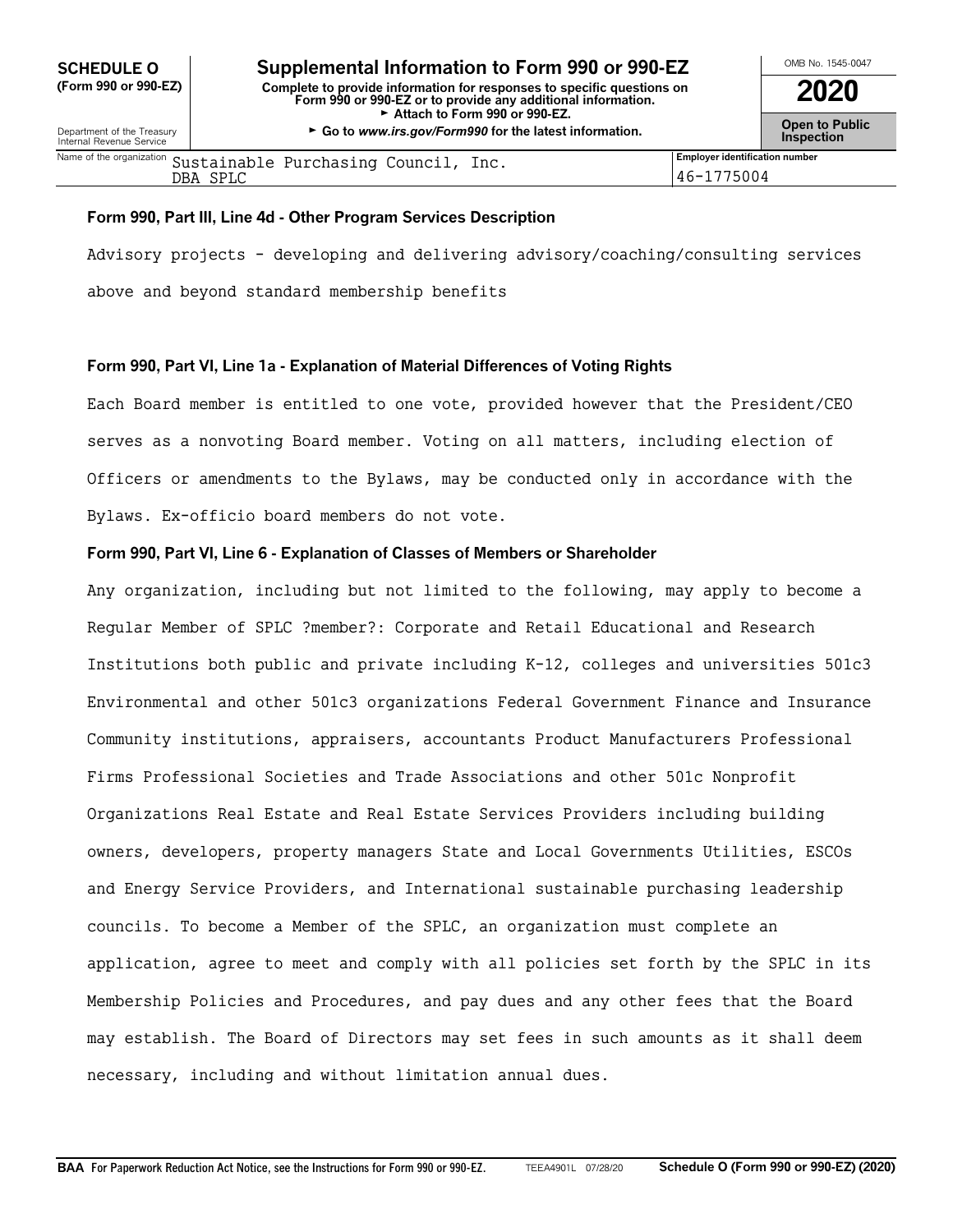| Schedule O (Form 990 or 990-EZ) (2020)                        | Page 2                                |
|---------------------------------------------------------------|---------------------------------------|
| Name of the organization Sustainable Purchasing Council, Inc. | <b>Employer identification number</b> |
| DBA SPLC                                                      | 46-1775004                            |

#### **Form 990, Part VI, Line 7a - How Members or Shareholders Elect Governing Body**

The Board of Directors consists of a 9 directorships elected by SPLC membership at large, representative of perspectives agreed on by the Board of Directors see below b 3 directorships appointed by the Board c one 1 staff directorship elected by staff members d current Officers whose terms as Directors have otherwise expired and e the President/CEO, who shall serve, ex-officio, as a non-voting member of the Board of Directors. Of the elected directorships, based on the Member roles described in the SPLC?s Member Policies and Procedures, and subject to the availability of a sufficient number of qualified candidates in all three roles, at least three 3 elected directorships shall be filled by Purchaser representatives from member organizations at least three 3 elected directorships shall be filled by Public Interest Advocate representatives from member organizations and no more than three 3 elected directorships shall be filled by Supplier representatives from member organizations. The election process is open to all SPLC members in compliance with the Membership Policies & Procedures for a period of not less than 30 days. The elected Directors are elected by the members pursuant to policy and procedures enacted by the Board of Directors. SPLC utilizes proportional voting, by which any regular employee of an SPLC Member who is also a registered representative of the Member organization as defined in the Membership Policies & Procedures is eligible to cast a proportional share of the vote for that Member. The Board appoints Directors for the appointed seats pursuant to its policies.

#### **Form 990, Part VI, Line 11b - Form 990 Review Process**

990 is circulated to the officers of the Board prior to it being filed.

#### **Form 990, Part VI, Line 12c - Explanation of Monitoring and Enforcement of Conflicts**

Under the conflict of interest policy, Board members have a duty to disclose any financial interest in a particular transaction/decision that comes before the Board of Directors.After disclosure of the financial interest and all material facts, and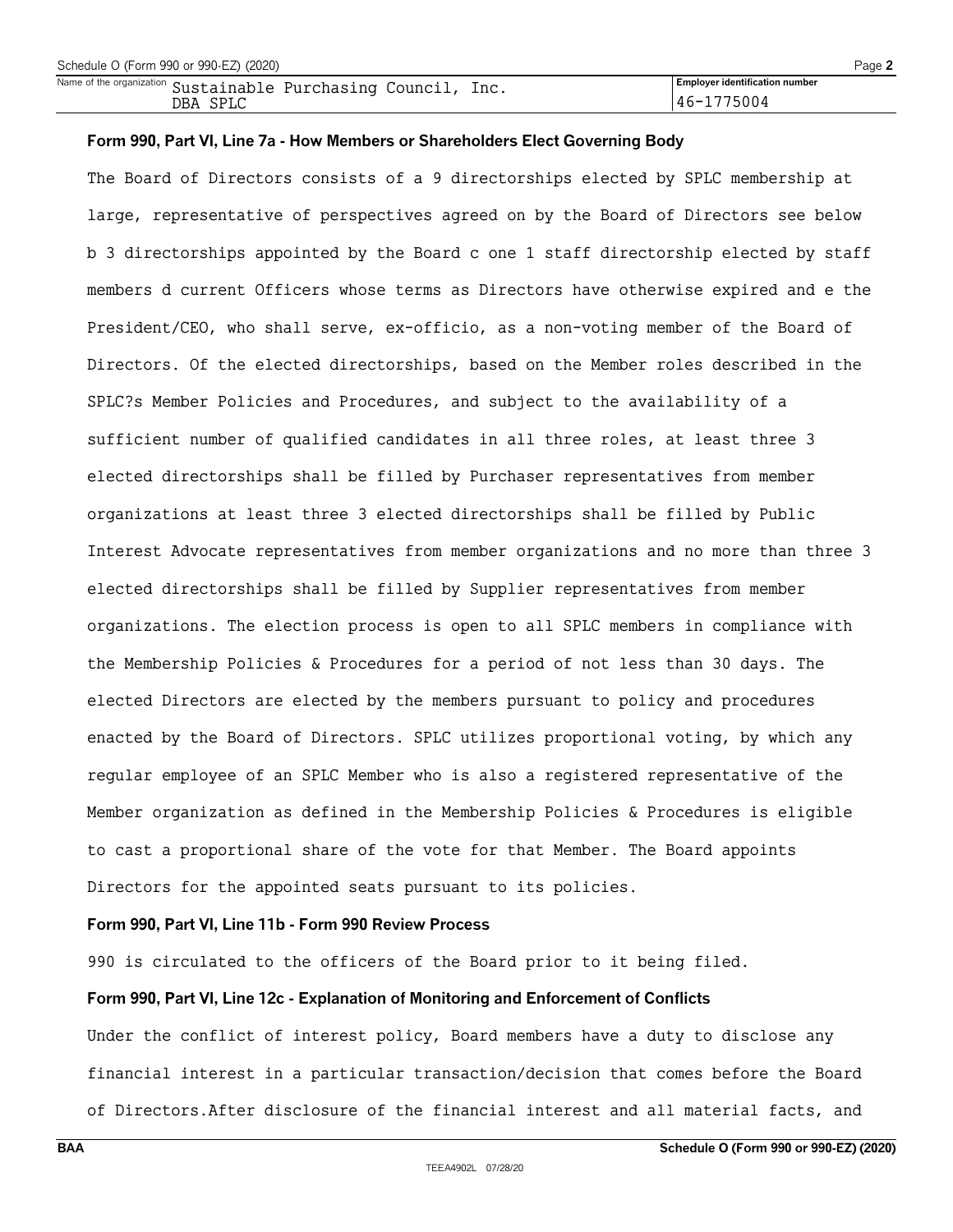| Schedule O (Form 990 or 990-EZ) (2020)                        | Page 2                         |
|---------------------------------------------------------------|--------------------------------|
| Name of the organization Sustainable Purchasing Council, Inc. | Employer identification number |
| DBA SPLC                                                      | 46-1775004                     |

#### **Form 990, Part VI, Line 12c - Explanation of Monitoring and Enforcement of Conflicts (continued)**

after any discussion with the interested person, he/she shall leave the governing board or committee meeting while the determination of a conflict of interest is discussed and voted upon. The remaining board or committee members shall decide if a conflict of interest exists.

#### **Form 990, Part VI, Line 15a - Compensation Review & Approval Process - CEO & Top Management**

Compensation for the President/CEO is determined by the Board of Directors after

reviewing salaries for similar organizations.

#### **Form 990, Part VI, Line 19 - Other Organization Documents Publicly Available**

SPLC responds to all reasonable requests for governing documents, policies and

financial statements.

#### **Form 990, Part IX, Line 11g Other Fees For Services**

|                              | (A)      | (B)                 | (C)                     | (D)                |
|------------------------------|----------|---------------------|-------------------------|--------------------|
|                              | Total    | Program<br>Services | Management<br>& General | $Fund-$<br>raising |
| IT Services                  | 4,837.   |                     | 4,837.                  |                    |
| Meeting Consutlants          | 89,604.  | 89,604.             |                         |                    |
| Other Contractors            | 1,535.   |                     | 1,535.                  |                    |
| Program Development Services | 55, 155. | 55, 155.            |                         |                    |
| Sales & Marketing Services   | 115,606. | 47,207.             | 61,324.                 | 7,075.             |
| Website Services             | 13,569.  | 13,569.             |                         |                    |
| Total                        | 280,306. | 205, 535.           | 67,696                  | .075.              |

#### **Form 990, Part XI, Line 9 Other Changes In Net Assets Or Fund Balances**

|  |  |  | Total \$ |  |
|--|--|--|----------|--|

### **DBA**

Sustainable Purchasing Council, Inc. is doing business as Sustainable Purchasing

Leadership Council sometimes abbreviated to SPLC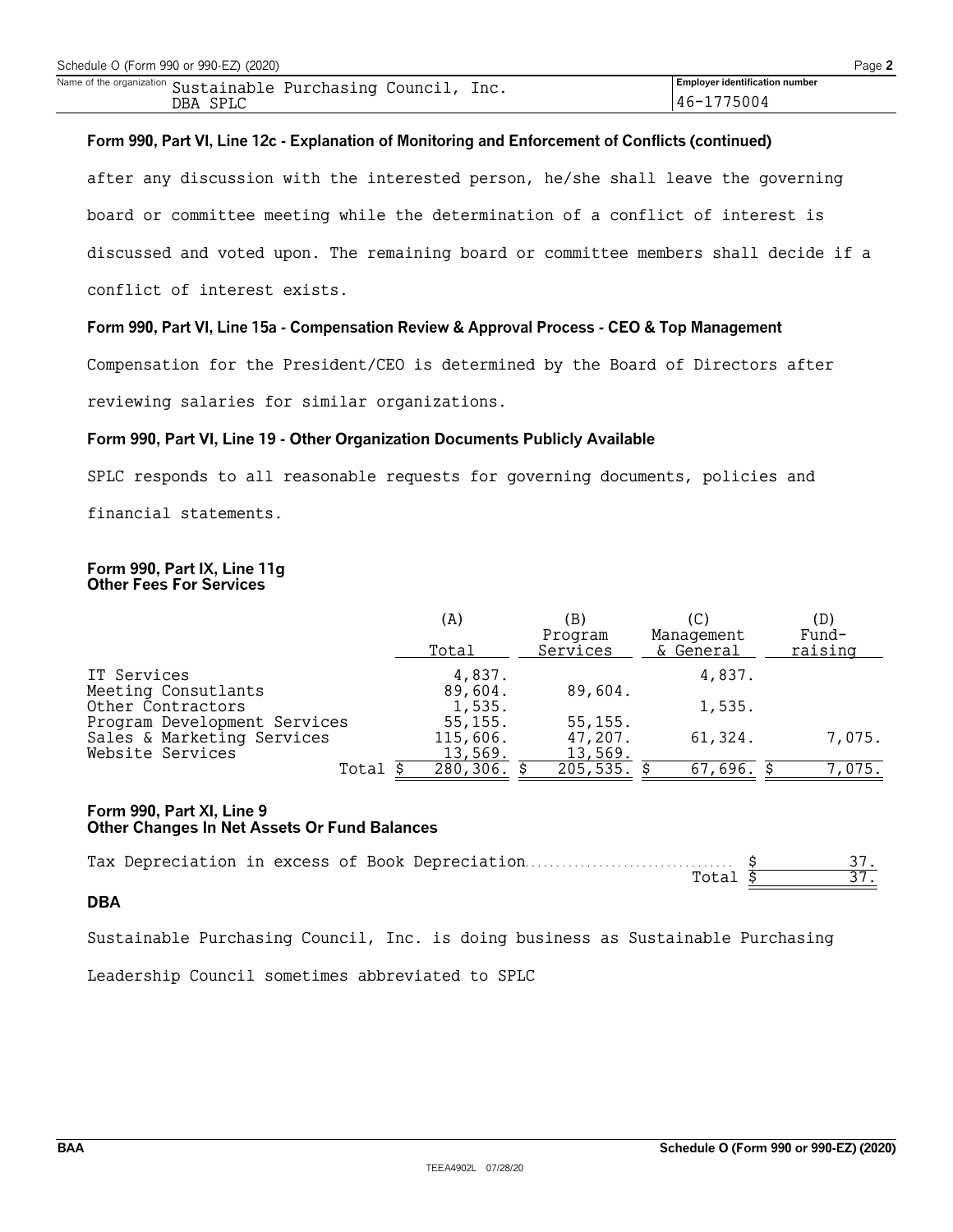# **12/31/20 2020 Federal Book Depreciation Schedule Page 1**

**Sustainable Purchasing Council, Inc.**

| Prior<br>179/<br>Bonus/<br>Sp. Depr.<br>Salvage<br>/Basis<br>Reductn<br>$_{179}^{\text{Cur}}$<br>Special<br>Depr.<br>Allow.<br>Prior<br>Dec. Bal.<br>Depr.<br>Bus.<br>Prior<br>Depr.<br>Date<br>Acquired<br>Date<br>Sold<br>Cost/<br>Basis<br>Depr.<br>Basis<br><b>Description</b><br>Bonus<br>Method Life Rate<br>No.<br>Pct. | Current<br>Depr. |
|--------------------------------------------------------------------------------------------------------------------------------------------------------------------------------------------------------------------------------------------------------------------------------------------------------------------------------|------------------|
|                                                                                                                                                                                                                                                                                                                                |                  |
| Form 990/990-PF                                                                                                                                                                                                                                                                                                                |                  |
| Machinery and Equipment                                                                                                                                                                                                                                                                                                        |                  |
| 1 Laptop Computer<br>2/29/20<br>1,060<br>1,060<br>200DB HY<br>5 .20000                                                                                                                                                                                                                                                         | 212              |
| Total Machinery and Equipment<br>1,060<br>$\boldsymbol{0}$<br>$\boldsymbol{0}$<br>$\mathbf 0$<br>1,060<br>$\pmb{0}$<br>$\mathbf 0$<br>$\mathbf 0$                                                                                                                                                                              | 212              |
| <b>Total Depreciation</b><br>$\overline{0}$<br>$\mathbf 0$<br>$\mathbf 0$<br>1,060<br>1,060<br>$\mathbf 0$<br>$\mathbf 0$<br>$\mathbf 0$                                                                                                                                                                                       | 212              |
| <b>Grand Total Depreciation</b><br>1,060<br>$\pmb{0}$<br>$\mathbf 0$<br>$\mathbf 0$<br>$\overline{0}$<br>$\overline{0}$<br>1,060<br>$\overline{0}$                                                                                                                                                                             | 212              |
|                                                                                                                                                                                                                                                                                                                                |                  |